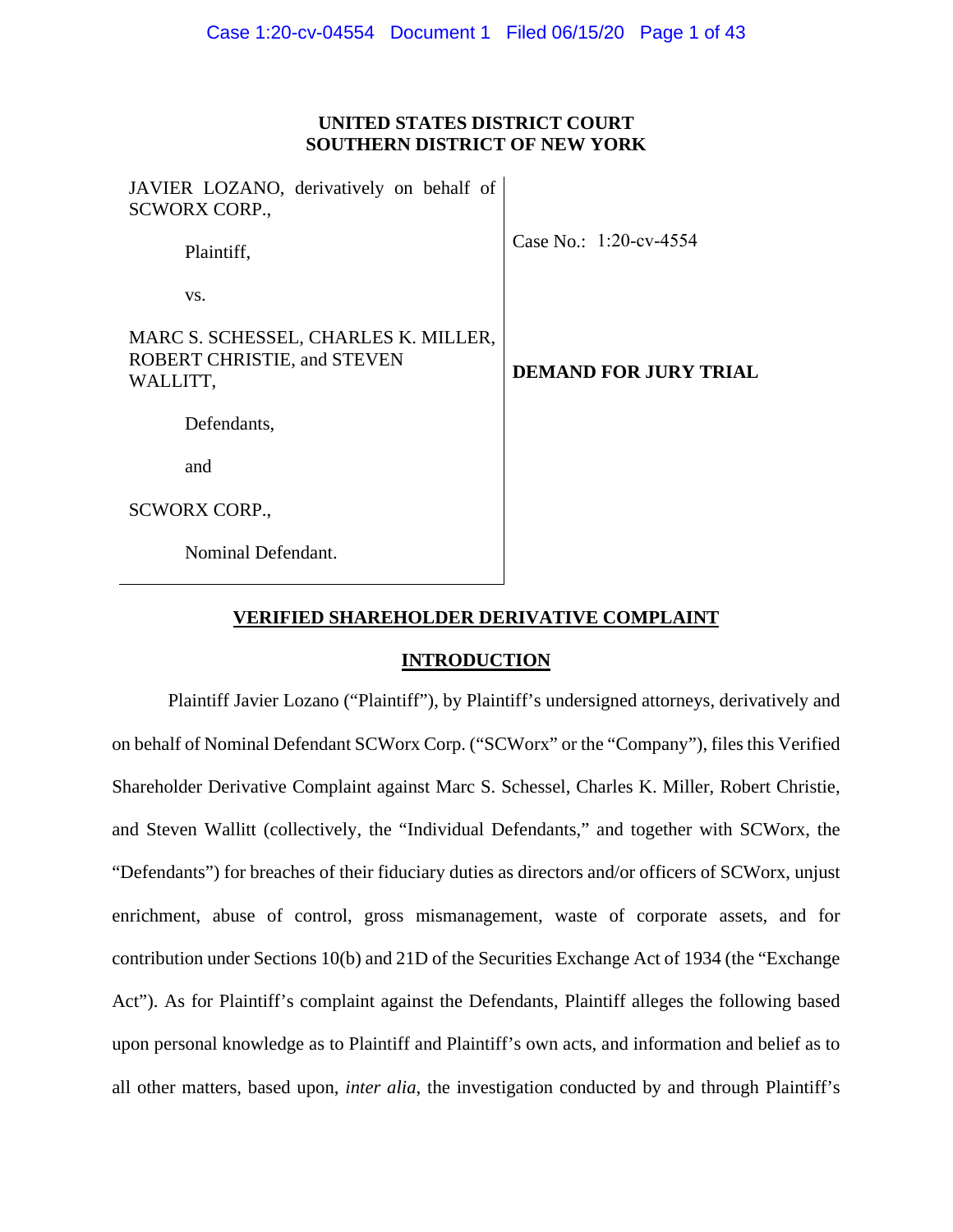#### Case 1:20-cv-04554 Document 1 Filed 06/15/20 Page 2 of 43

attorneys, which included, among other things, a review of the Defendants' public documents, conference calls and announcements made by Defendants, United States Securities and Exchange Commission ("SEC") filings, wire and press releases published by and regarding SCWorx, legal filings, news reports, securities analysts' reports and advisories about the Company, and information readily obtainable on the Internet. Plaintiff believes that substantial evidentiary support will exist for the allegations set forth herein after a reasonable opportunity for discovery.

#### **NATURE OF THE ACTION**

1. This is a shareholder derivative action that seeks to remedy wrongdoing committed by SCWorx's directors and officers from April 13, 2020 through the present (the "Relevant Period").

2. SCWorx is a New York-based software company that offers data services and software solutions to various healthcare providers. The Company's software is aimed at optimizing information flow and enhancing the business systems of healthcare organizations.

3. Since the beginning of 2020, the world has been ravaged by one of the most serious public health crises in recent memory—the COVID-19 pandemic. As of the filing of this complaint, over 4 million cases of the virus have been reported across the planet, with the death toll nearing 300,000. The pandemic has also placed immense strain on healthcare providers in the U.S. and worldwide, resulting in serious shortages of much-needed medical equipment, such as antibody test kits that can be used to screen patients for the virus.

4. In the midst of such shortages, on April 13, 2020, the Individual Defendants announced to the public that the Company had received a purchase order from Rethink My Healthcare Inc. ("Rethink My Healthcare"), a U.S.-based telemedicine health network, for 2 million antibody test kits priced at \$17.50 per unit, termed "COVID-19 Rapid Testing Units" by the Company, which would be delivered to hospitals and other healthcare providers in the U.S.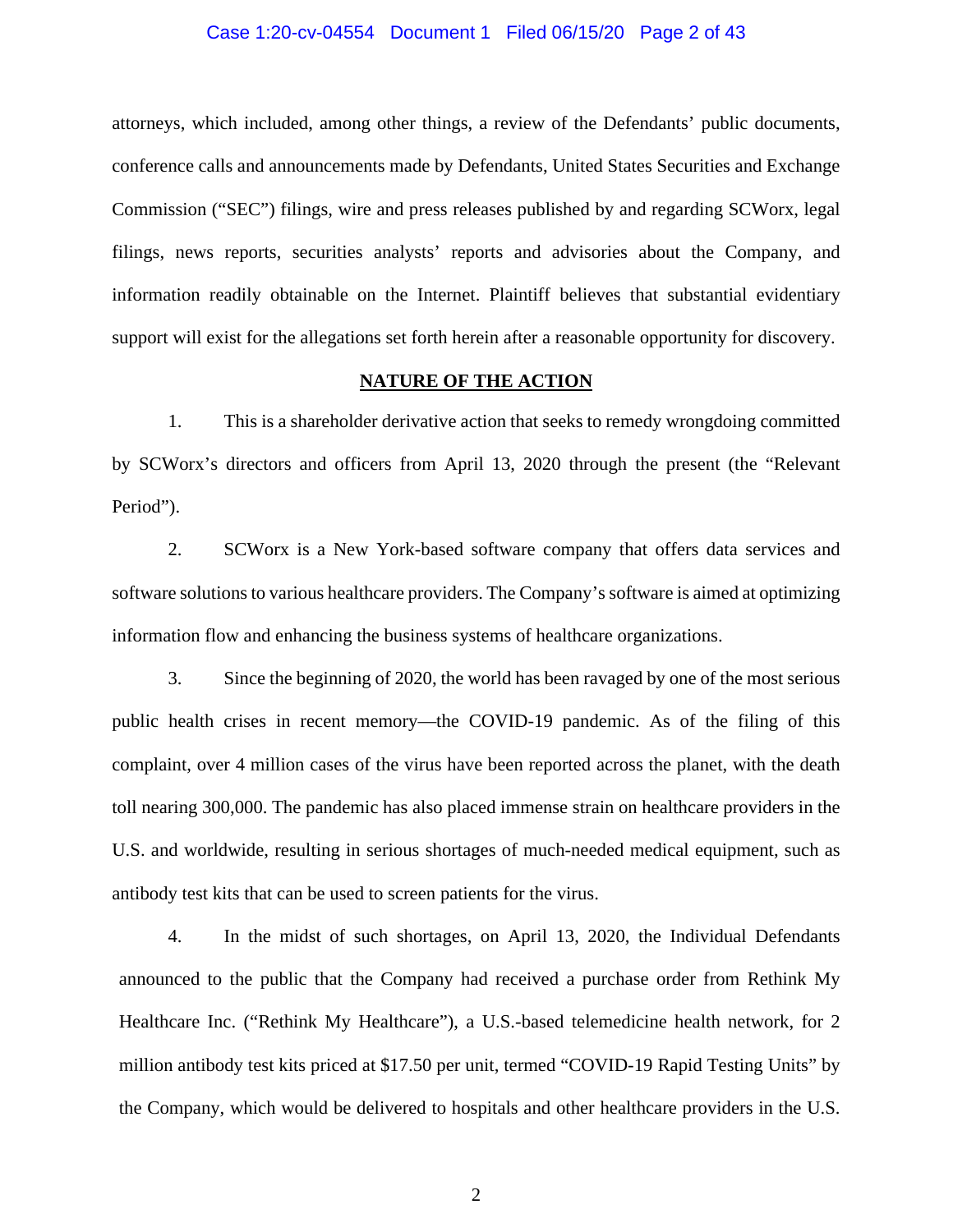#### Case 1:20-cv-04554 Document 1 Filed 06/15/20 Page 3 of 43

(the "Purchase Order"). The Purchase Order also provided for subsequent orders of 2 million testing units per week for the next 23 weeks, valued at \$35 million per week, for a total of 48 million testing units. The Individual Defendants later disclosed that in order to fulfill the Purchase Order, the Company would buy an aggregate of 52 million testing units at \$13.00 per unit from ProMedical Equipment Pty Ltd. ("ProMedical"), an Australian medical equipment manufacturer. The sheer volume of testing units that the Individual Defendants alleged would be delivered was such that the Purchase Order would likely have an appreciable impact on the U.S.'s overall COVID-19 testing capacity.

5. Upon the Company's April 13, 2020 announcement, the Company's stock more than quintupled in value, soaring from \$2.25 per share at the close of trading on April 9, 2020, the prior trading day, to \$12.02 per share at the close of trading on April 13, 2020. However, these astonishing gains would ultimately be short-lived.

6. On April 17, 2020, Hindenburg Research, a forensic financial research firm, published a report detailing an in-depth investigation into the Company's purported Purchase Order (the "Hindenburg Report").<sup>[1](#page-2-0)</sup> The Hindenburg Report set forth a comprehensive list of troubling discoveries and observations Hindenburg Research had made during its investigation of the various actors involved in the Purchase Order, including: (1) the strangeness of the notion that a healthcare software company such as SCWorx would suddenly enter into a relatively gargantuan arrangement to purchase and deliver medical equipment, not software; (2) past fraudulent acts committed by the Company's Chief Executive Officer ("CEO"), Defendant Marc S. Schessel ("Schessel"), including paying a judgment for submitting fraudulent expense reports; (3) an extensive history of fraudulent misrepresentations on the part of ProMedical, including

<span id="page-2-0"></span><sup>1</sup> https://hindenburgresearch.com/scworx-evidence-points-to-its-massive-covid-19-test-deal-being-completelybogus-price-target-back-to-2-25-or-lower/ (last visited May 12, 2020).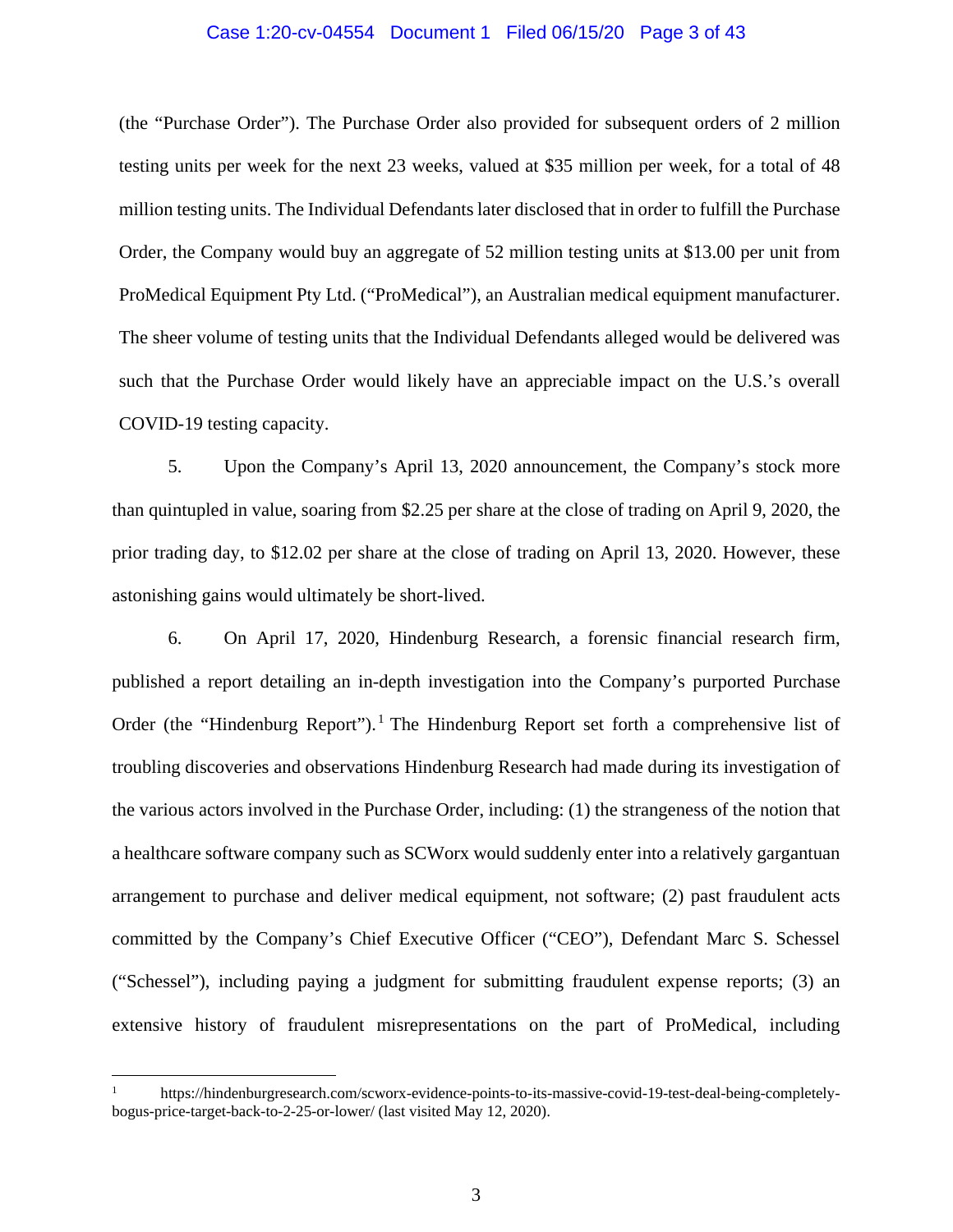#### Case 1:20-cv-04554 Document 1 Filed 06/15/20 Page 4 of 43

ProMedical falsely purporting to have an arrangement with Wondfo, a Chinese manufacturer, to sell and market Wondfo testing kits; and (4) the fact that Rethink My Healthcare was in reality a tiny company with only a handful of employees, and would scarcely be able to handle weekly orders of millions of dollars' worth of testing kits.

7. The Hindenburg Report concluded that the Purchase Order was "completely bogus," and further asserted that trading of the Company's stock could be suspended once regulators begin to look into the Company's "potentially nefarious business practices."

8. On this news, the price of the Company's stock sunk by over 17%, falling over the next three trading days from \$6.96 per share at the close of trading on April 16, 2020, to \$5.76 per share at the close of trading on April 21, 2020.

9. A number of subsequent events further illustrate the extent and the seriousness of the Individual Defendants' misrepresentations.

10. First, on April 21, 2020, true to Hindenburg Research's prediction, the SEC issued an order halting all trading in SCWorx stock, which took effect the next day. The SEC's suspension order stated that the suspension was implemented due to "a lack of current and accurate information concerning the securities of SCWorx."

11. Next, on April 30, 2020, the Company revealed that due to "substantial concerns" having arisen regarding ProMedical, Rethink My Healthcare and the Company had terminated their respective arrangements relating to the Purchase Order, and the Company had instead entered into an arrangement with an alternative supplier to purchase only 500,000 testing units. The Company also disclosed that Defendant Christie had resigned from the Company's Board.

12. Not long after, on May 5, 2020, the Company disclosed that its Chief Operating Officer, non-party James Schweikert, had stepped down from his position with the Company. That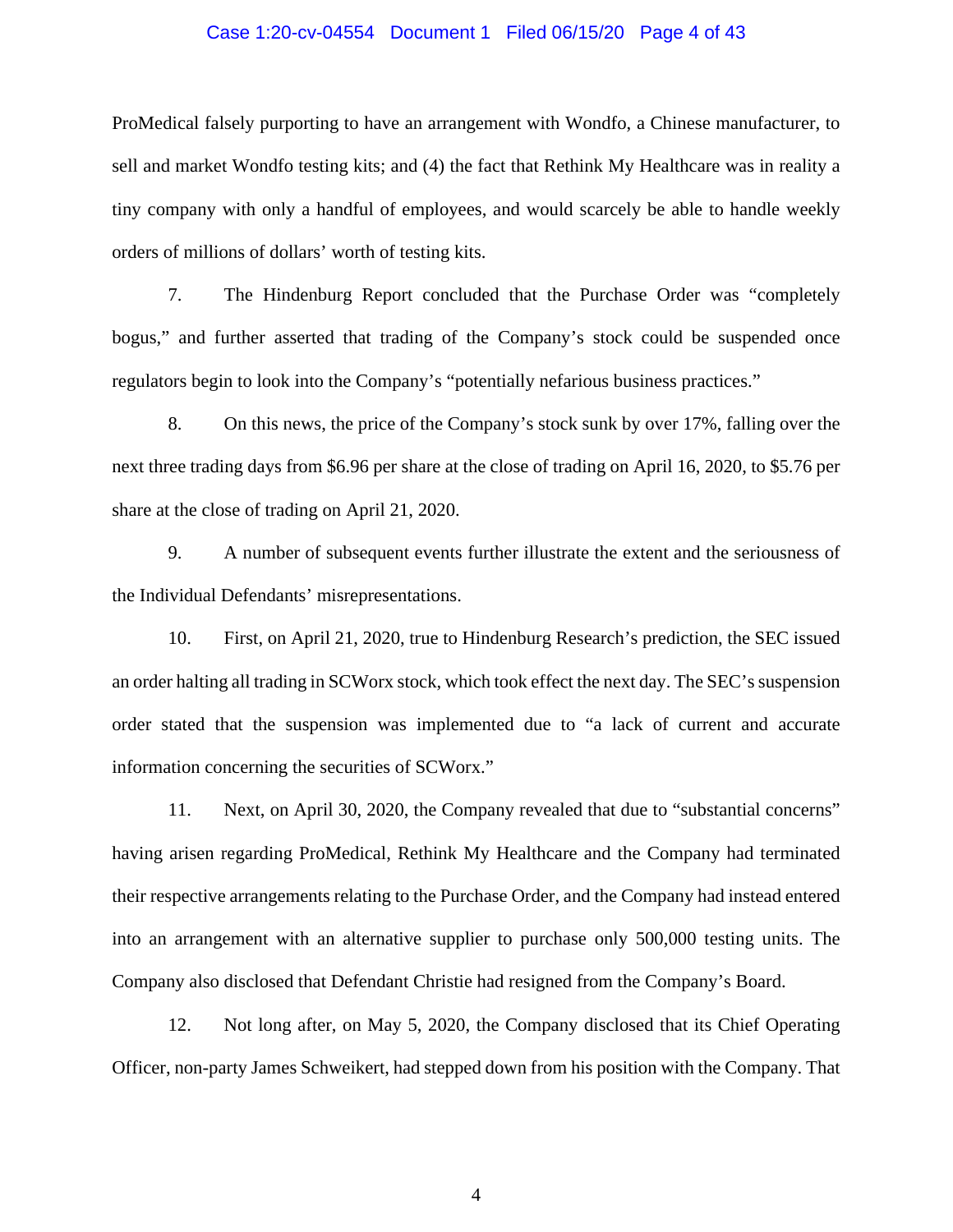#### Case 1:20-cv-04554 Document 1 Filed 06/15/20 Page 5 of 43

same day, NASDAQ Capital Market ("NASDAQ") officials requested additional information and documents from the Company in connection with the trading halt, and informed the Company that the halt would remain in place until the Company has satisfied NASDAQ's information request.

13. As of the filing of this complaint, trading of the Company's stock remains suspended.

14. During the Relevant Period, the Individual Defendants breached their fiduciary duties by personally making and/or causing the Company to make to the investing public a series of materially false and misleading statements regarding the Company's business, operations, and prospects. Specifically, the Individual Defendants willfully or recklessly made and/or caused the Company to make false and misleading statements to the investing public that failed to disclose, *inter alia*, that: (1) the Company's buyer, Rethink My Healthcare, was a relatively tiny company that would almost certainly be unable to pay for or handle the hundreds of millions of dollars in testing kit orders provided for in the Purchase Order; (2) the Company's supplier, ProMedical, had a history rife with fraudulent misrepresentations, and would likewise almost certainly be unable to meet its obligations pursuant to the Purchase Order; (3) due to the foregoing, the provisions of the Purchase Order were either grossly overblown or the Purchase Order itself was completely falsified; and (4) the Company failed to maintain internal controls. As a result of the foregoing, SCWorx's public statements were materially false and misleading at all relevant times.

15. The Individual Defendants failed to correct and caused the Company to fail to correct these false and misleading statements and omissions of material fact, rendering them personally liable to the Company for breaching their fiduciary duties.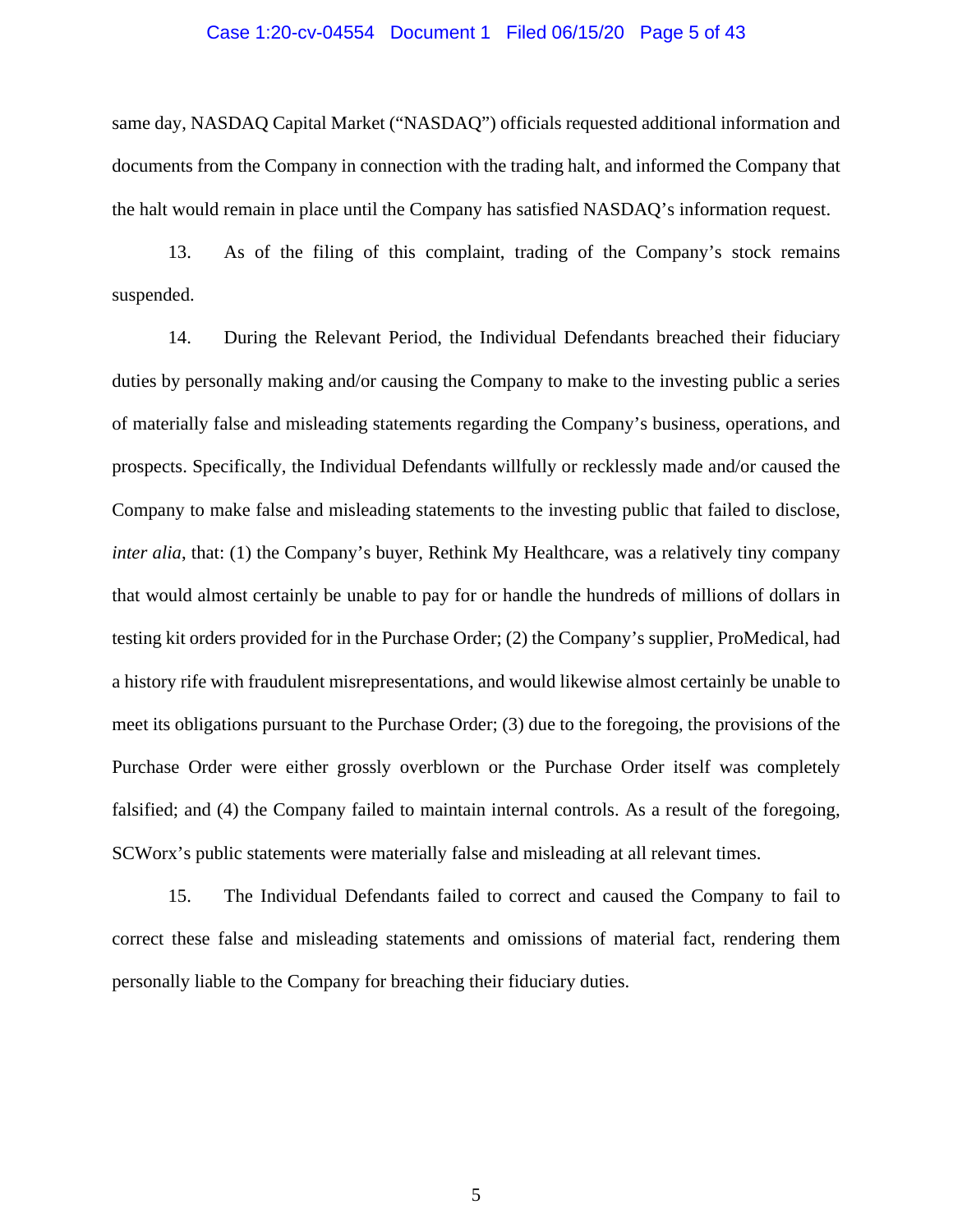#### Case 1:20-cv-04554 Document 1 Filed 06/15/20 Page 6 of 43

16. Additionally, in breach of their fiduciary duties, the Individual Defendants willfully or recklessly caused the Company to fail to maintain an adequate system of oversight, disclosure controls and procedures, and internal controls over financial reporting.

17. The Individual Defendants' breaches of fiduciary duty and other misconduct have subjected the Company and the Company's CEO to a federal securities fraud class action lawsuit pending in the United States District Court for the Southern District of New York (the "Securities Class Action"), the need to undertake internal investigations, losses from the waste of corporate assets, and losses due to the unjust enrichment of Individual Defendants who were improperly over-compensated by the Company, and will likely cost the Company going forward millions of dollars.

18. In light of the breaches of fiduciary duty engaged in by the Individual Defendants, most of whom are the Company's current directors, of the collective engagement in fraud and misconduct by the Company's current directors, of the substantial likelihood of the CEO's liability in the Securities Class Action and the current directors' liability in this derivative action, and of their not being disinterested or independent directors, a majority of the Board cannot consider a demand to commence litigation against themselves on behalf of the Company with the requisite level of disinterestedness and independence.

#### **JURISDICTION AND VENUE**

19. This Court has subject matter jurisdiction pursuant to 28 U.S.C. § 1331 because Plaintiff's claims raise a federal question under Section 10(b) of the Exchange Act, 15. U.S.C. § 78j(b), and Section 21D of the Exchange Act, 15 U.S.C. § 78u-4(f).

20. Plaintiff's claims also raise a federal question pertaining to the claims made in the Securities Class Action based on violations of the Exchange Act.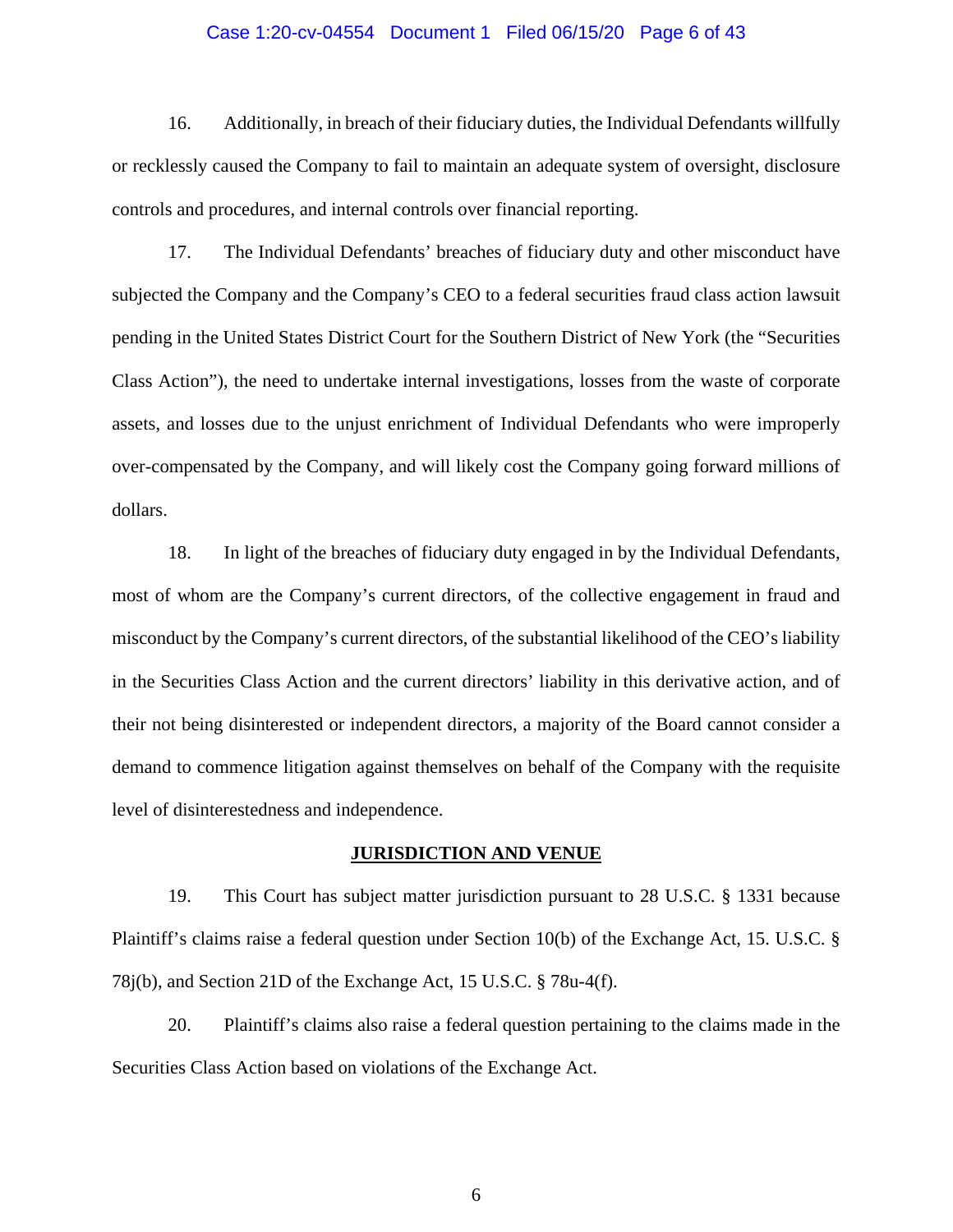#### Case 1:20-cv-04554 Document 1 Filed 06/15/20 Page 7 of 43

21. This Court has supplemental jurisdiction over Plaintiff's state law claims pursuant to 28 U.S.C. § 1367(a).

22. This derivative action is not a collusive action to confer jurisdiction on a court of the United States that it would not otherwise have.

23. Venue is proper in this District because a substantial portion of the transactions and wrongs complained of herein occurred in this District, and the Defendants have received substantial compensation in this District by engaging in numerous activities that had an effect in this District.

#### **PARTIES**

### **Plaintiff**

24. Plaintiff is a current shareholder of SCWorx. Plaintiff has continuously held SCWorx common stock at all relevant times.

#### **Nominal Defendant SCWorx**

25. SCWorx is a Delaware corporation with its principal executive offices located at 590 Madison Avenue, 21st Floor, New York, New York 10022. SCWorx's shares trade on the NASDAQ under the ticker symbol "WORX."

#### **Defendant Schessel**

26. Defendant Schessel is the Company's founder, and has served as the Company's Chairman and CEO since 2012. He also currently serves as the Company's interim Chief Financial Officer ("CFO"). According to the Company's Schedule 14A filed with the SEC on December 3, 2019 (the "2019 Proxy Statement"), as of November 1, 2019, Defendant Schessel beneficially owned 1,088,856 shares of the Company's common stock, which represented 15.2% of the Company's outstanding stock as of that date. Given that the price per share of the Company's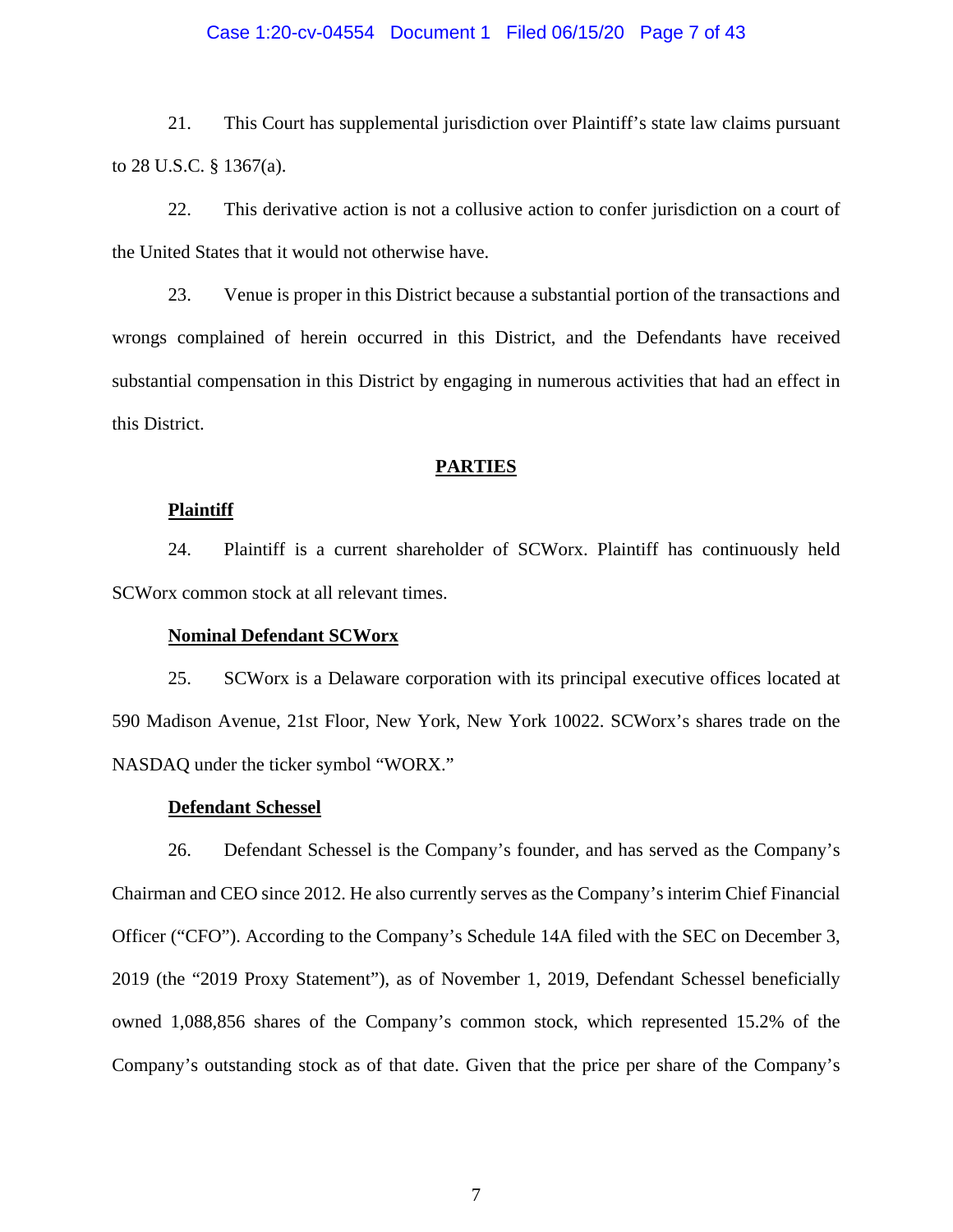## Case 1:20-cv-04554 Document 1 Filed 06/15/20 Page 8 of 43

common stock at the close of trading on November 1, 2019 was \$3.01, Defendant Schessel owned

approximately \$3.27 million worth of SCWorx stock.

27. The Company's 2019 Proxy Statement stated the following about Defendant

Schessel:

Mr. Schessel, 59, is SCWorx's founder and Chairman and Chief Executive Officer. He founded SCWorx's predecessor (Primrose LLC) in 2012 and has been Chairman and CEO of SCWorx since then. Commencing his work in supply chain during his ten years in the Marine Corps, Mr. Schessel was awarded the Naval Achievement medal along with the Naval Commendation medal for services rendered in creating the first automated supply and logistics software (M triple S) which was ultimately put in service at leading corporations such as Sears and IBM. Since leaving the Marine Corps, Mr. Schessel has continued his work in refining programmatic solutions for the most complex and critical supply chains in the country — the healthcare industry. Working in all facets of the Healthcare Supply Chain, Mr. Schessel spent over ten years as a Vice President of Supply Chain for a large NYC based Integrated Delivery Network before forming his own consultancy   focused on delivering automated solutions to Providers, Business-to-Business (B2B) e-commerce companies (GHX), tier one consulting firms, GPO's, distributors, payors and manufacturers. Mr. Schessel also served as a consultant to the United Nations — developing an automated Emergency Medical Response program that, based on the event, forecasts the items, quantities and logistical delivery networks crucial for responders, allowing countries by region to better plan, stock and store critical supplies.

## **Defendant Miller**

28. Defendant Charles K. Miller ("Miller") has served as a Company director since October 24, 2018. He also serves as the Chair of the Audit Committee, and as a member of the Compensation Committee and Nominating and Corporate Governance Committee. According to the 2019 Proxy Statement, as of November 1, 2019, Defendant Miller beneficially owned 15,789 shares of Company stock, including options and warrants. Given that the price per share of the Company's common stock at the close of trading on November 1, 2019 was \$3.01, Defendant

Miller owned approximately \$47,524 worth of SCWorx stock.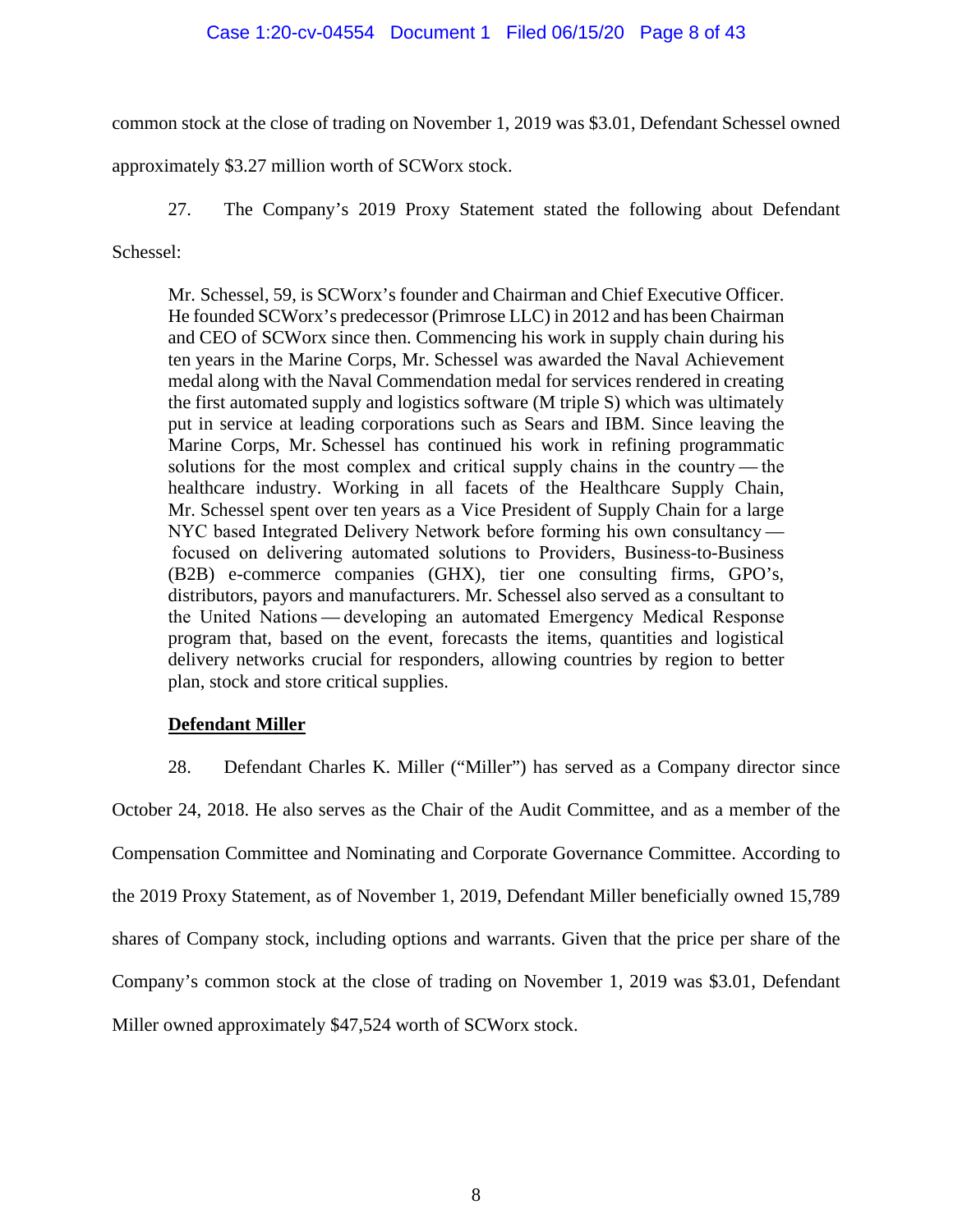## Case 1:20-cv-04554 Document 1 Filed 06/15/20 Page 9 of 43

29. For the fiscal year ended December 31, 2018, Defendant Miller received \$17,039

in compensation from the Company, which consisted entirely of stock awards.

30. The Company's 2019 Proxy Statement stated the following about Defendant

## Miller:

Mr. Miller, 58, joined the Company's board on October 24, 2018. He has been a member of the board of directors of Intercloud Systems, Inc., a publicly traded IT infrastructure services company, since November 2012. In addition, he has, since June 2017, acted as an independent business consultant. He was the Chief Financial Officer of Tekmark Global Solutions, LLC, a provider of information technology, communications and consulting services, from September 1997 until June 2017. Since May 2017, he has been a director of Notis Global, Inc., a diversified holding company, in the industrial hemp industry, that manufactures, markets and sells hemp derivative products such as cannabidiol ("CBD") distillate and isolate. Mr. Miller graduated from Rider University with a Bachelor of Science in Accounting and an MBA. Mr. Miller is a Certified Public Accountant and boasts more than three decades of experience.

## **Defendant Christie**

31. Defendant Robert Christie ("Christie") served as a Company director from February 1, 2019 until he resigned on April 23, 2020. According to the 2019 Proxy Statement, as of November 1, 2019, Defendant Christie beneficially owned 12,500 shares of Company stock, including options and warrants. Given that the price per share of the Company's common stock at the close of trading on November 1, 2019 was \$3.01, Defendant Christie owned approximately \$37,625 worth of SCWorx stock.

32. The Company's 2019 Proxy Statement stated the following about Defendant

Christie:

Mr. Christie, 65, from 2004 through 2014, was the President and CEO of The 3E Company, the leading Global Environmental Compliance Company in the world. With over 7,000 customers, 3E helped companies, throughout the world, manage the ever changing environmental regulations that effected their products and services. 3E utilizes a SaaS based software and complex regulatory database to service its customers. Since 2015, Mr. Christie has been consulting for various Private Equity firms throughout North America assisting them in acquiring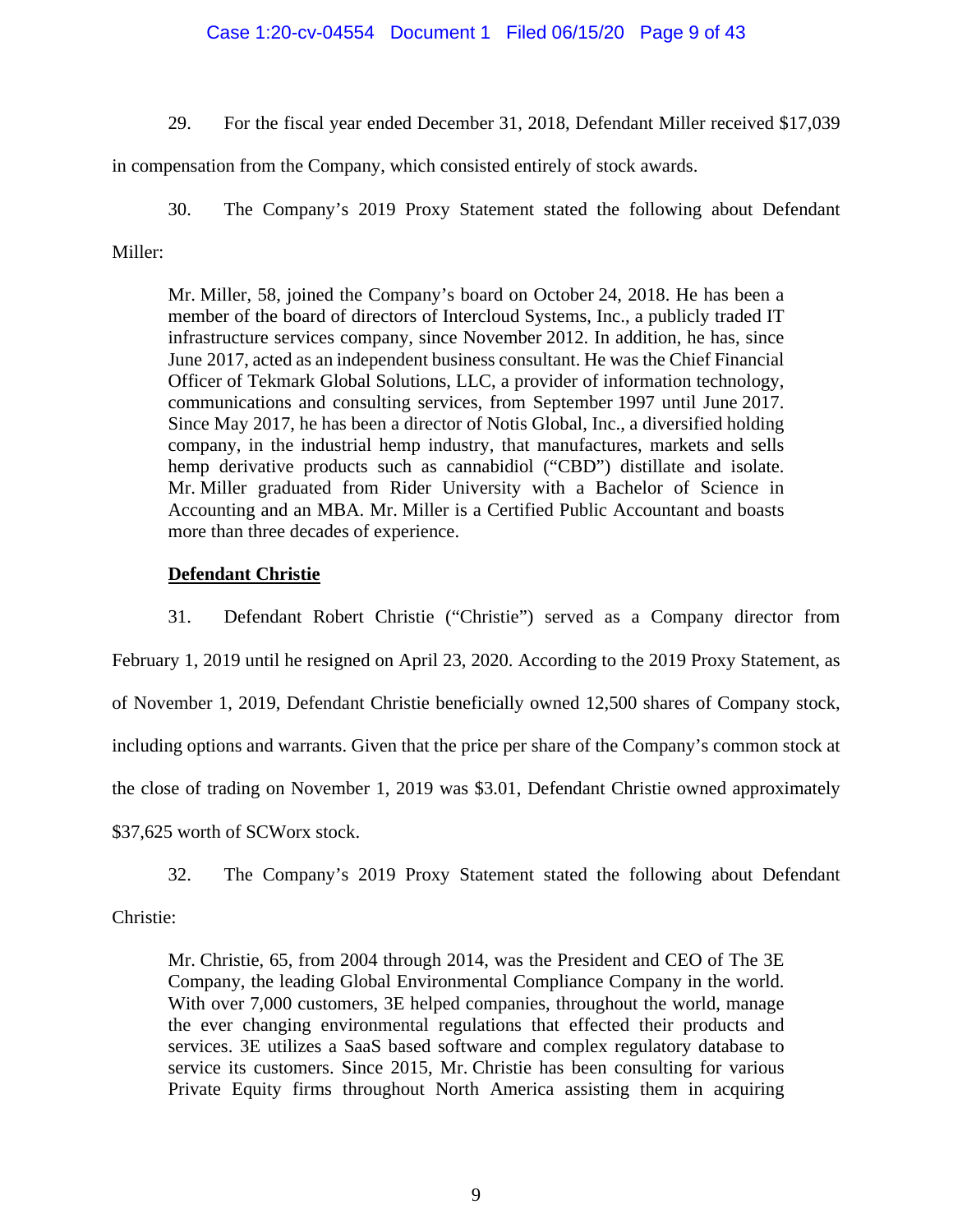companies in the Governance, Risk and Compliance space (GRC) as well as the Supply Chain marketplace. In addition, he has since 2010 served as a Trustee at Rider University. He also serves on the Facility, Business Development and Executive Committees at Rider. Since 2008, Mr. Christie has served as a Director at Alternative Technology, a supplier of distribution systems and technology. Since 2016, he has served on the Board of Directors of Enterknol LLC. Enterknol is a SaaS based compliance solution within the Energy Sector helping various energy companies buy and sell energy competitively. Mr. Christie also served as a Director at Ithos LLC from 2016 through July 2018. Ithos is a the leading regulatory and Supply Chain compliance solution within the Global Cosmetic space providing a complex SaaS based software coupled with regulatory data. While serving as a Director at Ithos, he also served as their Director of Development.

# **Defendant Wallitt**

33. Defendant Steven Wallitt ("Wallitt") has served as a Company director since October 4, 2019. According to the 2019 Proxy Statement, as of November 1, 2019, Defendant Wallitt beneficially owned 135,005 shares of Company stock, including options and warrants, which represented 1.9% of the Company's outstanding stock as of that date. Given that the price per share of the Company's common stock at the close of trading on November 1, 2019 was \$3.01,

Defendant Wallitt owned approximately \$406,365 worth of SCWorx stock.

34. The Company's 2019 Proxy Statement stated the following about Defendant

Wallitt:

Mr. Wallitt, 58, has worked as owner and director of a packaging materials company since 1981. He is responsible for decision making in all areas of the company, including sourcing the best and most efficient methods for achieving maximum profitability and the highest quality standards. He has extensive knowledge in evaluating sales and marketing proposals. Beginning in 2008, he has been an investor in both private and public companies, as well as early-stage public companies with personal investments of \$50,000 to more than \$3 million. He has consulted for many of these companies in areas ranging from public market strategies, growth strategies, evaluating contract proposals, cost control and evaluating employee responsibilities in order to achieve maximum efficiencies. Since 2014, Mr. Wallitt has been an advisory board member to Redtower Capital, a California-based investment firm where he advises on all aspects of client identification, sales and marketing strategies and profit maximization. Since 2017, he has been a significant investor in Alliance MMA and SCWorx. Mr. Wallitt holds a BA degree in communications from Rider College, Lawrenceville, NJ.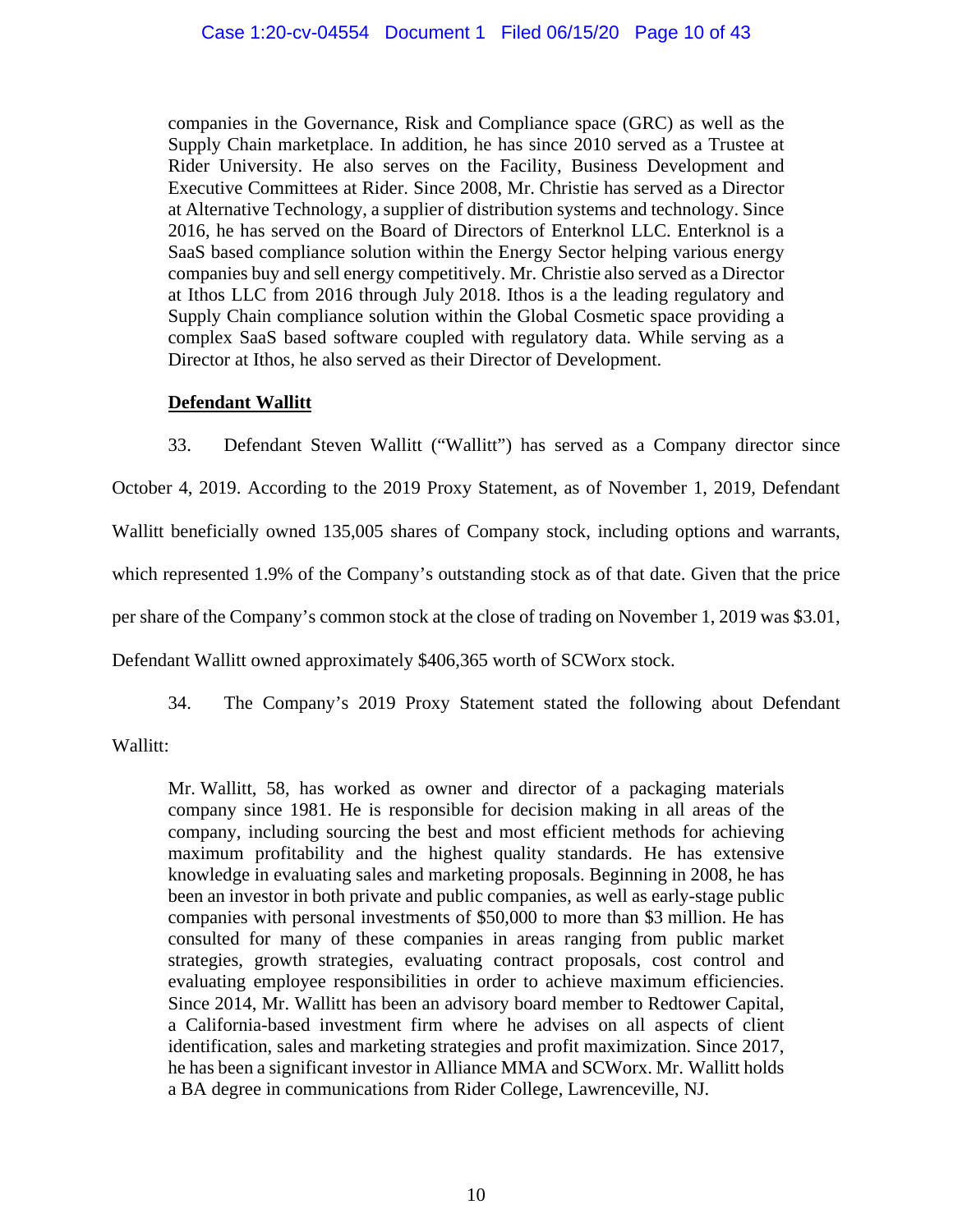#### **FIDUCIARY DUTIES OF THE INDIVIDUAL DEFENDANTS**

35. By reason of their positions as officers and/or directors of SCWorx, and because of their ability to control the business and corporate affairs of SCWorx, the Individual Defendants owed SCWorx and its shareholders fiduciary obligations of trust, loyalty, good faith, and due care, and were and are required to use their utmost ability to control and manage SCWorx in a fair, just, honest, and equitable manner. The Individual Defendants were and are required to act in furtherance of the best interests of SCWorx and its shareholders so as to benefit all shareholders equally.

36. Each director and officer of the Company owes to SCWorx and its shareholders the fiduciary duty to exercise good faith and diligence in the administration of the Company and in the use and preservation of its property and assets and the highest obligations of fair dealing.

37. The Individual Defendants, because of their positions of control and authority as directors and/or officers of SCWorx, were able to and did, directly or indirectly, exercise control over the wrongful acts complained of herein.

38. To discharge their duties, the officers and directors of SCWorx were required to exercise reasonable and prudent supervision over the management, policies, controls, and operations of the Company.

39. Each Individual Defendant, by virtue of his or her position as a director and/or officer, owed to the Company and to its shareholders the highest fiduciary duties of loyalty, good faith, and the exercise of due care and diligence in the management and administration of the affairs of the Company, as well as in the use and preservation of its property and assets. The conduct of the Individual Defendants complained of herein involves a knowing and culpable violation of their obligations as directors and officers of SCWorx, the absence of good faith on their part, or a reckless disregard for their duties to the Company and its shareholders that the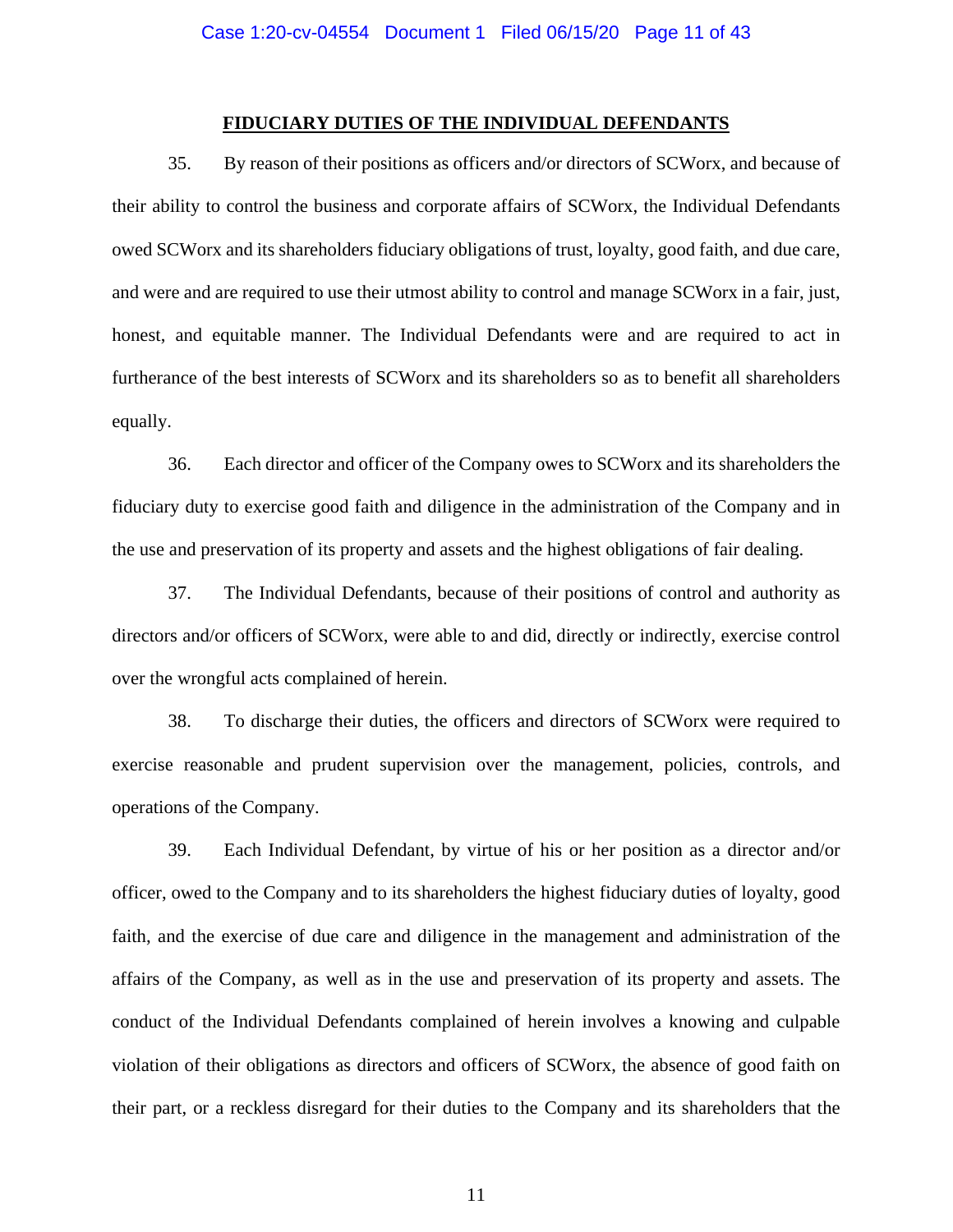#### Case 1:20-cv-04554 Document 1 Filed 06/15/20 Page 12 of 43

Individual Defendants were aware or should have been aware posed a risk of serious injury to the Company.

40. As senior executive officers and directors of a publicly-traded company whose common stock was registered with the SEC pursuant to the Exchange Act and traded on the NASDAQ, the Individual Defendants had a duty to prevent and not to effect the dissemination of inaccurate and untruthful information with respect to the Company's financial condition, performance, growth, operations, financial statements, business, products, management, earnings, internal controls, and present and future business prospects, including the dissemination of false information regarding the Company's business, prospects, and operations, and had a duty to cause the Company to disclose in its regulatory filings with the SEC all those facts described in this Complaint that it failed to disclose, so that the market price of the Company's common stock would be based upon truthful and accurate information.

41. To discharge their duties, the officers and directors of SCWorx were required to exercise reasonable and prudent supervision over the management, policies, practices, and internal controls of the Company. By virtue of such duties, the officers and directors of SCWorx were required to, among other things:

(a) ensure that the Company was operated in a diligent, honest, and prudent manner in accordance with the laws and regulations of New York and the United States, and pursuant to SCWorx's own Code of Business Conduct and Ethics (the "Code of Ethics");

(b) conduct the affairs of the Company in an efficient, business-like manner so as to make it possible to provide the highest quality performance of its business, to avoid wasting the Company's assets, and to maximize the value of the Company's stock;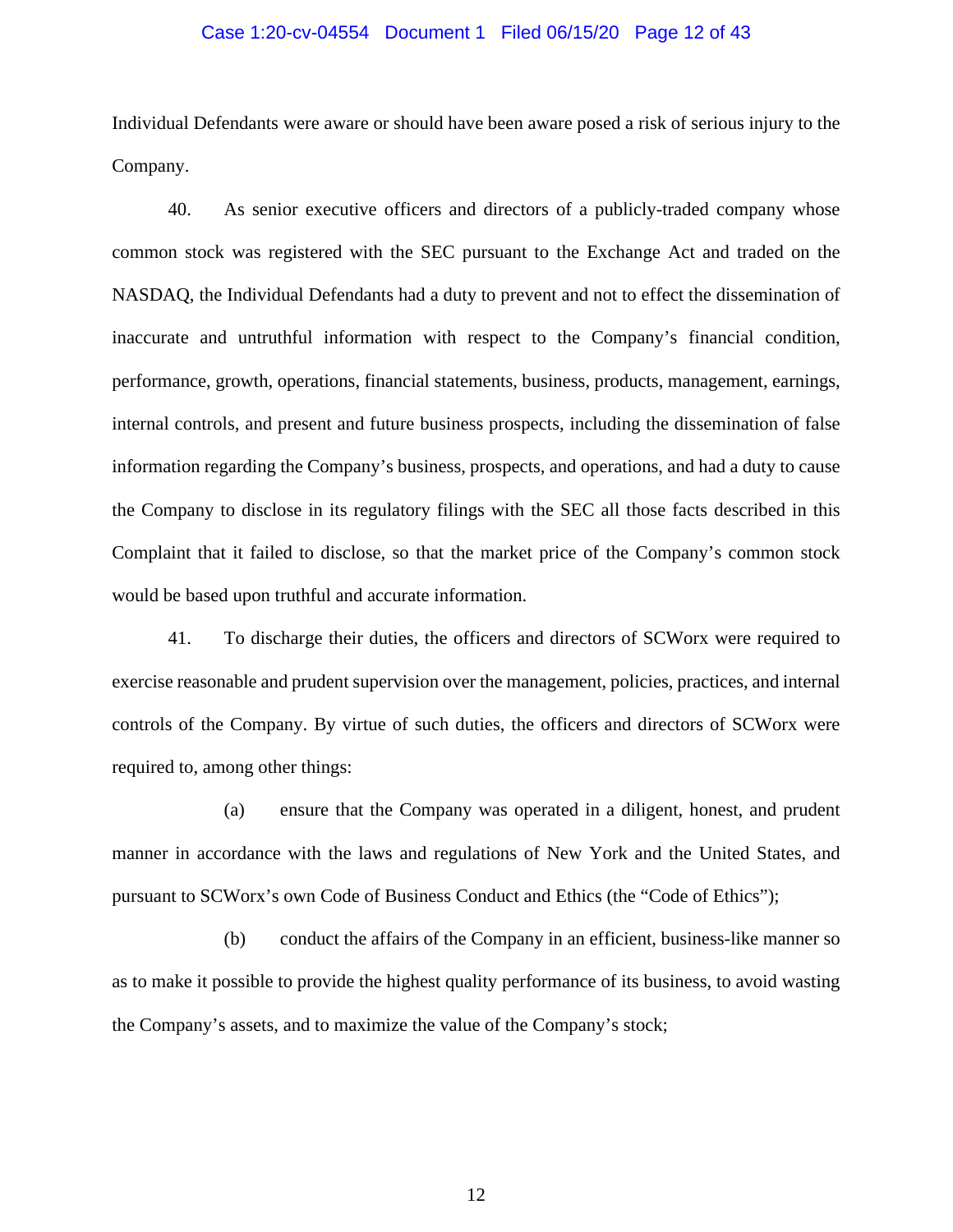#### Case 1:20-cv-04554 Document 1 Filed 06/15/20 Page 13 of 43

(c) remain informed as to how SCWorx conducted its operations, and, upon receipt of notice or information of imprudent or unsound conditions or practices, to make reasonable inquiry in connection therewith, and to take steps to correct such conditions or practices;

(d) establish and maintain systematic and accurate records and reports of the business and internal affairs of SCWorx and procedures for the reporting of the business and internal affairs to the Board and to periodically investigate, or cause independent investigation to be made of, said reports and records;

(e) maintain and implement an adequate and functioning system of internal legal, financial, and management controls, such that SCWorx's operations would comply with all applicable laws and SCWorx's financial statements and regulatory filings filed with the SEC and disseminated to the public and the Company's shareholders would be accurate;

(f) exercise reasonable control and supervision over the public statements made by the Company's officers and employees and any other reports or information that the Company was required by law to disseminate;

(g) refrain from unduly benefiting themselves and other Company insiders at the expense of the Company; and

(h) examine and evaluate any reports of examinations, audits, or other financial information concerning the financial affairs of the Company and to make full and accurate disclosure of all material facts concerning, *inter alia*, each of the subjects and duties set forth above.

42. Each of the Individual Defendants further owed to SCWorx and the shareholders the duty of loyalty requiring that each favor SCWorx's interest and that of its shareholders over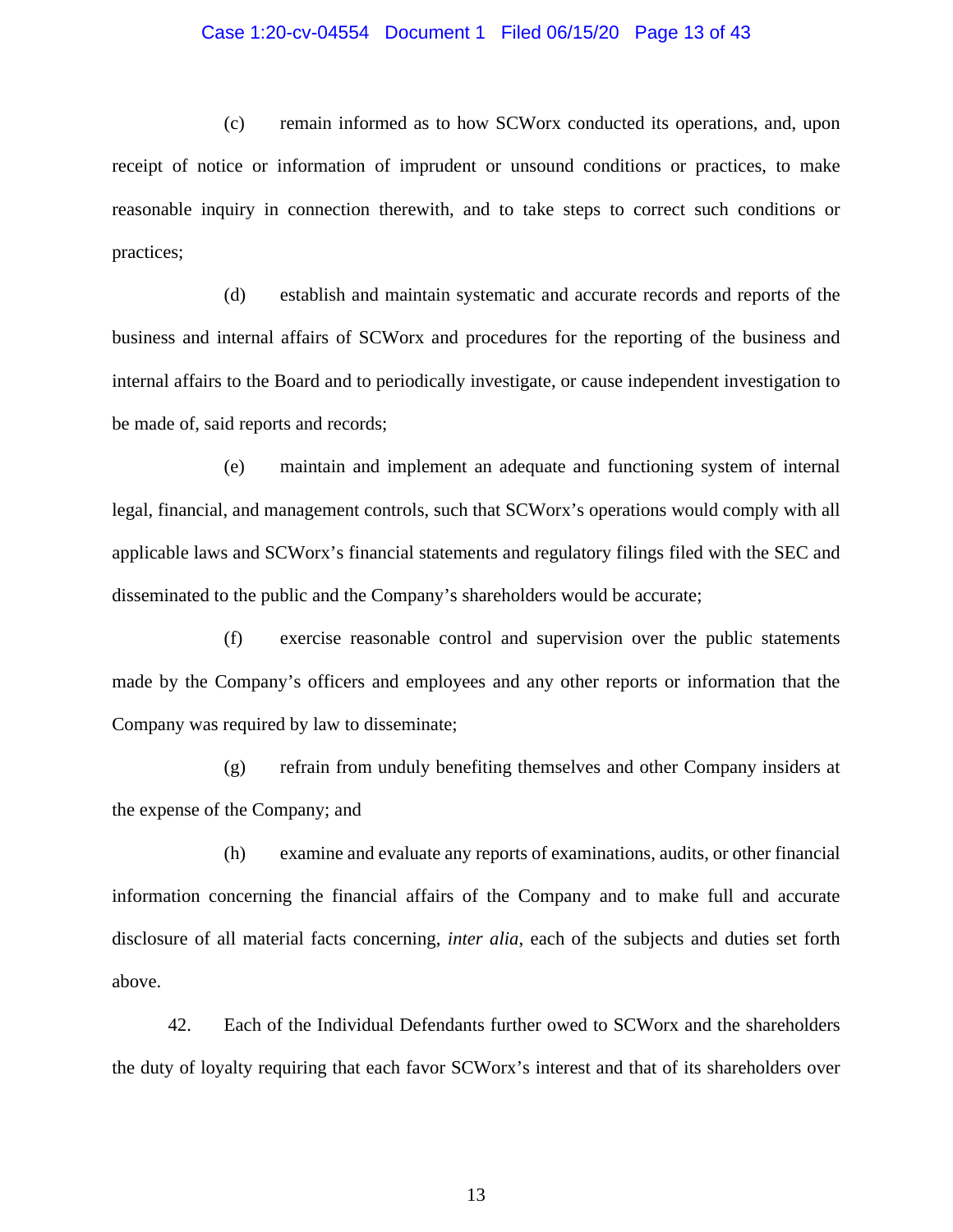#### Case 1:20-cv-04554 Document 1 Filed 06/15/20 Page 14 of 43

their own while conducting the affairs of the Company and refrain from using their position, influence or knowledge of the affairs of the Company to gain personal advantage.

43. At all times relevant hereto, the Individual Defendants were the agents of each other and of SCWorx and were at all times acting within the course and scope of such agency.

44. Because of their advisory, executive, managerial, and directorial positions with SCWorx, each of the Individual Defendants had access to adverse, non-public information about the Company.

45. The Individual Defendants, because of their positions of control and authority, were able to and did, directly or indirectly, exercise control over the wrongful acts complained of herein, as well as the contents of the various public statements issued by SCWorx.

### **CONSPIRACY, AIDING AND ABETTING, AND CONCERTED ACTION**

46. In committing the wrongful acts alleged herein, the Individual Defendants have pursued, or joined in the pursuit of, a common course of conduct, and have acted in concert with and conspired with one another in furtherance of their wrongdoing. The Individual Defendants caused the Company to conceal the true facts as alleged herein. The Individual Defendants further aided and abetted and assisted each other in breaching their respective duties.

47. The purpose and effect of the conspiracy, common enterprise, and common course of conduct was, among other things, to: (i) facilitate and disguise the Individual Defendants' violations of law, including breaches of fiduciary duty, unjust enrichment, abuse of control, gross mismanagement, and waste of corporate assets; (ii) conceal adverse information concerning the Company's operations, financial condition, legal compliance, future business prospects and internal controls; and (iii) artificially inflate the Company's stock price.

48. The Individual Defendants accomplished their conspiracy, common enterprise, and common course of conduct by causing the Company purposefully or recklessly to conceal material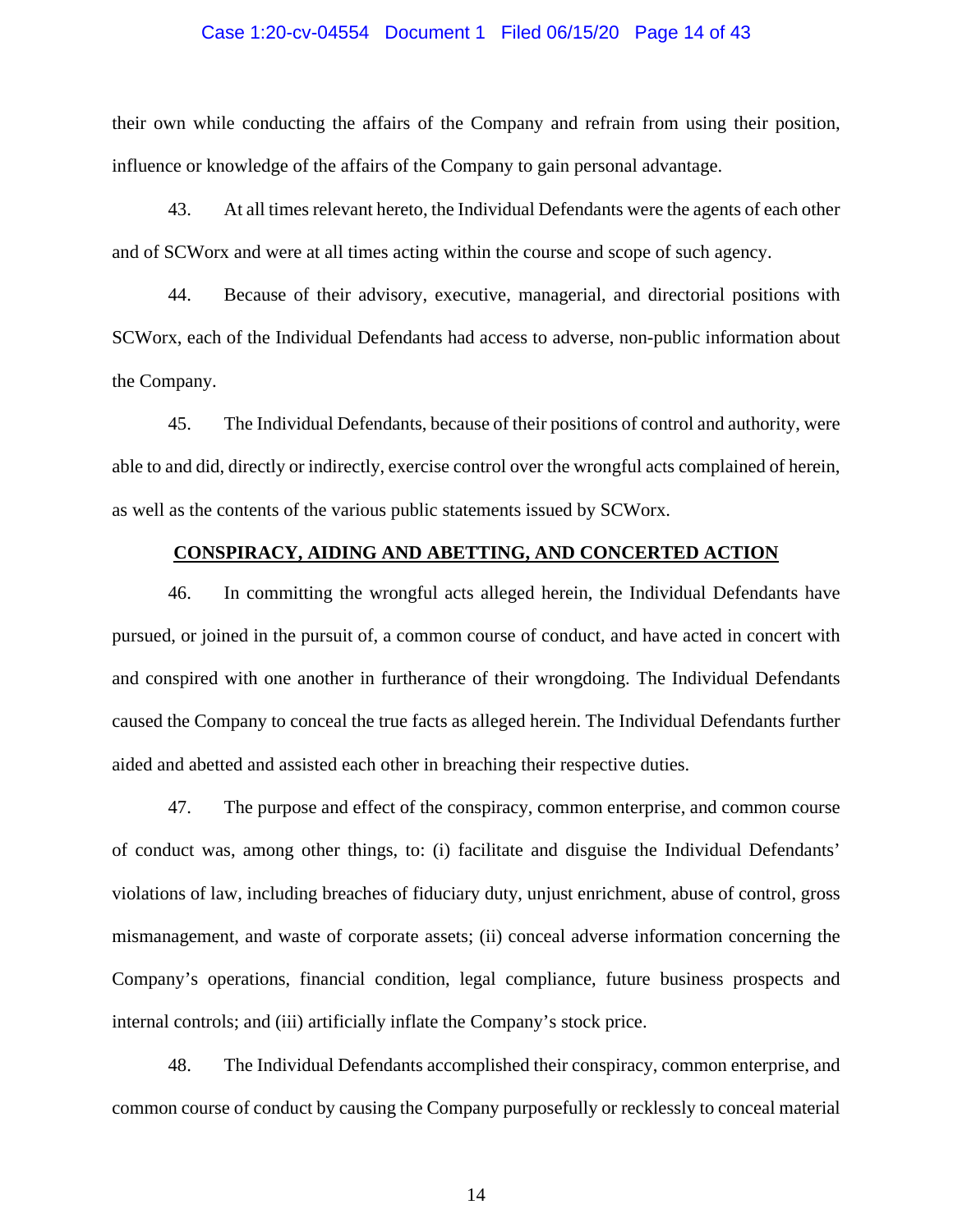### Case 1:20-cv-04554 Document 1 Filed 06/15/20 Page 15 of 43

facts, fail to correct such misrepresentations, and violate applicable laws. In furtherance of this plan, conspiracy, and course of conduct, the Individual Defendants collectively and individually took the actions set forth herein. Because the actions described herein occurred under the authority of the Board, each of the Individual Defendants who is a director of SCWorx was a direct, necessary, and substantial participant in the conspiracy, common enterprise, and common course of conduct complained of herein.

49. Each of the Individual Defendants aided and abetted and rendered substantial assistance in the wrongs complained of herein. In taking such actions to substantially assist the commission of the wrongdoing complained of herein, each of the Individual Defendants acted with actual or constructive knowledge of the primary wrongdoing, either took direct part in, or substantially assisted in the accomplishment of that wrongdoing, and was or should have been aware of his or her overall contribution to and furtherance of the wrongdoing.

50. At all times relevant hereto, each of the Individual Defendants was the agent of each of the other Individual Defendants, and of SCWorx, and was at all times acting within the course and scope of such agency.

#### **SCWORX'S CODE OF ETHICS**

51. The Company's Code of Ethics provides that all directors, executive officers, and employees must comply with the Code of Ethics, stating the following:

SCWorx, Inc. (the "Corporation") has adopted the following Code of Business Conduct and Ethics (this "Code") for directors, executive officers and employees of the Corporation. This Code is intended to focus the directors, executive officers and employees on areas of ethical risk, provide guidance to directors, executive officers and employees to help them recognize and deal with ethical issues, provide mechanisms to report unethical conduct, and help foster a culture of honesty and accountability. Each director, executive officer and employee must comply with the letter and spirit of this Code.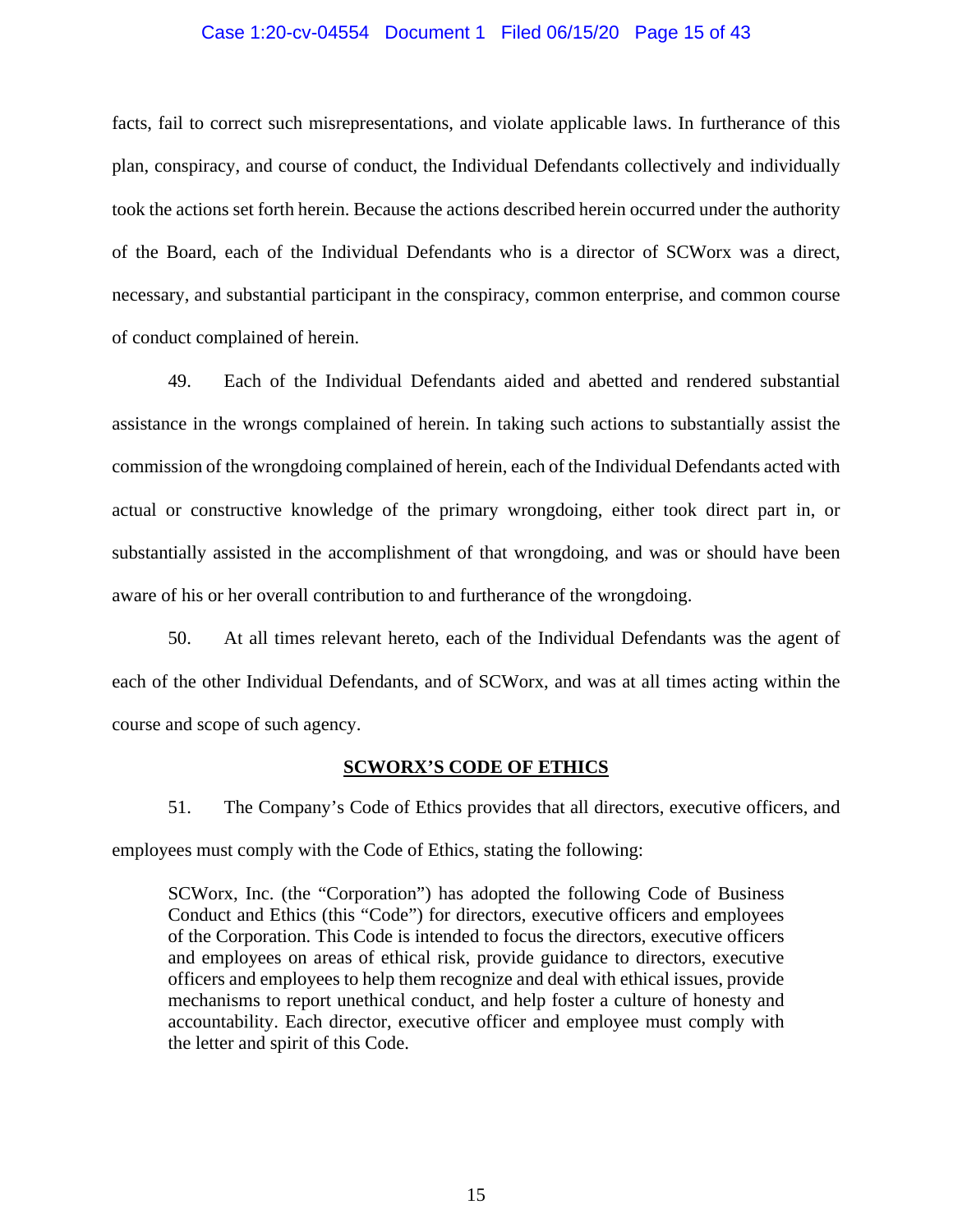## Case 1:20-cv-04554 Document 1 Filed 06/15/20 Page 16 of 43

52. In a section titled, "Maintain Fiduciary Duties," the Code of Ethics states the

following:

Directors and executive officers must be loyal to the Corporation and must act at all times in the best interest of the Corporation and its shareholders and subordinate self-interest to the corporate and shareholder good. Directors and executive officers should never use their position to make a personal profit. Directors and executive officers must perform their duties in good faith, with sound business judgment and with the care of a prudent person.

53. In a section titled, "Corporate Opportunities," the Code of Ethics states the

following:

Directors, executive officers and employees owe a duty to the Corporation to advance its legitimate interests when the opportunity to do so arises. Directors, executive officers and employees are prohibited from: (a) taking for themselves personally opportunities that are discovered through the use of corporate property, information or the director's or executive officer's position; (b) using the Corporation's property, information, or position for personal gain, or (c) competing with the Corporation, directly or indirectly, for business opportunities, provided, however, if the Corporation's disinterested directors determine that the Corporation will not pursue an opportunity that relates to the Corporation's business, a director, executive officer or employee may do so.

54. In a section titled, "Protection and Proper Use of Corporation Assets," the Code of

Ethics states the following:

Directors, executive officers and employees must protect the Corporation's assets and ensure their efficient use. Theft, loss, misuse, carelessness and waste of' assets have a direct impact on the Corporation's profitability. Directors, executive officers and employees must not use Corporation time, employees, supplies, equipment, tools, buildings or other assets for personal benefit without prior authorization from the Chairman of the Audit Committee or as part of a compensation or expense reimbursement program available to all directors or executive officers.

55. In a section titled, "Fair Dealing," the Code of Ethics states the following:

Directors, executive officers and employees shall deal fairly and directors and executive officers shall oversee fair dealing by employees and officers with the Corporation's directors, officers, employees, customers, suppliers and competitors. No one should take unfair advantage of anyone through manipulation, concealment, abuse of privileged information, misrepresentation of' material facts or any other unfair dealing practices.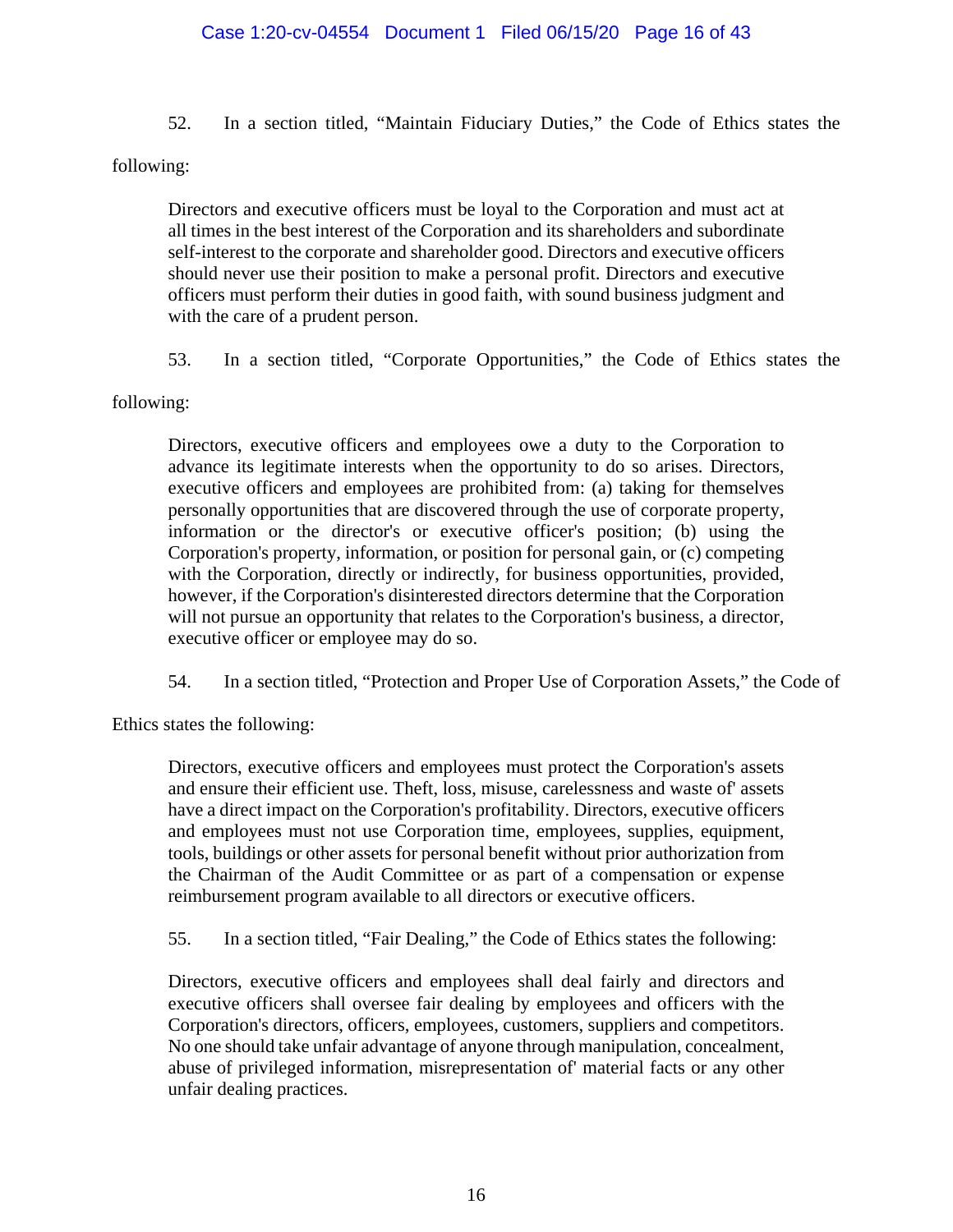56. In a section titled, "Compliance with Laws, Rules and Regulations," the Code of

Ethics states the following:

Directors and executive officers shall comply, and oversee compliance by employees, officers and other directors, with all laws, rules and regulations applicable to the Corporation, including insider-trading laws. Transactions in Corporation securities are to be governed by any Corporation policy relating to insider trading that may be in place.

57. In a section titled, "Accuracy of Records," the Code of Ethics states the following:

The integrity, reliability and accuracy in all material respects of the Corporation's books, records and financial statements is fundamental to the Corporation's continued and future business success. No director, executive officer or employee may cause the Corporation to enter into a transaction with the intent to document or record it in a deceptive or unlawful manner. In addition, no director, executive officer, or employee may create any false or artificial documentation or book entry for any transaction entered into by the Corporation. Similarly, executive officers and employees who have responsibility for accounting and financial reporting matters have a responsibility to accurately record all funds, assets and transactions on the Corporation's books and records.

58. In a section titled, "Quality of Public Disclosures," the Code of Ethics states the

following:

The Corporation is committed to providing its shareholders with United States. It is the Corporation's policy that the reports and documents it files with or submits to the Securities and Exchange Commission, and its earnings releases and similar public communications made by the Corporation, include fair, timely and understandable disclosure. Executive officers and employees who are responsible for these filings and disclosures, including the Corporation's principal executive, financial and accounting officers, must use reasonable judgment and perform their responsibilities honestly, ethically and objectively in order to ensure that this disclosure policy is fulfilled. The Corporation's senior management is primarily responsible for monitoring the Corporation's public disclosure.

59. In violation of the Code of Ethics, the Individual Defendants conducted little, if

any, oversight of the Company's engagement in the Individual Defendants' scheme to issue materially false and misleading statements to the public and to facilitate and disguise the Individual Defendants' violations of law, including breaches of fiduciary duty, unjust enrichment, abuse of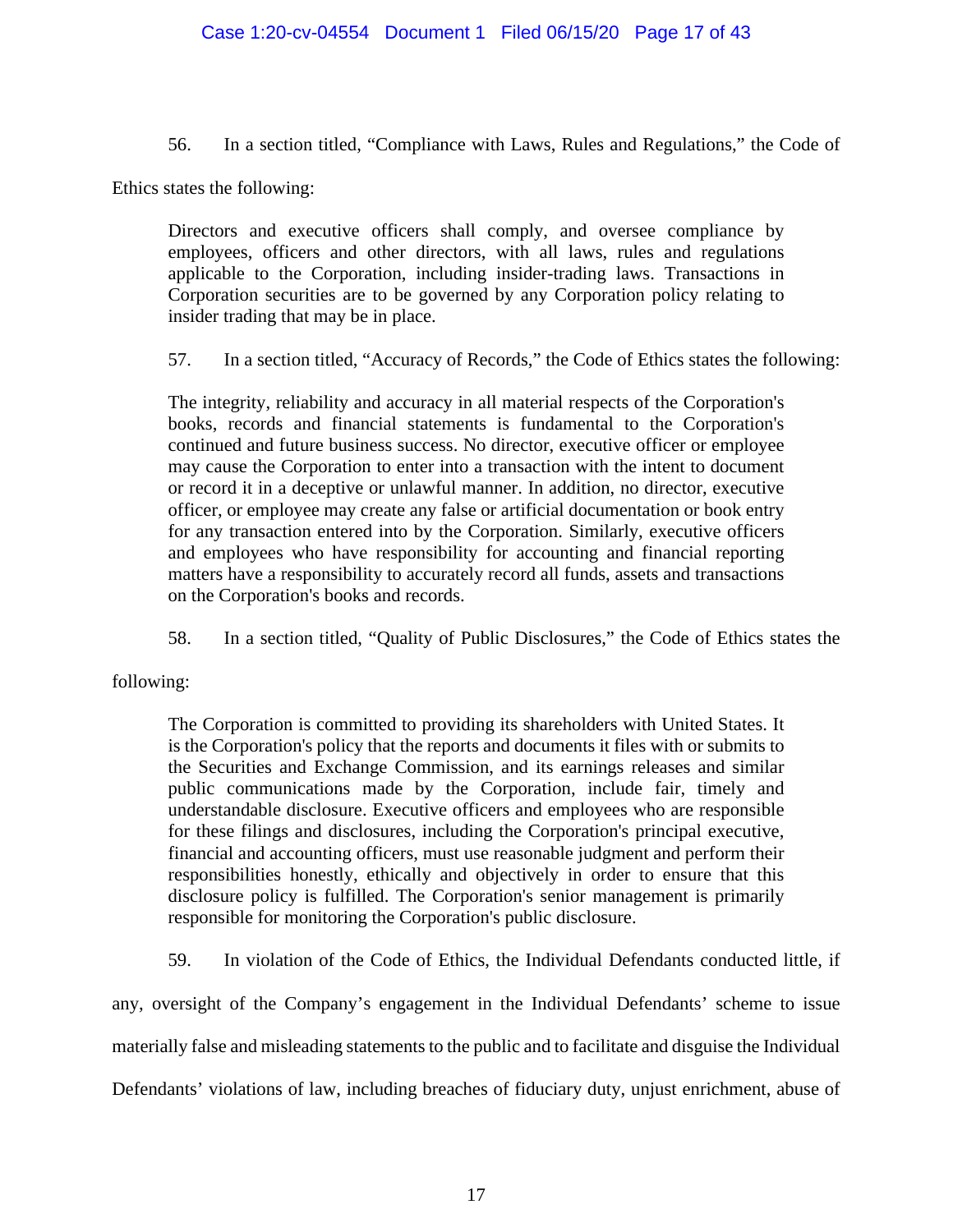#### Case 1:20-cv-04554 Document 1 Filed 06/15/20 Page 18 of 43

control, gross mismanagement, and waste of corporate assets. Moreover, in violation of the Code of Ethics, the Individual Defendants failed to maintain the accuracy of Company records and reports, comply with laws and regulations, conduct business in an honest and ethical manner, and properly report violations of the Code of Ethics.

### **THE INDIVIDUAL DEFENDANTS' MISCONDUCT**

#### **Background**

60. Based in New York City, SCWorx is a small cap software company that provides data analytics, information technology solutions, and related services to healthcare providers. The Company's software purportedly simplifies and optimizes information flow within healthcare facilities such as hospitals, and offers benefits including improved supply chain management, accelerated patient billing, and enhanced visibility into various costs and expenses associated with running a healthcare business.

61. The company now known as SCWorx was originally founded in 2015 under the name "Alliance MMA, Inc.," and operated as a sports media company focused on regional mixed martial arts promotion. In February 2019, the Company acquired SCWorx Corp., then a separate, smaller entity that operated in the healthcare data services market, as the Company does today. In connection with the acquisition, the Company changed its name to SCWorx and adopted the former SCWorx's business model.

62. Since early 2020, the world has been engulfed in the COVID-19 pandemic. According to the Center for Systems Science and Engineering at Johns Hopkins University, as of May 2020, over 4.2 million cases of COVID-19 have been reported across the globe, which have resulted in an estimated [2](#page-17-0)86,835 deaths.<sup>2</sup>

<span id="page-17-0"></span><sup>2</sup> https://gisanddata.maps.arcgis.com/apps/opsdashboard/index.html#/bda7594740fd4029942346 7b48e9ecf6 (last visited May 12, 2020).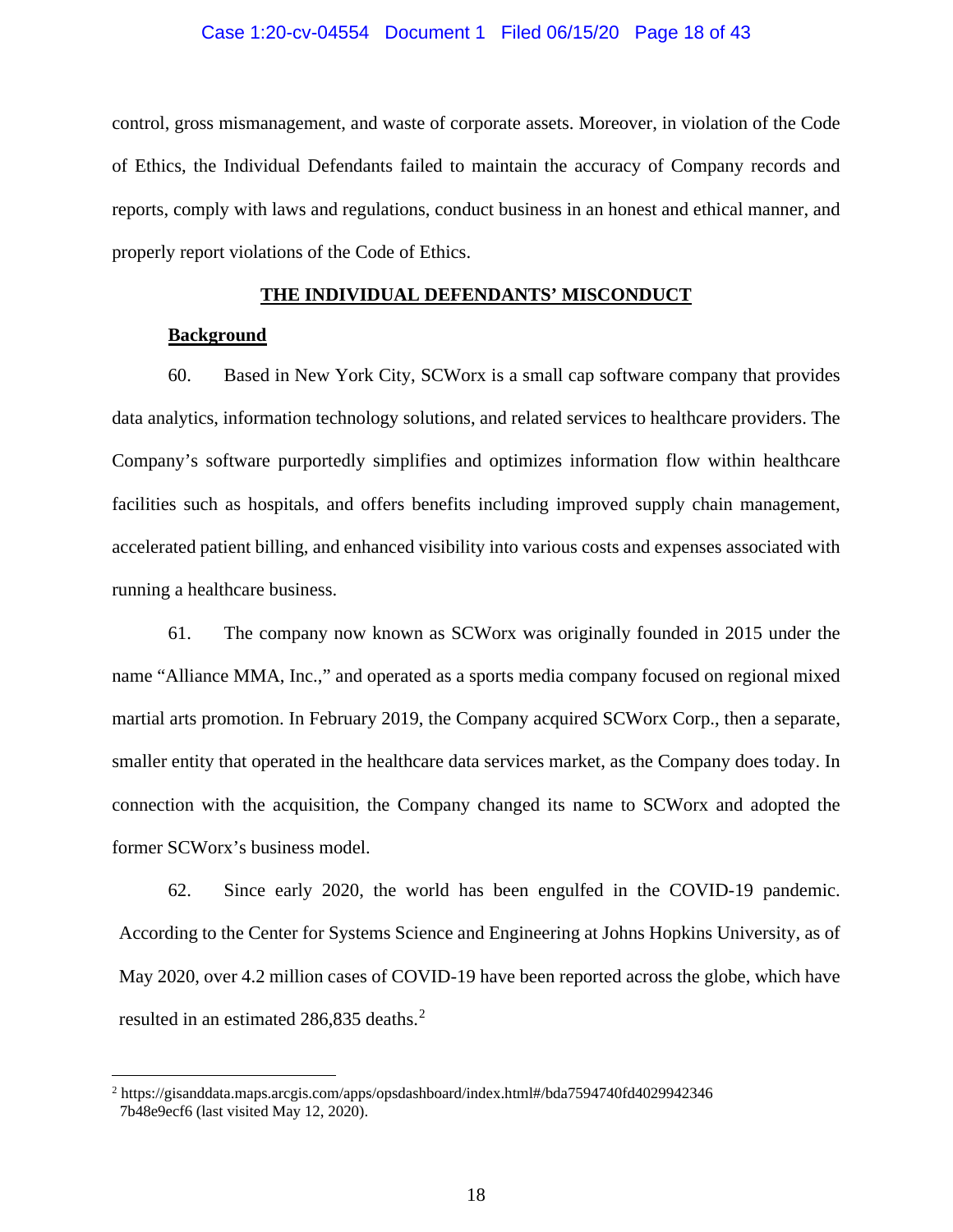#### Case 1:20-cv-04554 Document 1 Filed 06/15/20 Page 19 of 43

63. The U.S. has been particularly hard-hit by the COVID-19 pandemic, and has reported over 1.[3](#page-18-0) million cases, and over  $80,000$  deaths as of May  $2020$ .<sup>3</sup> The pandemic has placed an enormous amount of strain on the nation's healthcare providers, and has caused significant shortages of vital medical supplies, including personal protective equipment such as masks and gloves, as well as antibody test kits capable of testing individuals for the virus.

64. During the Relevant Period, the Individual Defendants capitalized on this ongoing crisis by representing to the public that the Company had accepted a purchase order from Rethink My Healthcare for a total of 48 million COVID-19 Rapid Testing Units, which would be delivered to hospitals and other healthcare providers in the U.S. These testing units would be supplied by ProMedical, and were purportedly capable of testing individuals for the virus and returning a positive or negative result within minutes.

65. However, as the Hindenburg Report would later reveal, a myriad of red flags surrounding SCWorx, Rethink My Healthcare, and ProMedical, including histories of fraud and other misconduct as well as such entities lacking the capacity to field an order of this magnitude, indicated that the Purchase Order and the Individual Defendants' representations regarding the Purchase Order were "completely bogus."

#### **False and Misleading Statements**

### *April 13, 2020 Press Release*

66. On April 13, 2020, the Company issued a press release announcing that the Company had received a purchase order from Rethink My Healthcare for two million COVID-19 Rapid Testing Units. The press release stated the following, in relevant part:

SCWorx Corp. (Nasdaq: WORX) announced today that it has received a committed purchase order from Rethink My Healthcare, a U.S.-based virtual healthcare

<span id="page-18-0"></span><sup>3</sup> https://gisanddata.maps.arcgis.com/apps/opsdashboard/index.html#/bda7594740fd4029942346 7b48e9ecf6 (last visited May 12, 2020).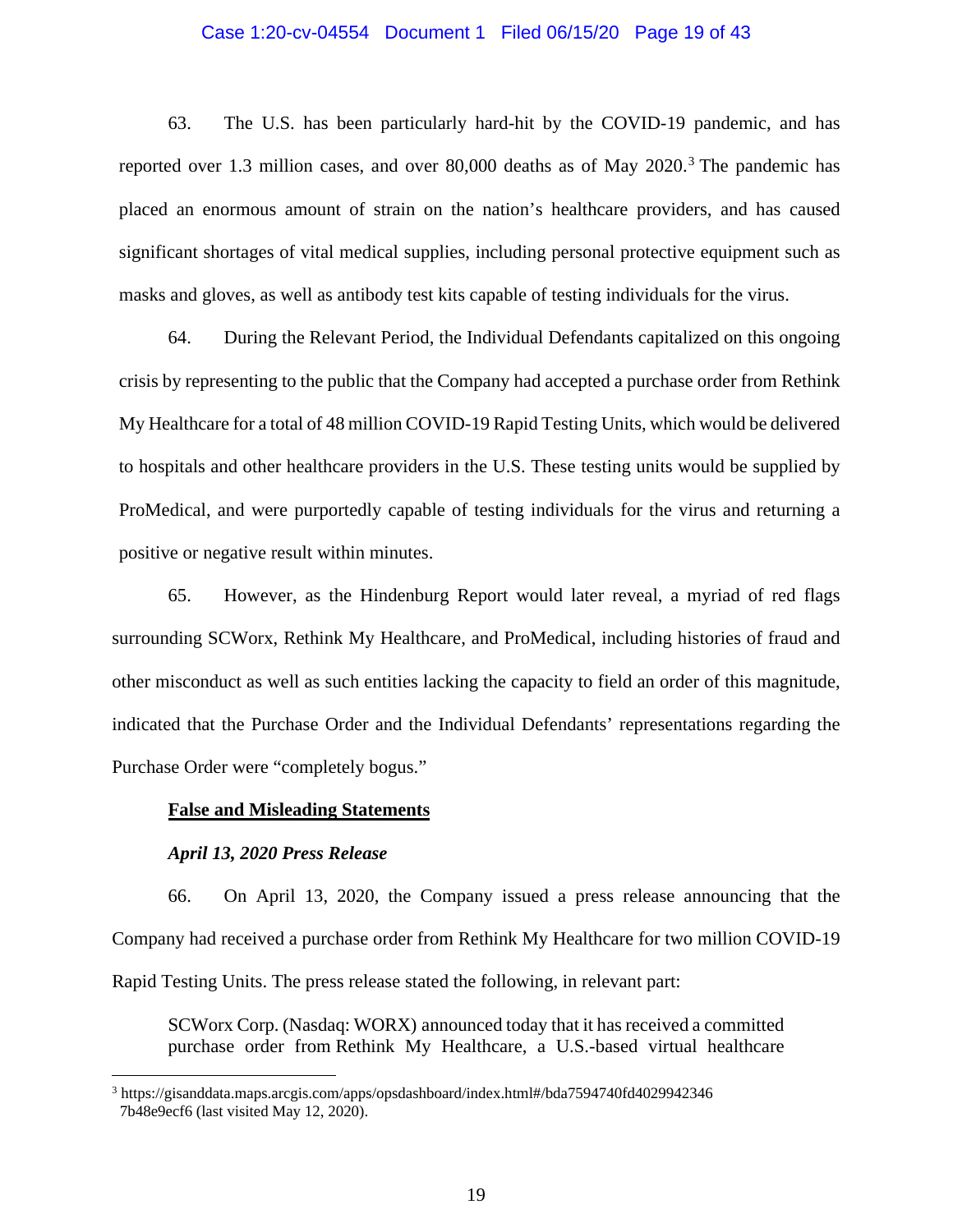network, for two million COVID-19 Rapid Testing Units, with provision for additional weekly orders of 2 million units for 23 weeks, valued at \$35M per week.

67. The press release also quoted Defendant Schessel as follows:

"Widespread testing for COVID-19 disease in the United States is absolutely critical for saving lives and reopening our economy," said Marc Schessel, CEO of SCWorx. "Our substantial purchase order from Rethink My Healthcare will significantly increase the availability of rapid-test kits in the United States. Additional purchase orders currently under negotiation with certain other parties could further increase the U.S. supply of these important tests in the near term."

68. Upon the release of this news, the price of the Company's stock skyrocketed from

\$2.25 per share at the close of trading on April 9, 2020, the prior trading day, to \$12.02 per share

at the close of trading on April 13, 2020, an increase of over \$9.77.

# *April 15, 2020 Conference Call*

69. On April 15, 2020, the Company held a conference call to discuss updates to the

Company's business strategy relating to COVID-19. During the call, Defendant Schessel discussed

the Company's Purchase Order, stating the following:

But I also mentioned testing. *On Monday of this week, we announced receipt of a committed purchase order from Rethink My Healthcare, a U.S.-based telemedicine healthcare network, for two million COVID-19 Rapid Testing Units, with provision for additional weekly orders of 2 million units for 23 weeks, valued at \$35 million per week*. Under the terms of the purchase order, we will supply Rethink My Healthcare with Point of Care IgM/IgG Rapid Detection Kits that provide immunoglobulin qualitative detection of IGM and IGG antibodies that are specifically generated by the body in response to the SARS COVI-2 infection - a kit targeting the specific antigens on the surface of the virus and providing a simple yes or no result within several minutes. Prior to this purchase commitment, I had been contacted by a multitude of hospitals, government agencies such as FEMA and folks representing the Federal prisons. With such an incredible demand I asked the hospitals in my buying group – hospitals like Partners Healthcare in Boston and the University of Vermont (who by the way have been deputized to purchase supplies for the entire state of Vermont) to assist me in testing these new point of care test kits among other products, quickly passing the kits to their labs and rapidly responding as to their effectiveness – this allowed me a streamlined product approval platform unheard of in normal operating conditions*. I spent weeks researching over 30 product different lines, distributors, intermediaries until I found an actual manufacturer that had a kit that appeared to me at least to have*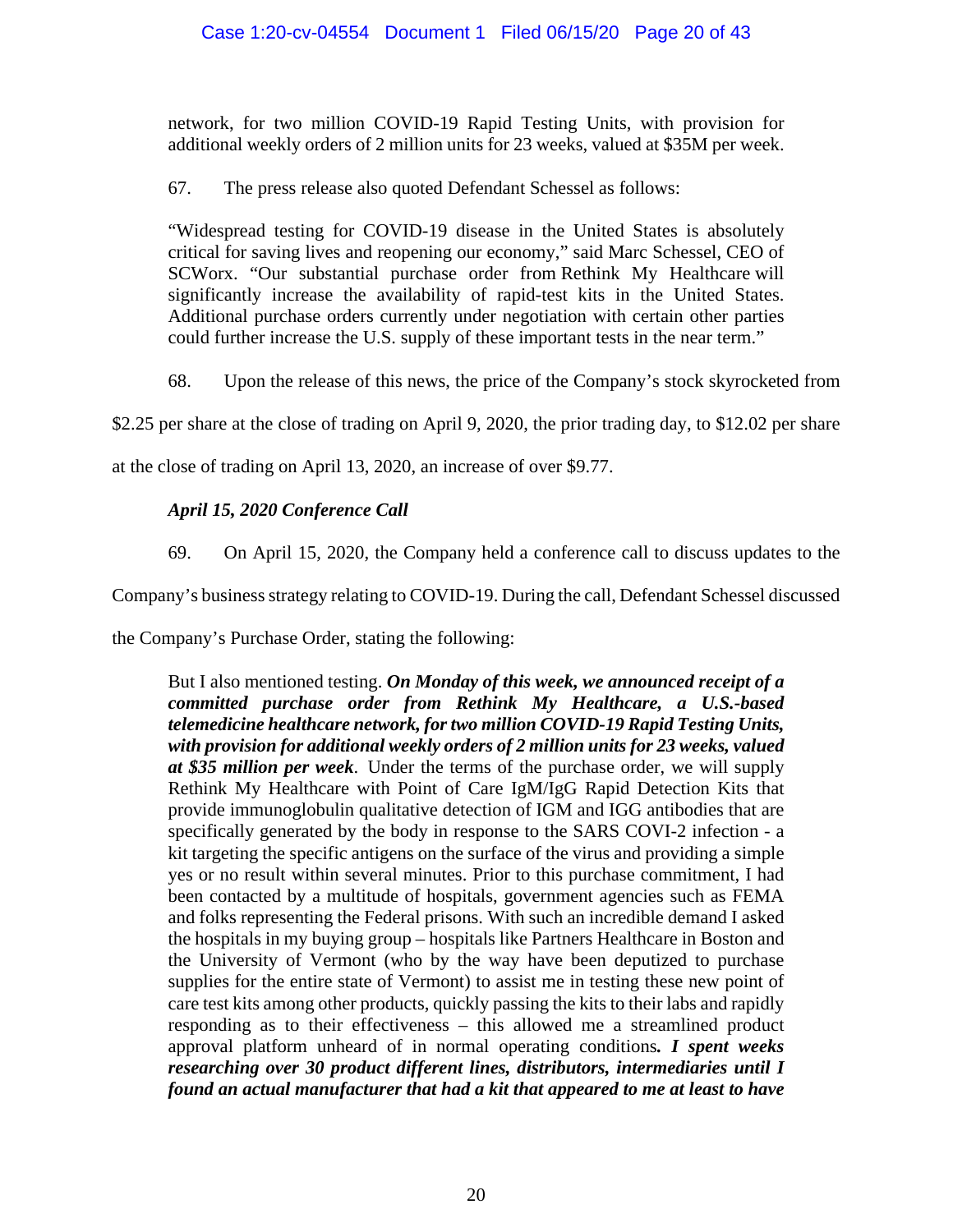*all the attributes I was looking for* – which were a very high sensitivity rating to blood samples, had the proper FDA authorizations under the emergency authorization act, was not a Chinese or South Korean manufacturer, was well on its way towards getting full FDA clearance and had enough capacity on his line where I could purchase 25% of his capacity with options to grow that over time. *We anticipate receiving the first 2 million rapid detection kits in about two weeks and thereafter 2 million tests per week* – with the full understanding from Rethink My Healthcare, that due to the incredible demand for these kits, until such a time where we can get more capacity, we would be splitting up its contract so that critically effected areas – such as the Federal Prisons could access these important items, albeit not in the quantity they require – however enough so that they can commence a program focused at first on the inmates and employees that need them the most – agreements that we are currently working through terms and procedurals.

(Emphasis added.)

# *April 16, 2020 Form 8-K*

70. On April 16, 2020, the Company filed a current report on Form 8-K with the SEC

further detailing the previously disclosed Purchase Order, and announcing that the Company had

entered into a supply agreement with ProMedical in connection with the Purchase Order. The Form

8-K was signed by Defendant Schessel, and stated the following, in relevant part:

Effective April 10, 2020, SCWorx, Corp., a Delaware corporation (the "Company"), accepted a purchase order ("Purchase Order") from Rethink My Healthcare ("RMH"), a U.S.-based virtual healthcare network, under which RMH has ordered and the Company is required to deliver two million COVID-19 Rapid Testing Units, at a per unit price of \$17.50, with provision for additional weekly orders of 2 million units for 23 weeks (a total of 48 million units).

On April 10, 2020, concurrently with its acceptance of the Purchase Order, the Company entered into a Supply Agreement ("Supply Agreement") with ProMedical Equipment Pty Ltd. ("Supplier") pursuant to which the Company agreed to purchase and the Supplier agreed to supply an aggregate of 52 million COVID-19 Rapid Testing Units over a six month period, comprised of 2 million units per week, at a per unit price of \$13.00, commencing April 24, 2020. Pursuant to the Supply Agreement, the Company is required to pay 50% down at the time of order placement, with the remaining 50% due upon completion of order and prior to shipping.

71. The statements referenced in ¶¶ 66–67 and 69–70 herein were materially false and

misleading and failed to disclose material facts necessary to make the statements made not false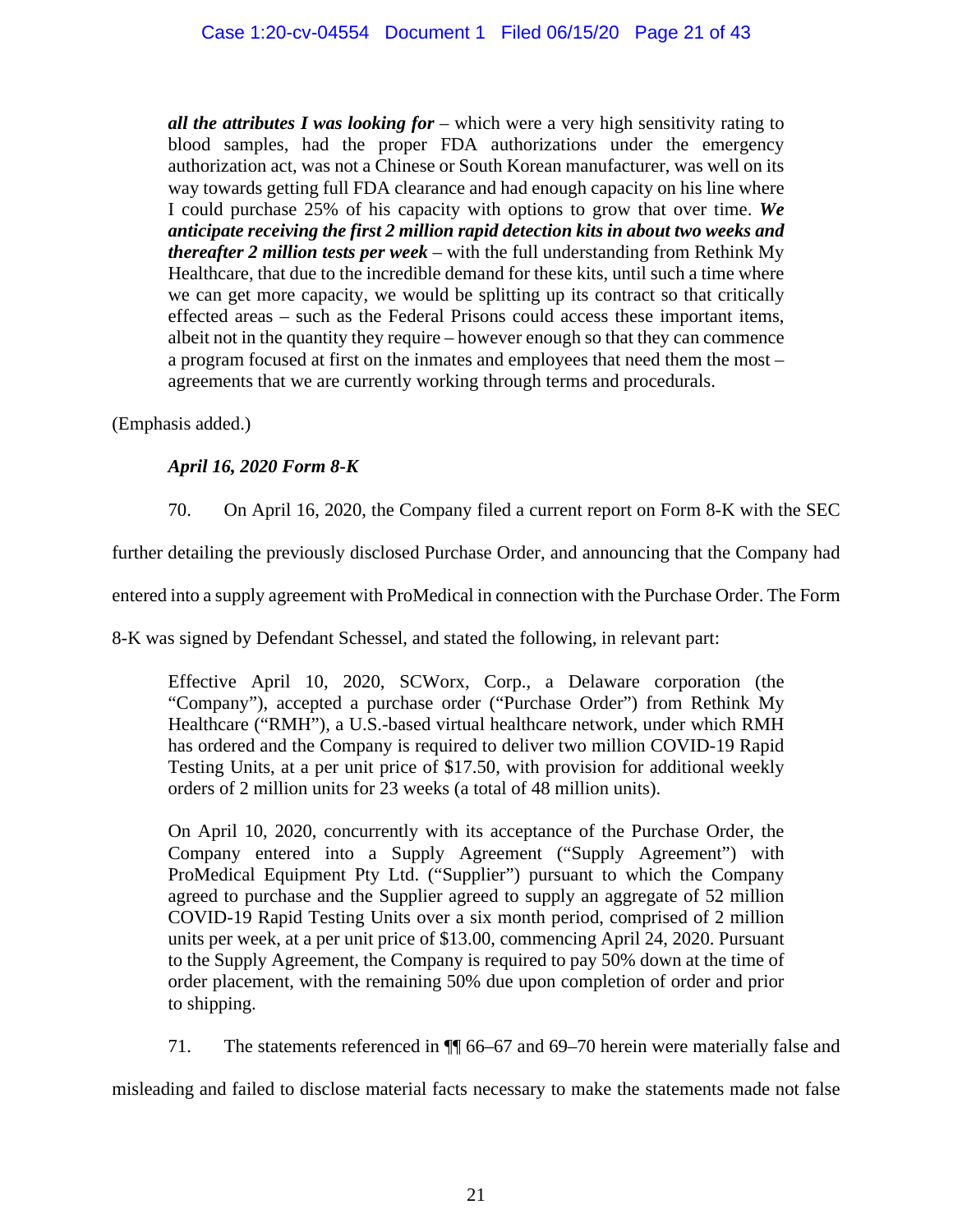### Case 1:20-cv-04554 Document 1 Filed 06/15/20 Page 22 of 43

and misleading. Specifically, the Individual Defendants failed to disclose, *inter alia*, that: (1) the Company's buyer, Rethink My Healthcare, was a relatively tiny company that would almost certainly be unable to pay for or handle the hundreds of millions of dollars in testing kit orders provided for in the Purchase Order; (2) the Company's supplier, ProMedical, had a history rife with fraudulent misrepresentations, and would likewise almost certainly be unable to meet its obligations pursuant to the Purchase Order; (3) due to the foregoing, the provisions of the Purchase Order were either grossly overblown or the Purchase Order itself was completely falsified; and (4) the Company failed to maintain internal controls. As a result of the foregoing, SCWorx's public statements were materially false and misleading at all relevant times.

#### **The Truth Emerges**

72. On April 17, 2020, Hindenburg Research published the Hindenburg Report, which analyzed in detail the Individual Defendants' representations regarding the Purchase Order. The Hindenburg report discussed some of the dubious circumstances surrounding the Purchase Order as follows:

On April 13<sup>th</sup>, SCWorx (NASDAQ:WORX), a nanocap company that lists its headquarters at a Regus Rental Office on the 21<sup>st</sup> Floor of 590 Madison Ave.,[] took the market by storm.

That day, the company announced the first installment of an order for up to 48 million COVID-19 tests from an Australian manufacturer. Per the announcement, the deal represented \$35 million in orders per week, for a potential total deal size of \$840 million.

## *It was undoubtedly a monumental announcement for a company with a market cap of just \$16 million at the time. The sheer size of the previously unannounced order had the potential to single-handedly alter the course of the ongoing national fight against the novel coronavirus.*

The company's stock skyrocketed on the announcement. The day before the announcement, shares of the relatively sleepy company had closed at \$2.25 per share and had traded a total of just 21,400 shares.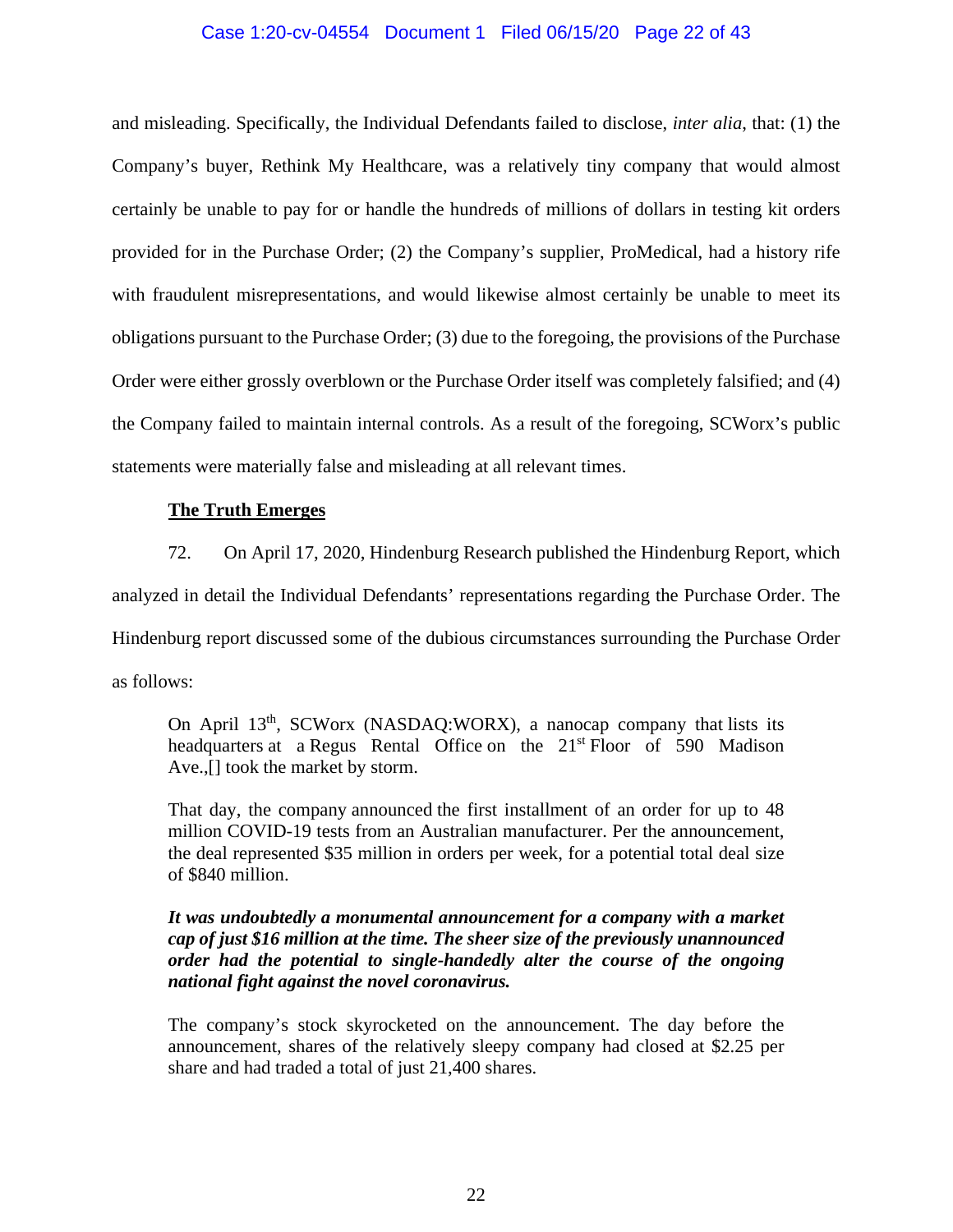On the day of the announcement, shares closed at \$12.02, an increase of 434%, on 96,182,900 shares of volume, making it one of the most actively traded names on the NASDAQ.

The original announcement stated that the company would be receiving a goforward provision for up to 2 million units per week. A subsequent 8-K filed yesterday provided additional detail, stating that the company would be paying a unit price of \$13 per test, and would be required to pay 50% down and 50% due on completion of each order (amounting to an up-front payment of \$13 million for the first week of units).

This sum may have come as a surprise to investors  $-$  it certainly did to us  $-$  given that as of its latest financials, the company only reported tangible assets of \$2.6 million [] and a history of consistent net losses. []

*Beyond the seeming inability to actually fund such a massive deal, SCWorx's business (up until the COVID-19 pandemic, apparently) was in developing healthcare management software, not medical products themselves*.

(Emphasis added.)

73. The Hindenburg Report also seriously called into question the credibility of

Defendant Schessel, and pointed out numerous red flags surrounding Rethink My Healthcare and

ProMedical, stating the following:

## *Other surprises that may lie in store for investors are the numerous red flags we found that lead us to believe this announcement is completely bogus*. Namely, our findings that:

- SCWorx's CEO was convicted of felony tax evasion and sued over allegations of fraudulently submitting expense reports in the past.
- The company SCWorx is claiming to buy the tests from, Promedical, was recently denounced by a legitimate Covid-19 test manufacturer as "fraudulently misrepresenting" themselves as sellers of their product.
- Promedical's CEO is a convicted rapist and has been accused in a media exposé of defrauding investors at his previous business.
- The purported purchaser of tests that SCWorx has lined up is a virtual health company that was started less than 2 years ago by a 25-year-old recent college graduate. Given that the purchaser is a virtual health company, and the tests must be administered in real life, the fit seems less than ideal.

\* \* \*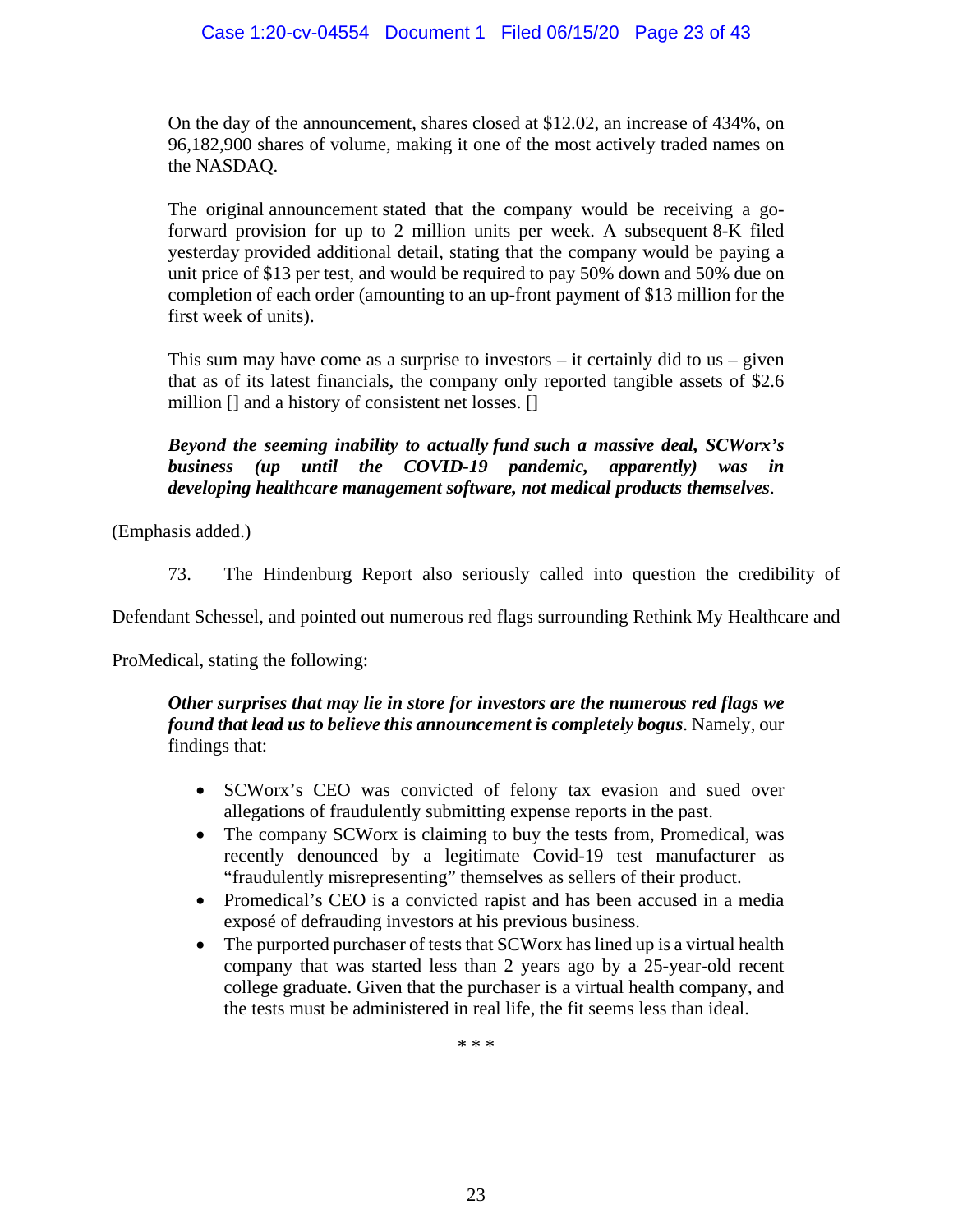Marc Schessel serves as both CEO and interim CFO of SCWorx. (The company's earlier CFO was terminated in October and was paid cash and shares as part of a settlement agreement.)

*Schessel has a checkered history. A lawsuit by a former employer detailed how Schessel pled guilty to felony tax evasion in 2003*. That conviction was described as having been the result of failing to pay income taxes on illicit proceeds from a bribery scheme that led to the indictment of two other individuals.

*Previously, another former employer sued Schessel for submitting fraudulent expense reports, which resulted in a judgement against him*.

\* \* \*

The supplier for SCWorx has a mysterious history when it comes to coronavirus testing kits in the U.S. and Australia.

\* \* \*

In late March, Promedical's name appeared multiple lists showing current COVID-19 diagnostic devices listed with the FDA []. In each instance it claimed to be offering tests made by Wondfo, a large, well-known biotech company.

*But, as of 4/16/2020, it is not listed on the FDA's list of test providers permitted under an Emergency Use Authorization nor permitted by its more general standards.*

\* \* \*

A similar phenomenon seems to have also taken place in Promedical's native Australia. In a March 23 article on MILNZ.co.nz that listed COVID-19 diagnostic tests for legal supply in Australia, Wondfo's test is again listed under "Name of Test" with Promedical as the "Australian Sponsor".

\* \* \*

But again – just like in the U.S. – when we check the updated list on the official Australia Department of Health website, *we find that Promedical has mysteriously disappeared and that Wondfo's name now appears next to two totally different Australian sponsors*[.**]**

(Emphasis added.)

74. The Hindenburg Report discussed the purported relationship between ProMedical

and Wondfo as follows: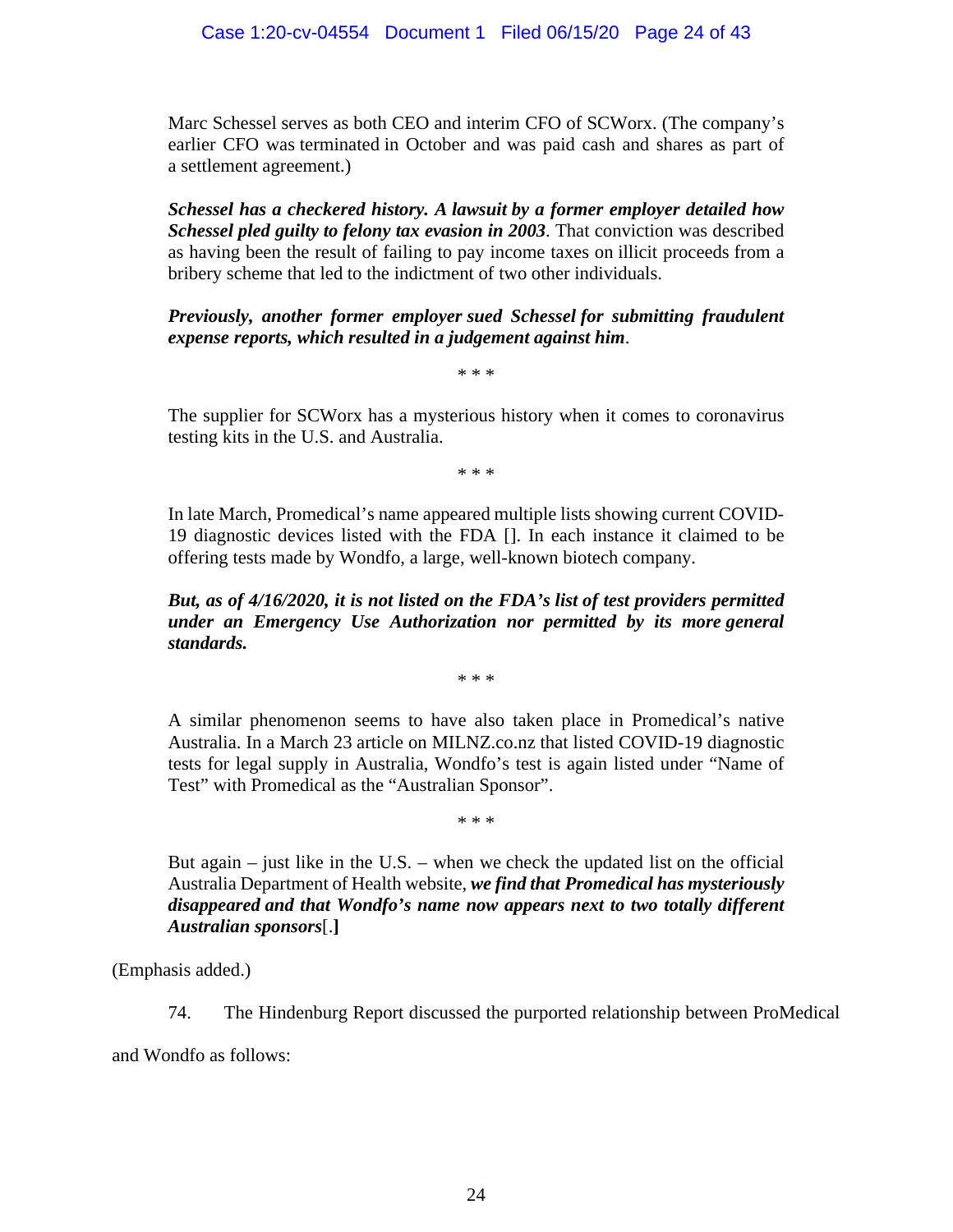*Wondfo seemingly solved the mystery of Promedical disappearing off the U.S. and Australian FDA sites when it publicly disavowed Promedical as misusing its name, via an official press release*.

On April 5, 2020, Wondfo issued an official statement distancing themselves from Promedical:

*"We hereby clarify that now Promedical Equipment Pty Ltd is NOT an authorized representative nor distributor of in Australia, America, and any other countries/districts. We recommend purchasing products only from authorized distributors or dealers, which will increase the likelihood that you will receive authentic products. is not responsible for any product complaints arising from products purchased from Promedical Equipment Pty Ltd."*

\* \* \*

We called Wondfo on April 15, 2020 to try and understand what relationship it had with Promedical in the past, if any. We asked if the company used to have a relationship with Promedical and we were told by a Wondfo representative:

*"As far as I know we never had any deal in place with Promedical Equipment," we were told.*

We asked the person to double check, so they put us on hold for two minutes. When they came back, they confirmed:

*"We've never had any kind of relationship with them at all. Ever."*

*We reached out to SCWorx to discuss this and other issues but the representative repeatedly insisted that he could not provide any information beyond the company press releases.*

(Emphasis added)

75. The Hindenburg Report also documented Hindenburg Research's investigation into

Rethink My Healthcare, stating the following:

We also looked into the customer that would purportedly be buying tests from SCWorx, a company called Rethink My Healthcare.

Rethink My Healthcare was founded in August 2018 by Connor Gallic, a then 25 year-old who didn't have health insurance and wanted to start his own company to solve the problem of low-cost mental healthcare.

\* \* \*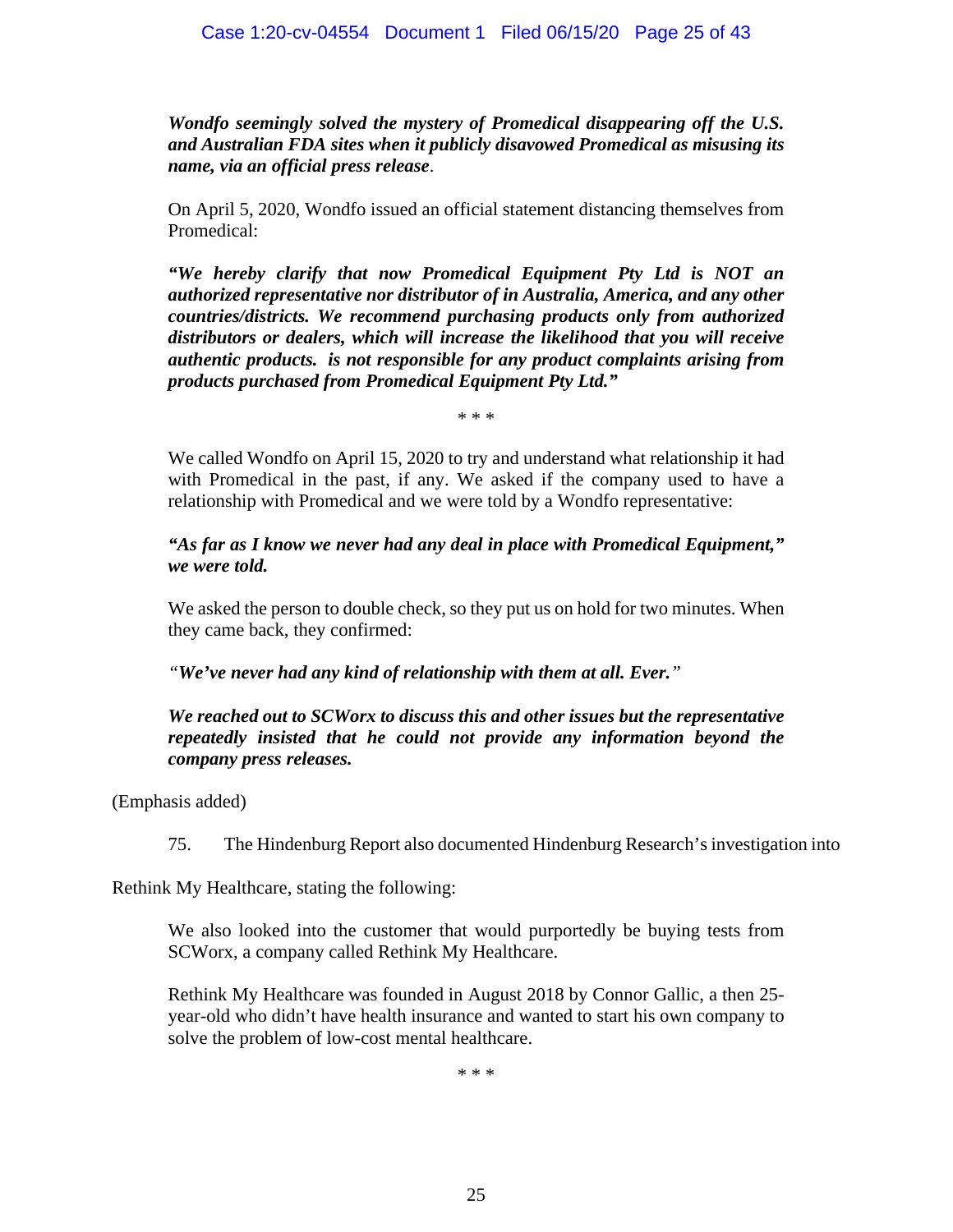We could find little information on the company except some articles around its founding. Connor is listed as President of the company and "Chief Healthcare Hero" on his LinkedIn page. We found only 2 employees on LinkedIn, consisting of Connor and his Chief Revenue Officer.

\* \* \*

*While there are no publicly available financials for ReThink, we find it difficult to believe that the relatively unknown company – founded less than 2 years ago and offering \$60 per month virtual doctors visits – is going to be able to come up with upwards of the \$35 million per week it has committed to purchasing from SCWorx*.

Further, we can't figure out what the synergies are between a *virtual* healthcare company offering a test that needs to be *physically* administered to people. ReThink's website also notes that you must be a medical or law enforcement professional to purchase a test, narrowing the funnel of those who can place orders from the company.

(Emphasis added.)

- 76. The Hindenburg Report summarized its allegations as follows:
	- SCWorx, a nanocap company headquartered in a Regus rental office in New York City, recently announced it had entered into massive \$35 million per week deal to buy and re-sell Covid-19 tests, causing its stock to surge 434%.
	- *SCWorx's CEO has a checkered past, including pleading guilty to felony tax evasion charges and paying a judgement in a lawsuit alleging he submitted fraudulent expense reports.*
	- *The Covid-19 test supplier that SCWorx is buying from, Promedical, also is laden with red flags. Its CEO is a convicted rapist and formerly ran another business accused of defrauding its investors and customers. The CEO was also alleged to have falsified his medical credentials.*
	- Promedical claimed to the FDA and regulators in Australia to be offering COVID-19 test kits manufactured by large, well-respected Chinese firm Wondfo.
	- *Wondfo put out a press release days ago stating that Promedical "fraudulently mispresented themselves" as sellers of its Covid-19 tests and disavowed any relationship. We spoke with Wondfo and confirmed there was never any relationship.*
	- Meanwhile, the buyer that SCWorx has lined up for up to \$840 million dollars in tests is a virtual healthcare company started by a 25-year-old in August 2018 that looks modestly sized, with only 3 employees and 3 consultants/advisors listed on its team page– *hardly the major partner that we believe would be capable of handling hundreds of millions of dollars in orders.*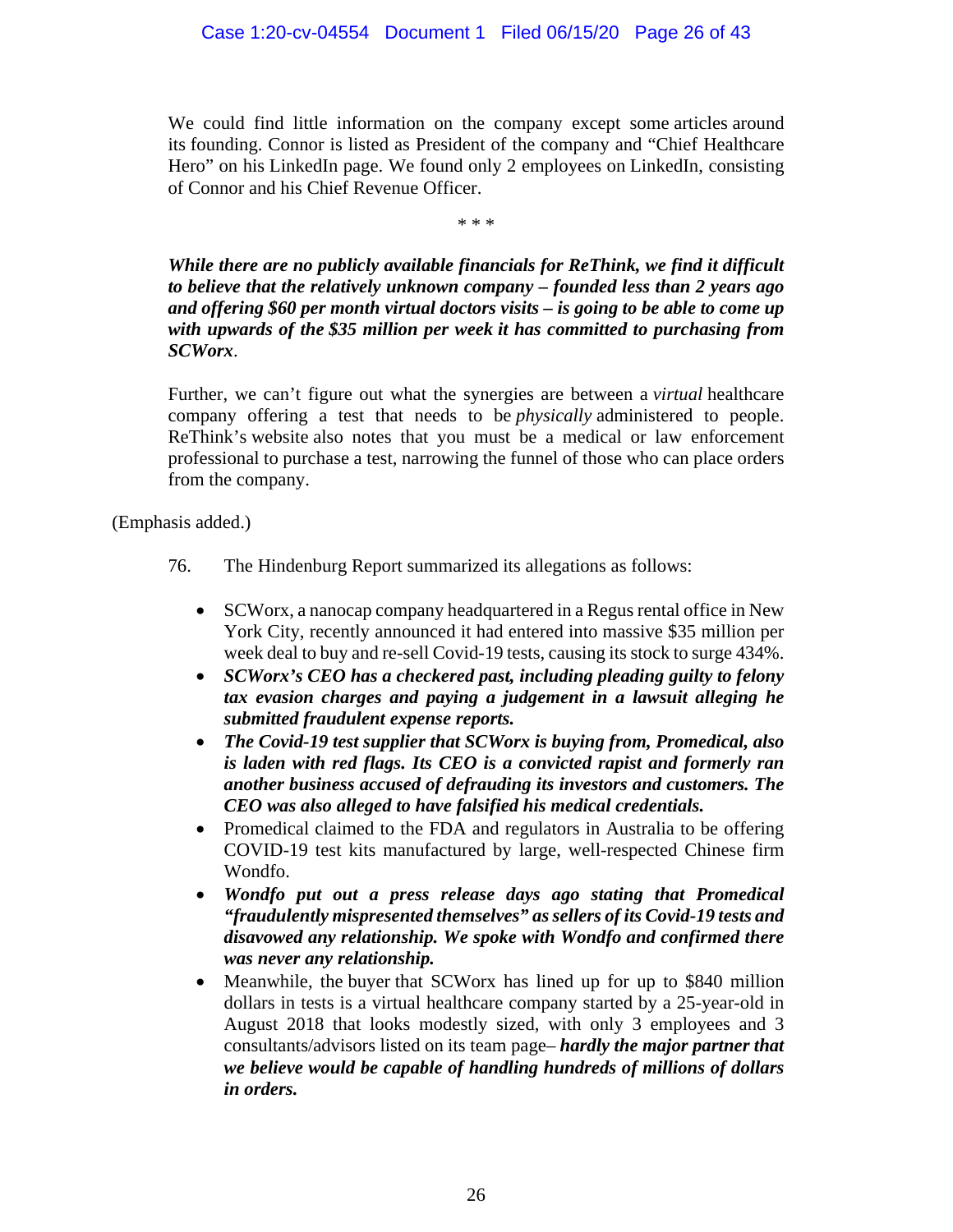- *Obviously*, *we believe the Covid-19 hype surrounding SCWorx is completely bogus* and we predict shares will soon return to the \$2.25 price level they were at prior to the hype.
- *We also think shares risk being halted and ultimately could move far lower than \$2.25 if/when regulators investigate the company's potentially nefarious business practices at a time when our country and its citizens are arguably at their most vulnerable. We're offended by how egregious this appears, not only as investors, but as Americans*.

(Emphasis added.)

77. On this news, the price of the Company's stock plunged over the course of the next three trading days on heavy volume, falling from \$6.96 per share at the close of trading on April 16, 2020, to \$5.76 per share at the close of trading on April 21, 2020, representing a loss in value of over 17%.

78. Sure enough, on April 21, 2020, the SEC issued an order suspending all trading of SCWorx stock, effective April 22, 2020. The order stated that the suspension was implemented due to "a lack of current and accurate information concerning the securities of SCWorx," and that "the public interest and the protection of investors require a suspension of trading in the securities of [SCWorx]."

79. On April 30, 2020, another of Hindenburg Research's claims was vindicated, when the Company filed a current report on Form 8-K with the SEC revealing that due in part to "substantial concerns" regarding ProMedical, Rethink My Healthcare and the Company had terminated their respective arrangements with ProMedical relating to the Purchase Order. The Company also revealed that effective April 23, 2020, Defendant Christie had resigned from the Company's Board. The Form 8-K stated the following, in relevant part:

As previously reported, on April 10, 2020, the Company (i) accepted a purchase order ("ProMedical Purchase Order") from Rethink My Healthcare ("RMH"), a U.S.-based virtual healthcare network, for two million ProMedical COVID-19 Rapid Testing Units, with provision for additional weekly orders of 2 million units for 23 weeks, and (ii) entered into a supply Agreement ("ProMedical Supply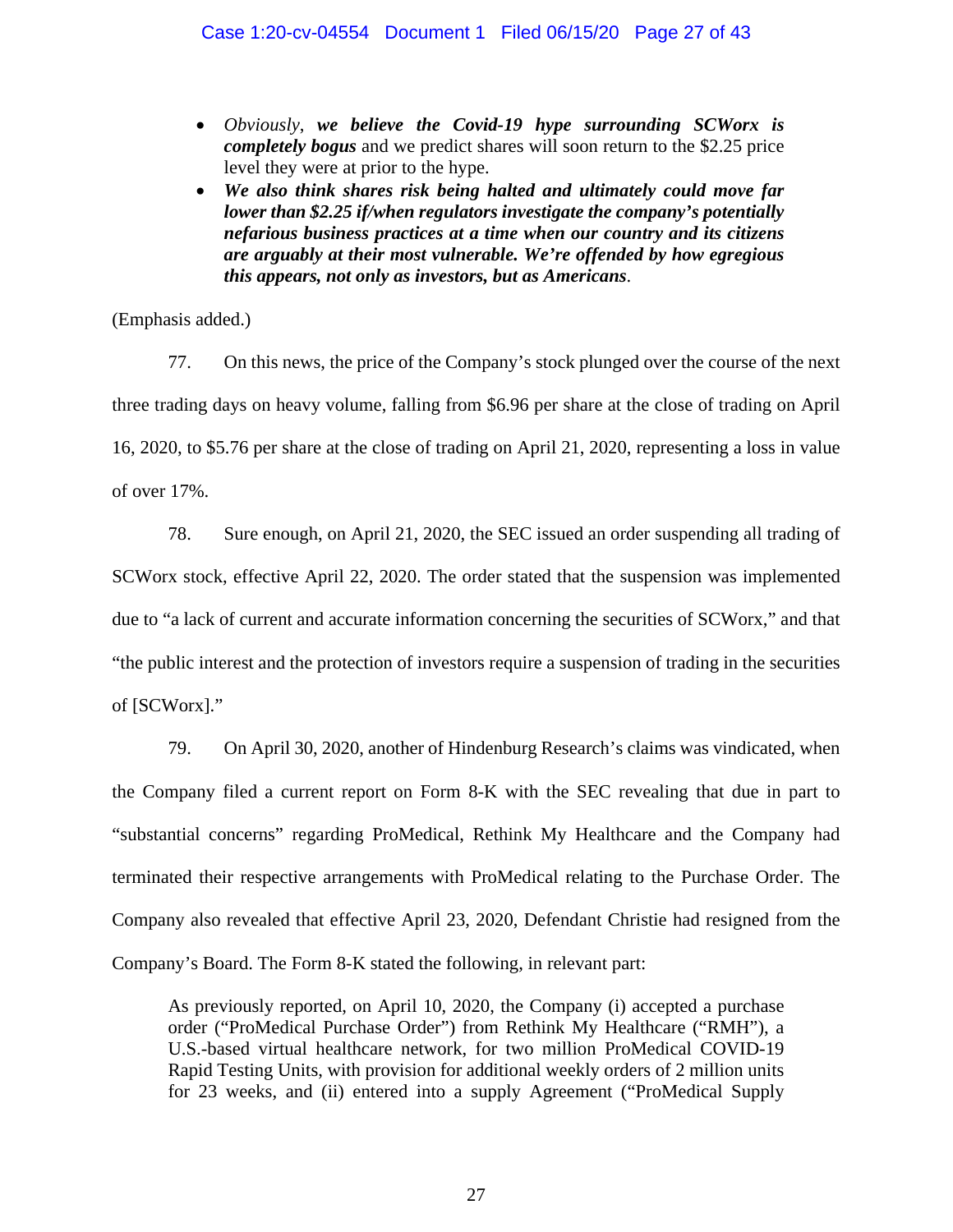Agreement") with ProMedical Equipment Pty Ltd. ("ProMedical") pursuant to which the Company agreed to purchase and ProMedical agreed to supply an aggregate of 52 million COVID-19 Rapid Testing Units over a six month period.

*Subsequent to entering into the ProMedical Supply Agreement, substantial concerns have arisen related to ProMedical's ability to fulfill its obligations under the Supply Agreement.* Under the ProMedical Supply Agreement, ProMedical was required to secure the requisite FDA approvals to permit the sale of its test kits in the US which was a condition of the Company's obligation to purchase the test kits. *RMH has since terminated the ProMedical Purchase Order. Based on the foregoing, the Company terminated the ProMedical Supply Agreement on April 29, 2020* and has lined up an alternate supplier, as described below.

On April 29, 2020, the company entered into a new Supply Agreement ("Supply Agreement") with Feltwell Holding SA ("Feltwell") pursuant to which the Company agreed to purchase and Feltwell agreed to supply an aggregate of 500,000 COVID-19 IGG/IGM Rapid Testing Units(GCCOV-20A), manufactured by Syntron Bioresearch, Inc. (or equivalent product) ("Covid 19 Test Kits").

(Emphasis added.)

80. Shortly thereafter, on May 5, 2020, the Company filed another current report on

Form 8-K with the SEC revealing that on April 29, 2020, the employment of the Company's Chief

Operating Officer, non-party James Schweikert, had been "terminated by mutual agreement."

81. The next day, on May 6, 2020, the Company posted an update on the trading halt

on its website. The update revealed that on May 5, 2020, the Company had received a request for

information and documents from NASDAQ, and that the trading halt would remain in place until

the request was satisfied, stating the following:

SCWorx Corp. (Nasdaq: WORX) announced today that on May 5, 2020, The Nasdaq Stock Market requested certain additional information and documents from the Company. In connection with this information request, the Nasdaq Stock Market informed the Company that it has initiated a "T12 trading halt," which means the halt will remain in place until the Company has fully satisfied Nasdaq's request for additional information. The Company intends to respond to Nasdaq's May 5 request as soon as possible, but not later than May 13, 2020.

As previously reported, on April 22, 2020, the Securities and Exchange Commission ordered that trading in the securities of the Company be suspended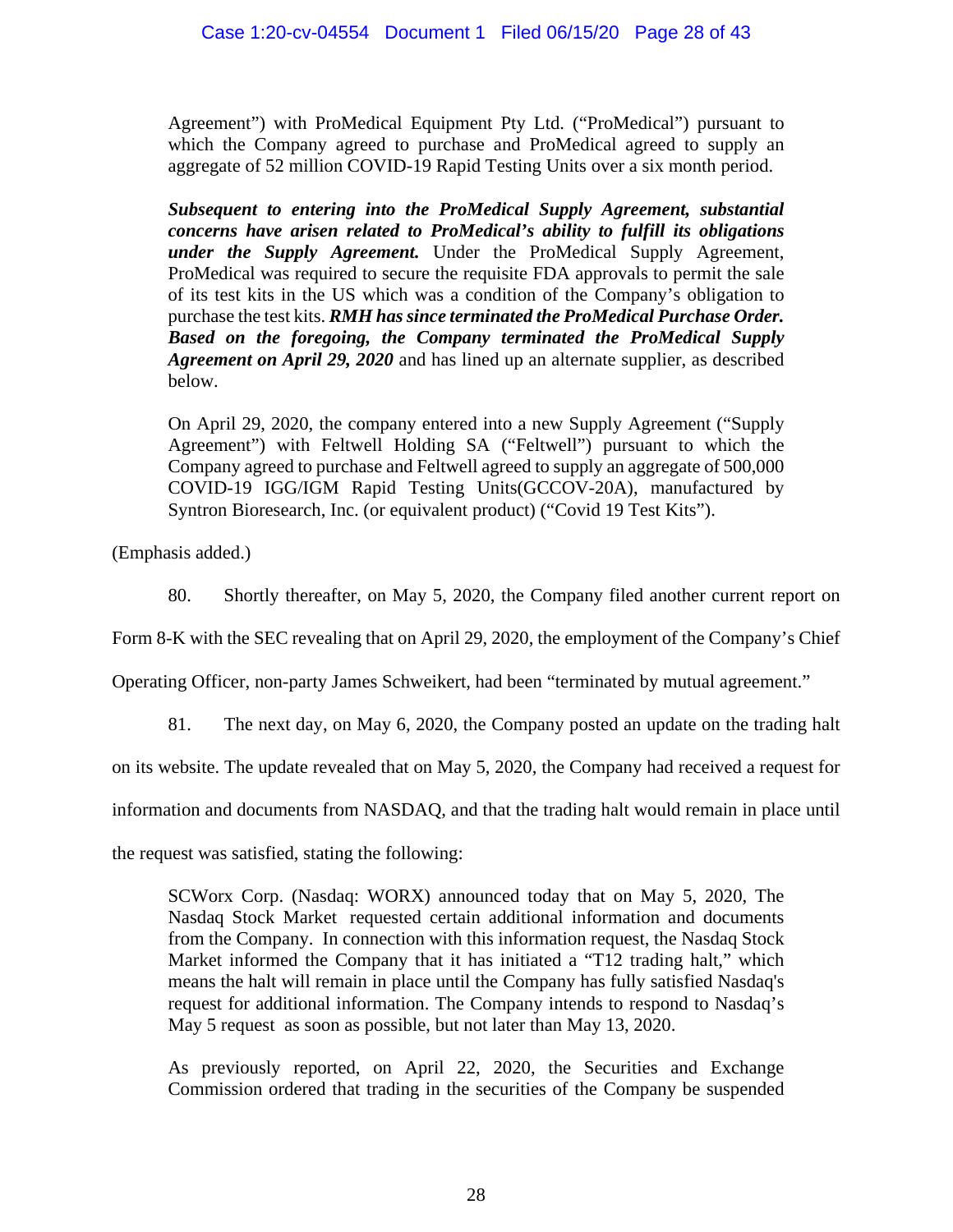because of "questions and concerns regarding the adequacy and accuracy of publicly available information in the marketplace" (the "SEC Trading Halt"). The SEC Trading Halt expired yesterday, May 5, 2020, at 11:59 PM EDT, and has not been reinstated as of this date.

82. As of the filing of this complaint, trading of the Company's stock remains halted.

# **DAMAGES TO SCWORX**

83. As a direct and proximate result of the Individual Defendants' conduct, SCWorx will lose and expend many millions of dollars.

84. Such expenditures include, but are not limited to, legal fees associated with the Securities Class Action filed against the Company and its CEO, any internal investigations, and amounts paid to outside lawyers, accountants, and investigators in connection thereto.

85. Such expenditures also include any costs associated with NASDAQ's information and documents request, and any investigation in connection thereto.

86. These expenditures also include, but are not limited to, compensation and benefits paid to the Individual Defendants who breached their fiduciary duties to the Company.

87. As a direct and proximate result of the Individual Defendants' conduct, SCWorx has also suffered and will continue to suffer a loss of reputation and goodwill, and a "liar's discount" that will plague the Company's stock in the future due to the Company's and their misrepresentations and the Individual Defendants' breaches of fiduciary duties and unjust enrichment.

# **DERIVATIVE ALLEGATIONS**

88. Plaintiff brings this action derivatively and for the benefit of SCWorx to redress injuries suffered, and to be suffered, as a result of the Individual Defendants' breaches of their fiduciary duties as directors and/or officers of SCWorx, unjust enrichment, abuse of control, gross mismanagement, and waste of corporate assets, as well as the aiding and abetting thereof.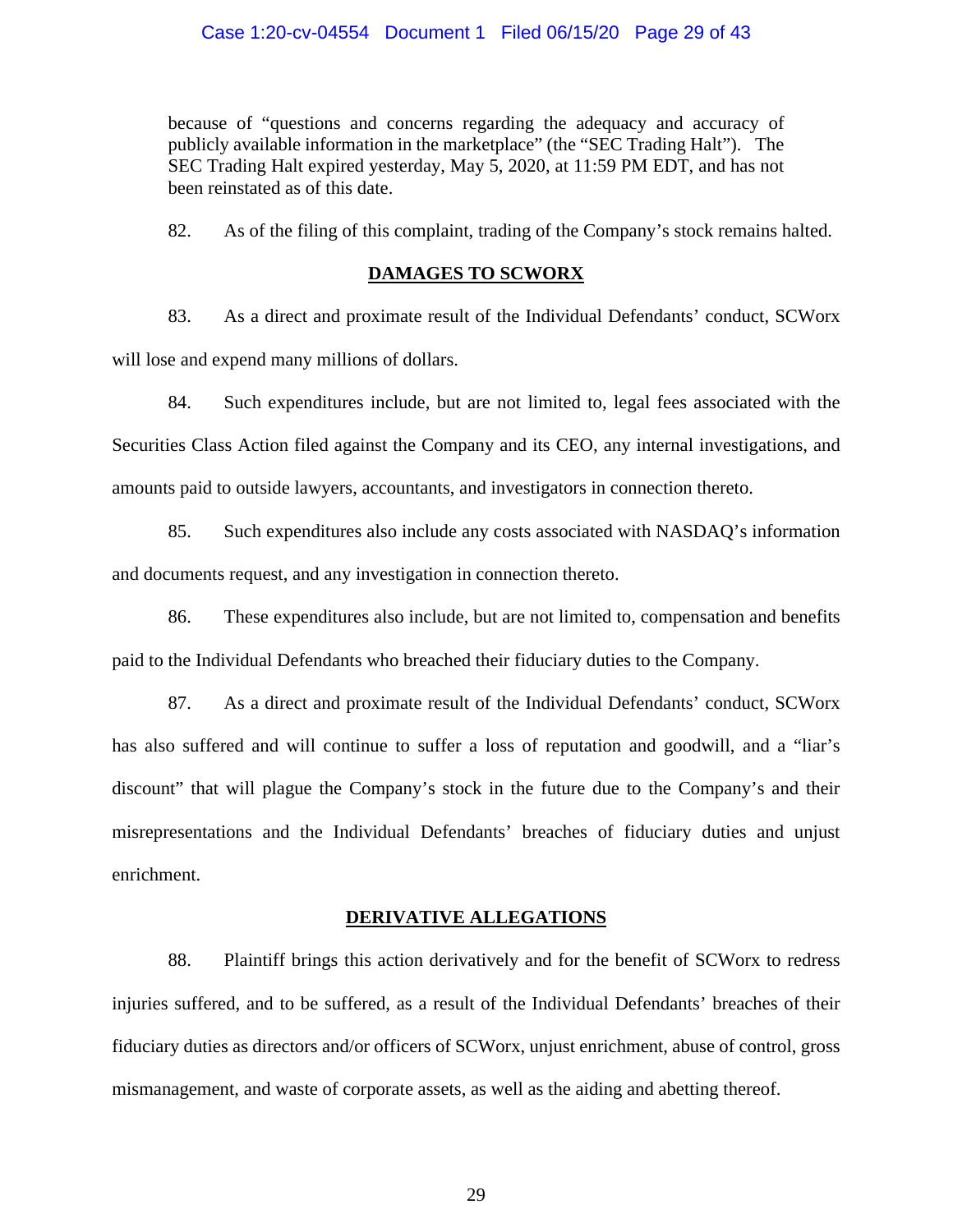#### Case 1:20-cv-04554 Document 1 Filed 06/15/20 Page 30 of 43

89. SCWorx is named solely as a nominal party in this action. This is not a collusive action to confer jurisdiction on this Court that it would not otherwise have.

90. Plaintiff is, and has been at all relevant times, a shareholder of SCWorx. Plaintiff will adequately and fairly represent the interests of SCWorx in enforcing and prosecuting its rights, and, to that end, has retained competent counsel, experienced in derivative litigation, to enforce and prosecute this action.

#### **DEMAND FUTILITY ALLEGATIONS**

91. Plaintiff incorporates by reference and re-alleges each and every allegation stated above as if fully set forth herein.

92. A pre-suit demand on the Board of SCWorx is futile and, therefore, excused. At the time of filing of this action, the Board consists of the following four individuals: Defendants Schessel, Miller, and Wallitt (the "Director-Defendants") along with non-party Mark Shefts (together with the Director-Defendants, the "Directors"). Plaintiff needs only to allege demand futility as to two of the four Directors who are on the Board at the time this action is commenced.

93. Demand is excused as to all of the Director-Defendants because each one of them faces, individually and collectively, a substantial likelihood of liability as a result of the scheme they engaged in knowingly or recklessly to cause the Company to make false and misleading statements and omissions of material facts, which renders them unable to impartially investigate the charges and decide whether to pursue action against themselves and the other perpetrators of the scheme.

94. In complete abdication of their fiduciary duties, the Director-Defendants either knowingly or recklessly participated in making and/or causing the Company to make the materially false and misleading statements alleged herein. The fraudulent scheme was intended to make the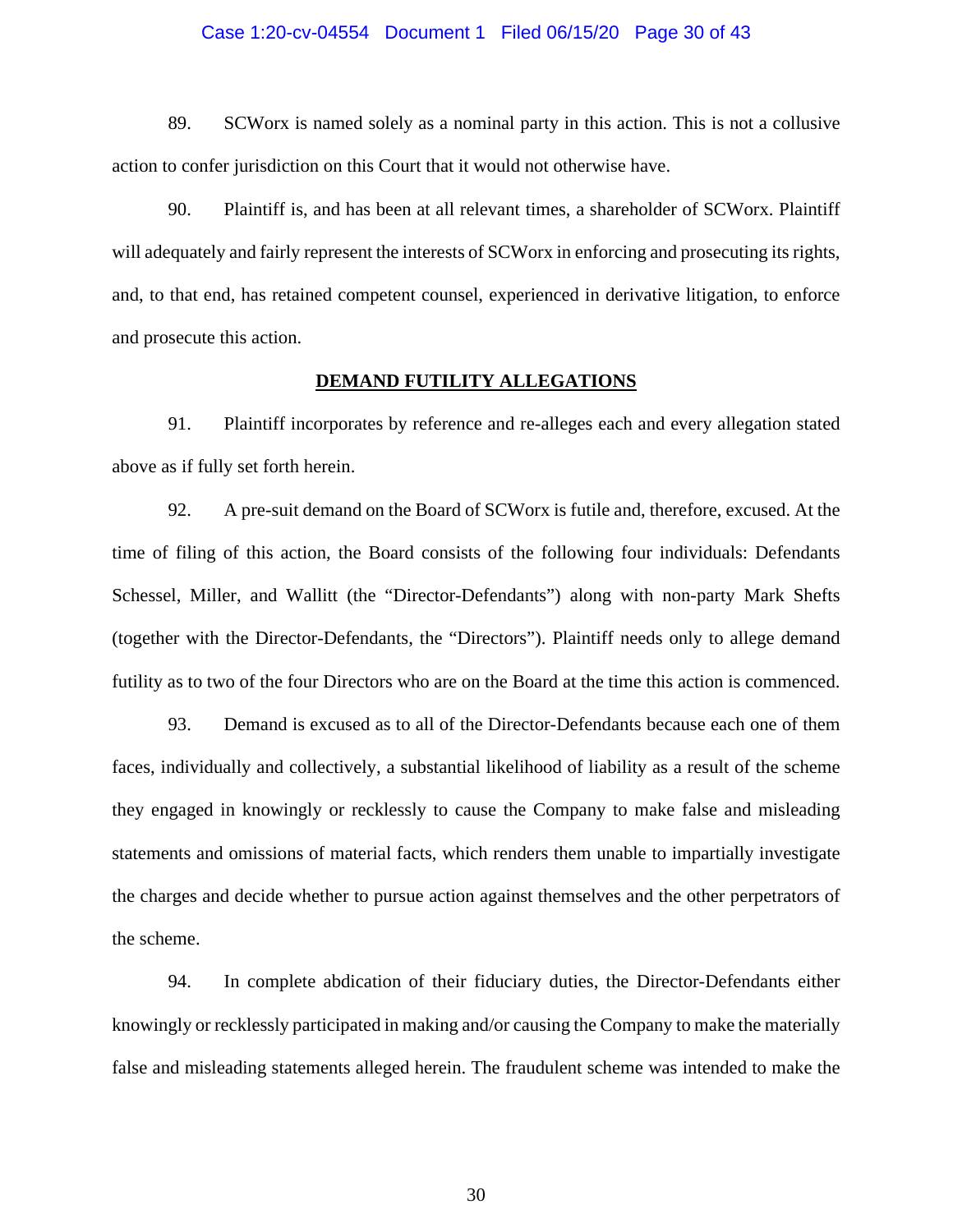#### Case 1:20-cv-04554 Document 1 Filed 06/15/20 Page 31 of 43

Company appear more profitable and attractive to investors. As a result of the foregoing, the Director-Defendants breached their fiduciary duties, face a substantial likelihood of liability, are not disinterested, and demand upon them is futile, and thus excused.

95. Additional reasons that demand on Defendant Schessel is futile follow. Defendant Schessel is the Company's founder, and has served as the Company's Chairman and CEO since 2012. He also currently serves as the Company's interim CFO. Thus, as the Company admits, he is a non-independent director. Defendant Schessel was ultimately responsible for all of the false and misleading statements and omissions that were made, including those contained in the Company's SEC filings and press releases referenced herein, many of which he either personally made or signed off on. As the Company's highest officer and as a trusted Company director, he conducted little, if any, oversight of the scheme to cause the Company to make false and misleading statements, consciously disregarded his duties to monitor such controls over reporting and engagement in the scheme, and consciously disregarded his duties to protect corporate assets. Moreover, Defendant Schessel is a defendant in the Securities Class Action. For these reasons, Defendant Schessel breached his fiduciary duties, faces a substantial likelihood of liability, is not independent or disinterested, and thus demand upon him is futile and, therefore, excused.

96. Additional reasons that demand on Defendant Miller is futile follow. Defendant Miller has served as a Company director since October 24, 2018. He also serves as the Chair of the Audit Committee, and as a member of the Compensation Committee and Nominating and Corporate Governance Committee. As a trusted Company director, he conducted little, if any, oversight of the scheme to cause the Company to make false and misleading statements, consciously disregarded his duties to monitor such controls over reporting and engagement in the scheme, and consciously disregarded his duties to protect corporate assets. For these reasons,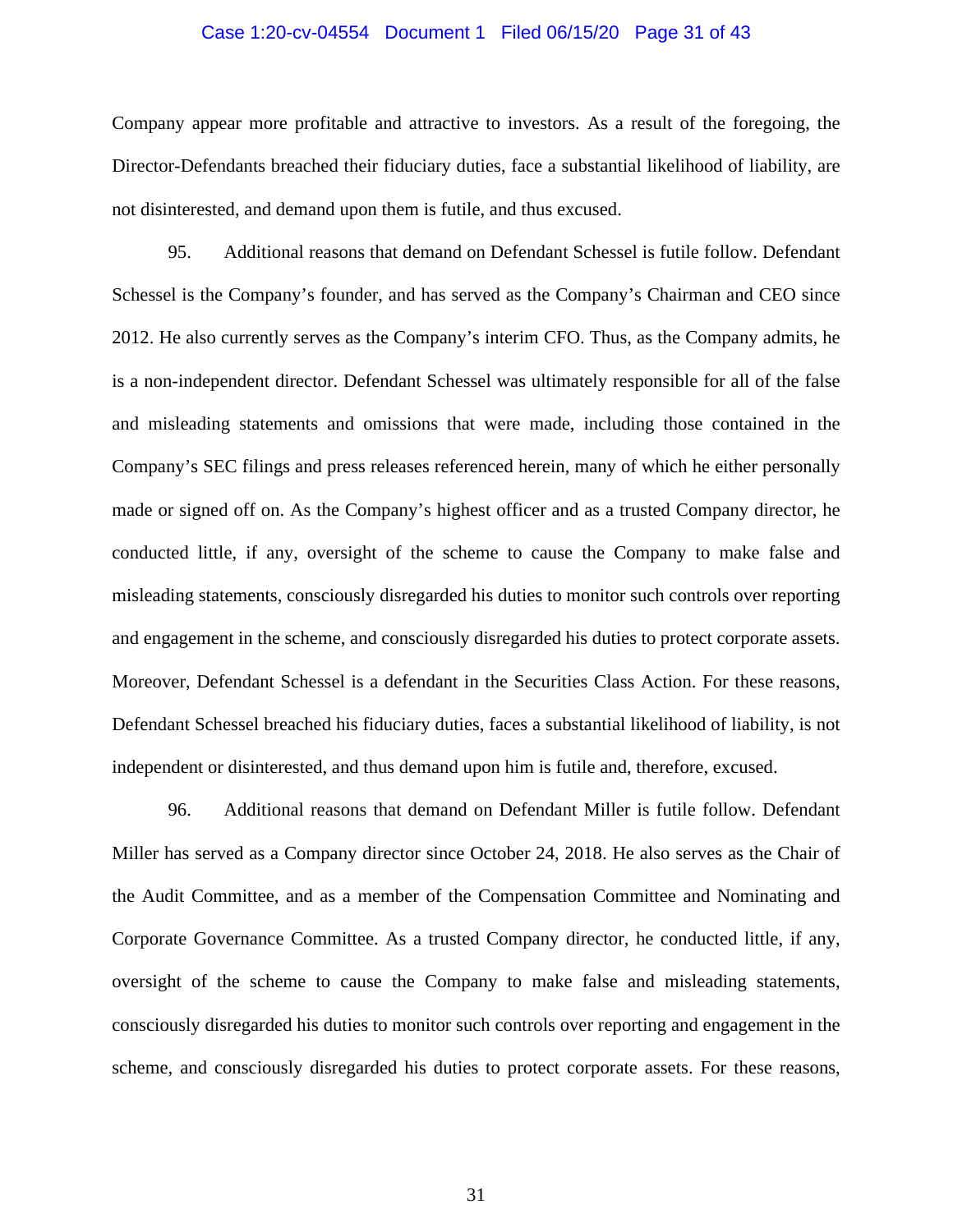#### Case 1:20-cv-04554 Document 1 Filed 06/15/20 Page 32 of 43

Defendant Miller breached his fiduciary duties, faces a substantial likelihood of liability, is not independent or disinterested, and thus demand upon him is futile and, therefore, excused.

97. Additional reasons that demand on Defendant Wallitt is futile follow. Defendant Wallitt has served as a Company director since October 4, 2019. As a trusted Company director, he conducted little, if any, oversight of the scheme to cause the Company to make false and misleading statements, consciously disregarded his duties to monitor such controls over reporting and engagement in the scheme, and consciously disregarded his duties to protect corporate assets. For these reasons, Defendant Wallitt breached his fiduciary duties, faces a substantial likelihood of liability, is not independent or disinterested, and thus demand upon him is futile and, therefore, excused.

98. Additional reasons that demand on the Board is futile follow.

99. Defendant Miller served as the Chair of the Audit Committee during the Relevant Period. Pursuant to the Company's Audit Committee Charter, members of the Audit Committee are responsible for overseeing, among other things, the Board's fulfillment of its responsibilities relating to the Company's reporting practices, the quality and integrity of the Company's financial reports, and the Company's compliance with legal and regulatory requirements. Defendant Miller failed to ensure the integrity of the Company's public reports, and the Company's compliance with legal and regulatory requirements, as he is charged to do under the Audit Committee Charter, allowing the Company to file false and misleading statements with the SEC. Thus, Defendant Miller breached his fiduciary duties, is not disinterested, and demand is excused as to him.

100. The Director-Defendants have longstanding business and personal relationships with each other and the Individual Defendants that preclude them from acting independently and in the best interests of the Company and the shareholders. These conflicts of interest precluded the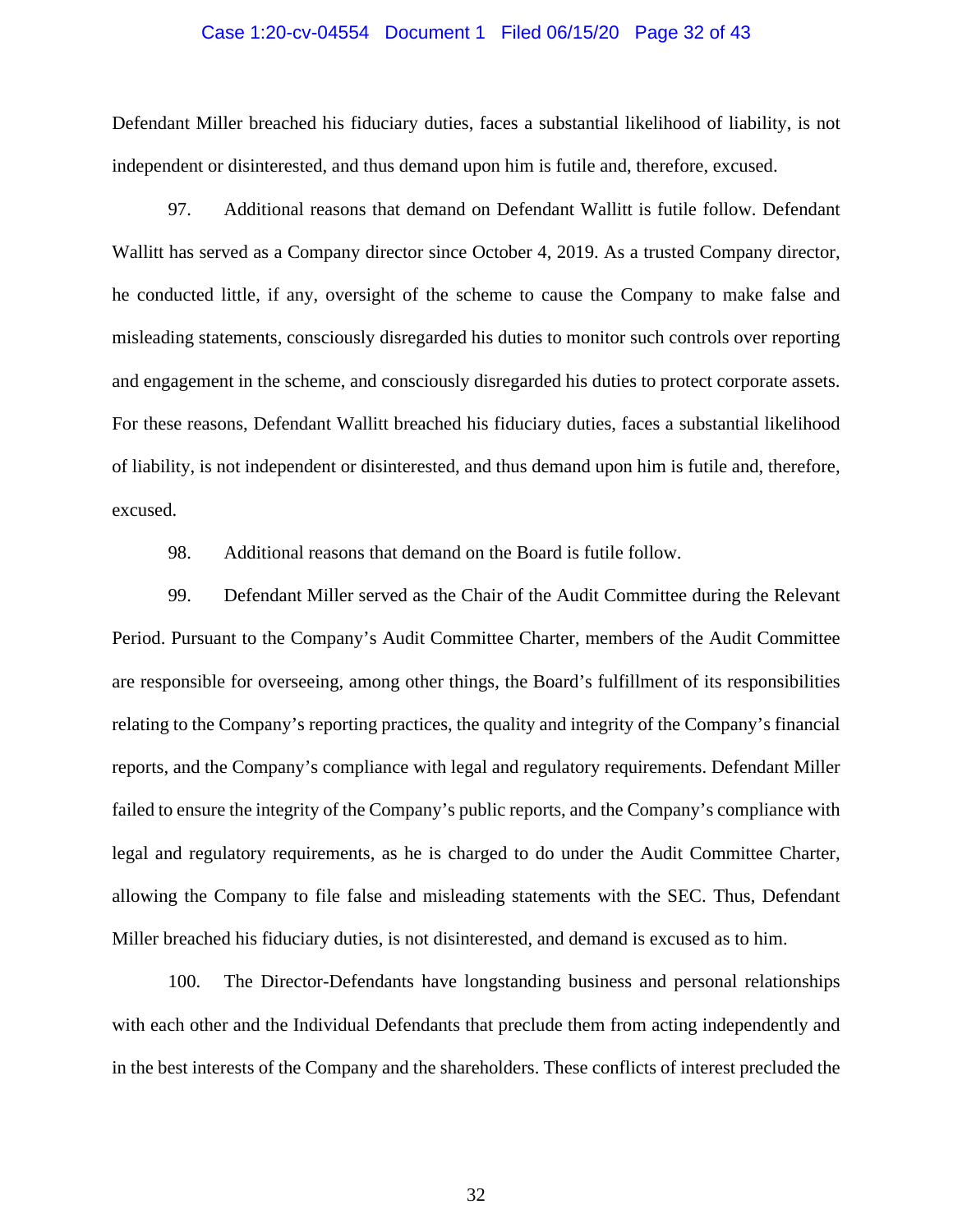#### Case 1:20-cv-04554 Document 1 Filed 06/15/20 Page 33 of 43

Director-Defendants from adequately monitoring the Company's operations and internal controls and calling into question the Individual Defendants' conduct.

101. In violation of the Code of Ethics, the Director-Defendants conducted little, if any, oversight of the Company's internal controls over public reporting and of the Company's involvement in the Individual Defendants' scheme to issue materially false and misleading statements to the public and to facilitate and disguise the Individual Defendants' violations of law, including breaches of fiduciary duty, unjust enrichment, abuse of control, gross mismanagement, and waste of corporate assets. In violation of the Code of Ethics, the Director-Defendants failed to comply with the law. Thus, the Director-Defendants face a substantial likelihood of liability and demand is futile as to them.

102. SCWorx has been and will continue to be exposed to significant losses due to the wrongdoing complained of herein, yet the Director-Defendants have not filed any lawsuits against themselves or others who were responsible for that wrongful conduct to attempt to recover for SCWorx any part of the damages SCWorx suffered and will continue to suffer thereby. Thus, any demand upon the Director-Defendants would be futile.

103. The Individual Defendants' conduct described herein and summarized above could not have been the product of legitimate business judgment as it was based on bad faith and intentional, reckless, or disloyal misconduct. Thus, none of the Director-Defendants can claim exculpation from their violations of duty pursuant to the Company's charter (to the extent such a provision exists). As a majority of the Directors face a substantial likelihood of liability, they are self-interested in the transactions challenged herein and cannot be presumed to be capable of exercising independent and disinterested judgment about whether to pursue this action on behalf of the shareholders of the Company. Accordingly, demand is excused as being futile.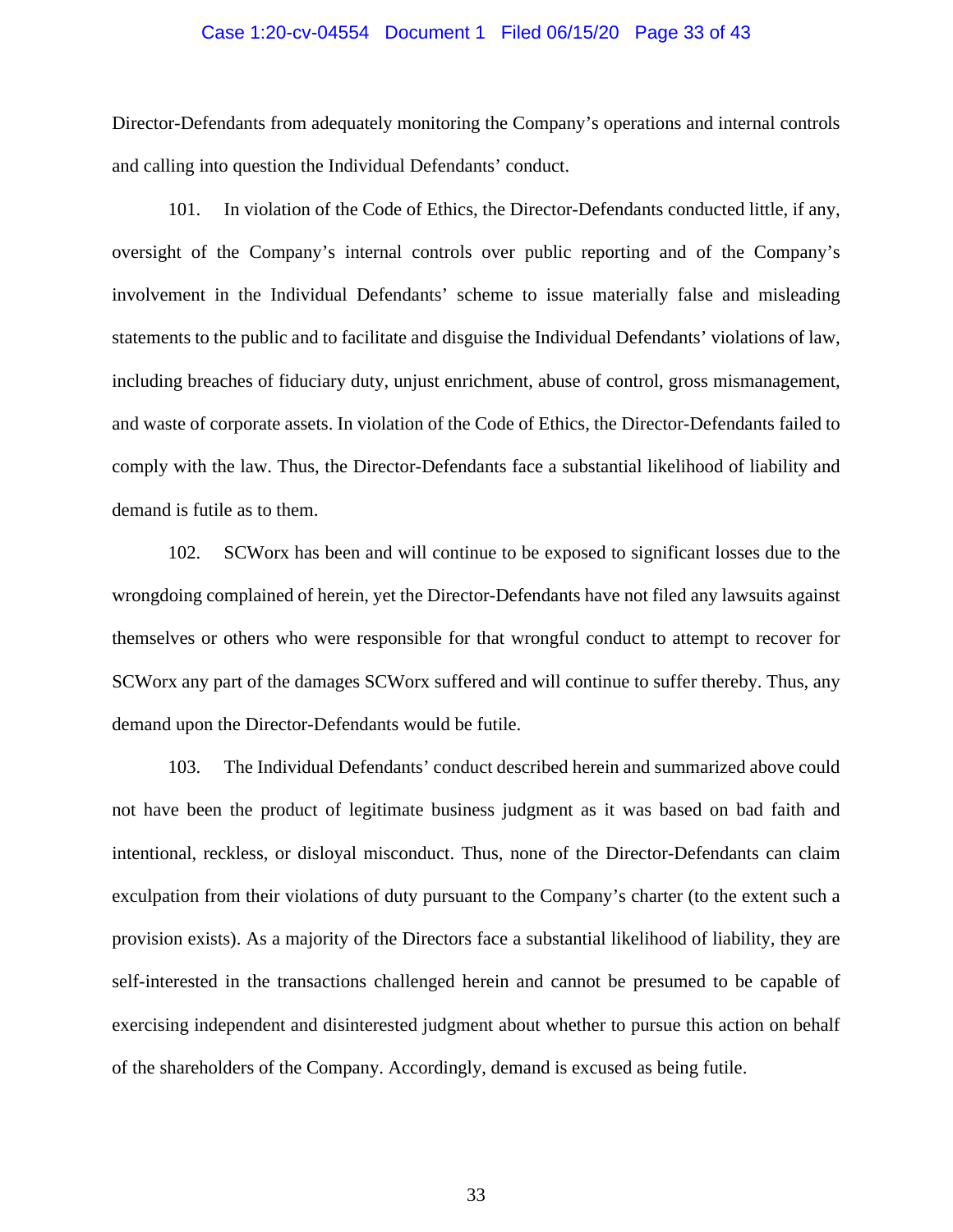#### Case 1:20-cv-04554 Document 1 Filed 06/15/20 Page 34 of 43

104. The acts complained of herein constitute violations of fiduciary duties owed by SCWorx's officers and directors, and these acts are incapable of ratification.

105. The Director-Defendants may also be protected against personal liability for their acts of mismanagement and breaches of fiduciary duty alleged herein by directors' and officers' liability insurance if they caused the Company to purchase it for their protection with corporate funds, i.e., monies belonging to the stockholders of SCWorx. If there is a directors' and officers' liability insurance policy covering the Directors, it may contain provisions that eliminate coverage for any action brought directly by the Company against the Directors, known as, *inter alia*, the "insured-versus-insured exclusion." As a result, if the Director-Defendants were to sue themselves or certain of the officers of SCWorx, there would be no directors' and officers' insurance protection. Accordingly, the Director-Defendants cannot be expected to bring such a suit. On the other hand, if the suit is brought derivatively, as this action is brought, such insurance coverage, if such an insurance policy exists, will provide a basis for the Company to effectuate a recovery. Thus, demand on the Director-Defendants is futile and, therefore, excused.

106. If there is no directors' and officers' liability insurance, then the Director-Defendants will not cause SCWorx to sue the Individual Defendants named herein, because, if they did, they would face a large uninsured individual liability. Accordingly, demand is futile in that event, as well.

107. Thus, for all of the reasons set forth above, all of the Directors, and, if not all of them, at least two of the Director-Defendants cannot consider a demand with disinterestedness and independence. Consequently, a demand upon the Board is excused as futile.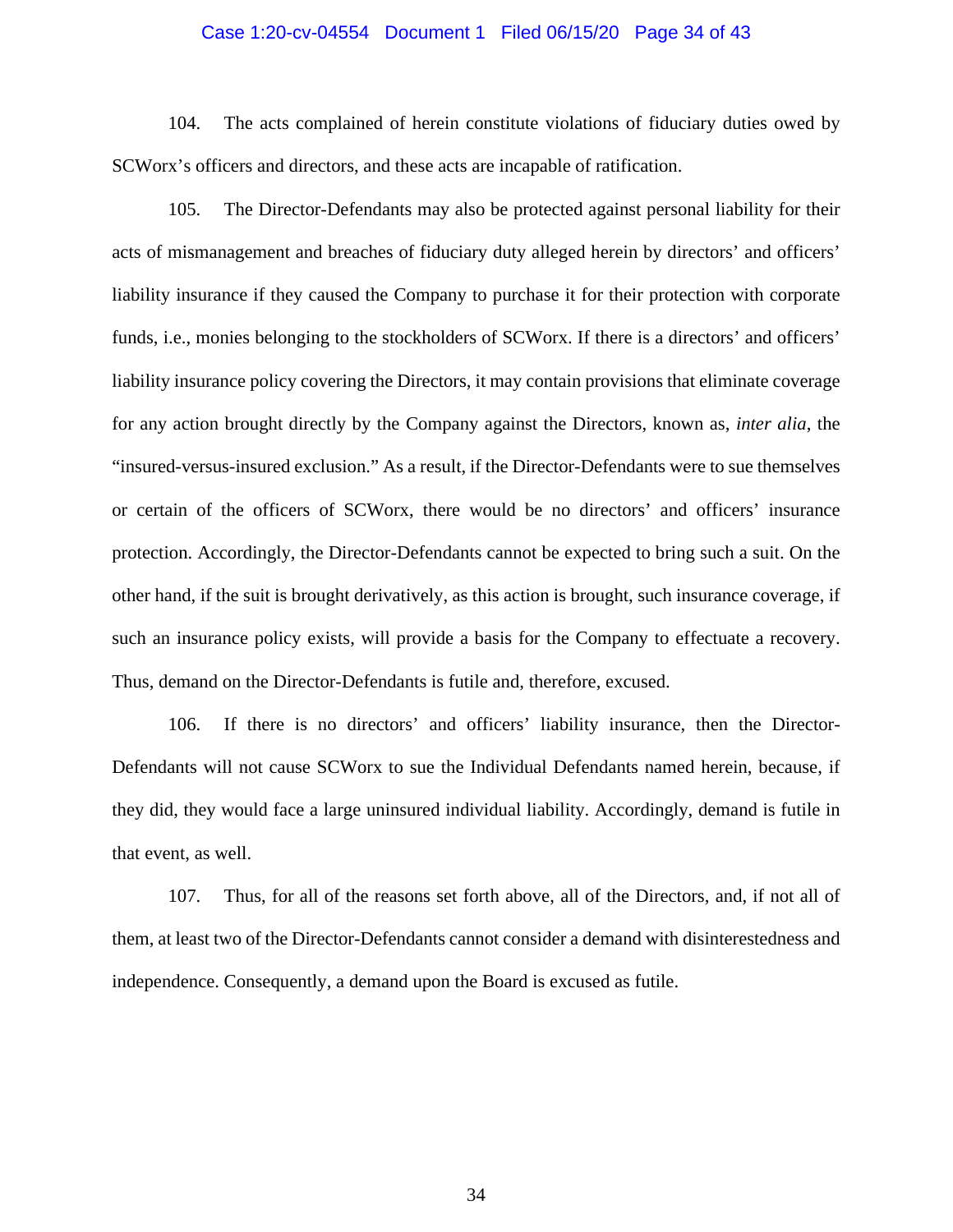#### **FIRST CLAIM**

#### **Against the Individual Defendants for Breach of Fiduciary Duties**

108. Plaintiff incorporates by reference and re-alleges each and every allegation set forth above, as though fully set forth herein.

109. Each Individual Defendant owed to the Company the duty to exercise candor, good faith, and loyalty in the management and administration of SCWorx's business and affairs.

110. Each of the Individual Defendants violated and breached his or her fiduciary duties of candor, good faith, loyalty, reasonable inquiry, oversight, and supervision.

111. The Individual Defendants' conduct set forth herein was due to their intentional or reckless breach of the fiduciary duties they owed to the Company, as alleged herein. The Individual Defendants intentionally or recklessly breached or disregarded their fiduciary duties to protect the rights and interests of SCWorx.

112. In breach of their fiduciary duties owed to SCWorx, the Individual Defendants willfully or recklessly made and/or caused the Company to make false and misleading statements and omissions of material fact that failed to disclose, *inter alia*, that: (1) the Company's buyer, Rethink My Healthcare, was a relatively tiny company that would almost certainly be unable to pay for or handle the hundreds of millions of dollars in testing kit orders provided for in the Purchase Order; (2) the Company's supplier, ProMedical, had a history rife with fraudulent misrepresentations, and would likewise almost certainly be unable to meet its obligations pursuant to the Purchase Order; (3) due to the foregoing, the provisions of the Purchase Order were either grossly overblown or the Purchase Order itself was completely falsified; and (4) the Company failed to maintain internal controls. As a result of the foregoing, SCWorx's public statements were materially false and misleading at all relevant times.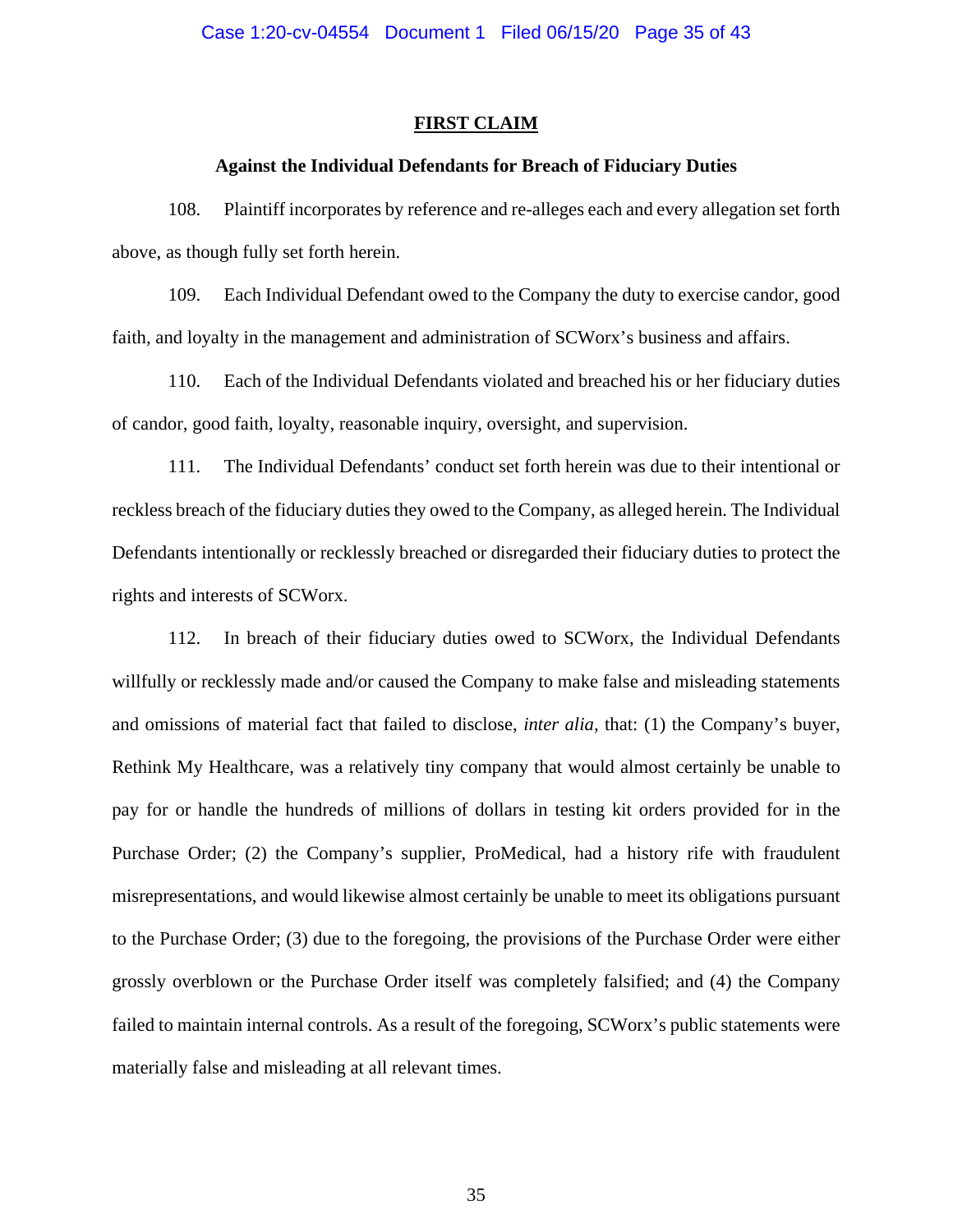#### Case 1:20-cv-04554 Document 1 Filed 06/15/20 Page 36 of 43

113. The Individual Defendants also failed to correct and caused the Company to fail to correct the false and misleading statements and omissions of material fact, rendering them personally liable to the Company for breaching their fiduciary duties.

114. The Individual Defendants had actual or constructive knowledge that the Company issued materially false and misleading statements, and they failed to correct the Company's public statements and representations. The Individual Defendants had actual knowledge of the misrepresentations and omissions of material facts set forth herein, or acted with reckless disregard for the truth, in that they failed to ascertain and to disclose such facts, even though such facts were available to them. Such material misrepresentations and omissions were committed knowingly or recklessly and for the purpose and effect of artificially inflating the price of SCWorx's securities.

115. The Individual Defendants had actual or constructive knowledge that they had caused the Company to improperly engage in the fraudulent schemes set forth herein and to fail to maintain internal controls. The Individual Defendants had actual knowledge that the Company was engaging in the fraudulent schemes set forth herein, and that internal controls were not adequately maintained, or acted with reckless disregard for the truth, in that they caused the Company to improperly engage in the fraudulent schemes and to fail to maintain adequate internal controls, even though such facts were available to them. Such improper conduct was committed knowingly or recklessly and for the purpose and effect of artificially inflating the price of SCWorx's securities.

116. These actions were not a good-faith exercise of prudent business judgment to protect and promote the Company's corporate interests.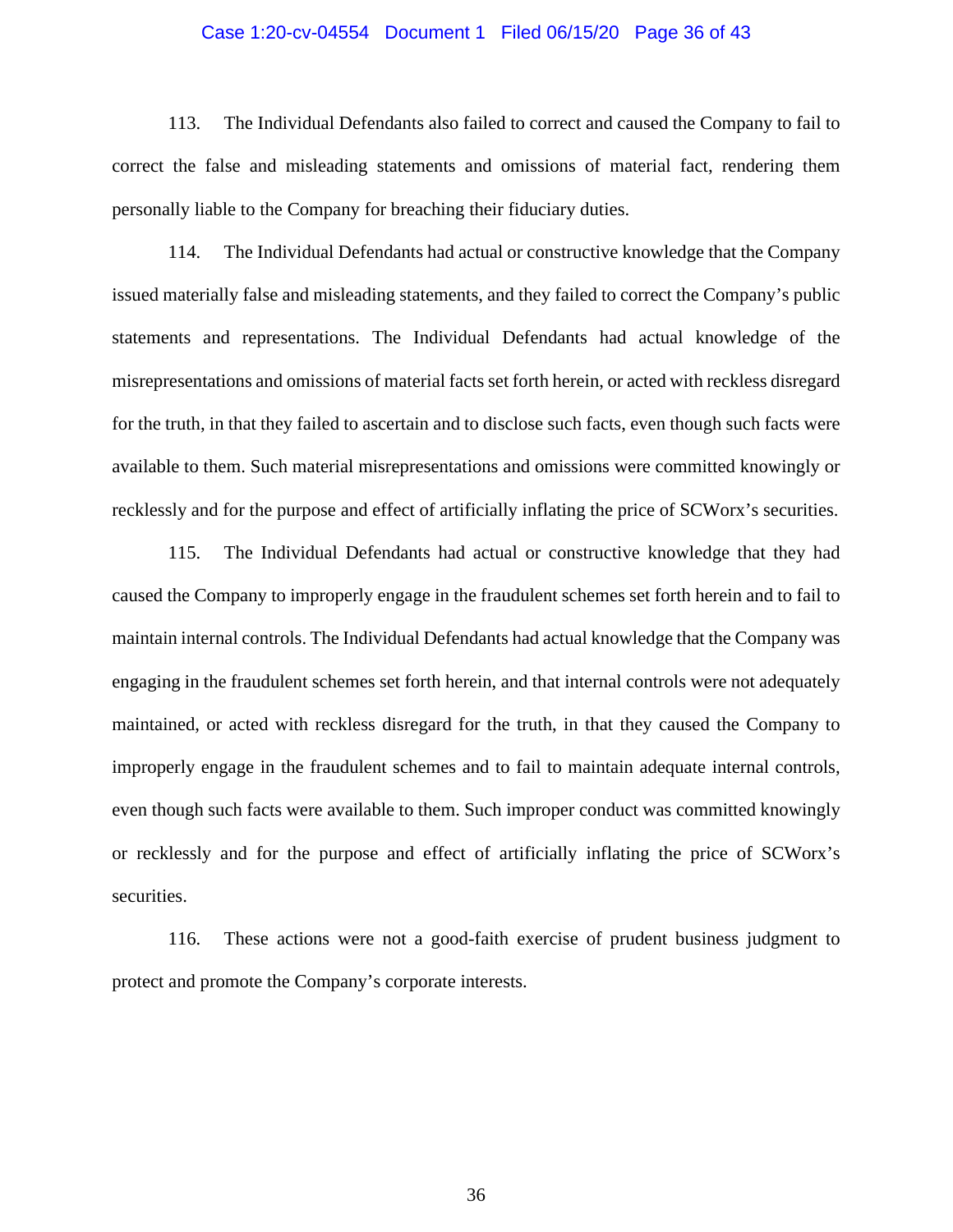#### Case 1:20-cv-04554 Document 1 Filed 06/15/20 Page 37 of 43

117. As a direct and proximate result of the Individual Defendants' breaches of their fiduciary obligations, SCWorx has sustained and continues to sustain significant damages. As a result of the misconduct alleged herein, the Individual Defendants are liable to the Company.

118. Plaintiff on behalf of SCWorx has no adequate remedy at law.

### **SECOND CLAIM**

#### **Against the Individual Defendants for Unjust Enrichment**

119. Plaintiff incorporates by reference and re-alleges each and every allegation set forth above, as though fully set forth herein.

120. By their wrongful acts, violations of law, and false and misleading statements and omissions of material fact that they made, the Individual Defendants were unjustly enriched at the expense of, and to the detriment of, SCWorx.

121. The Individual Defendants either benefitted financially from the improper conduct or received profits, bonuses, stock options, or similar compensation from SCWorx that was tied to the performance or artificially inflated valuation of SCWorx, or received compensation that was unjust in light of the Individual Defendants' bad faith conduct.

122. Plaintiff, as a shareholder and a representative of SCWorx, seeks restitution from the Individual Defendants and seeks an order from this Court disgorging all profits, including from insider transactions, benefits, and other compensation, including any performance-based or valuation-based compensation, obtained by the Individual Defendants due to their wrongful conduct and breach of their fiduciary and contractual duties.

123. Plaintiff on behalf of SCWorx has no adequate remedy at law.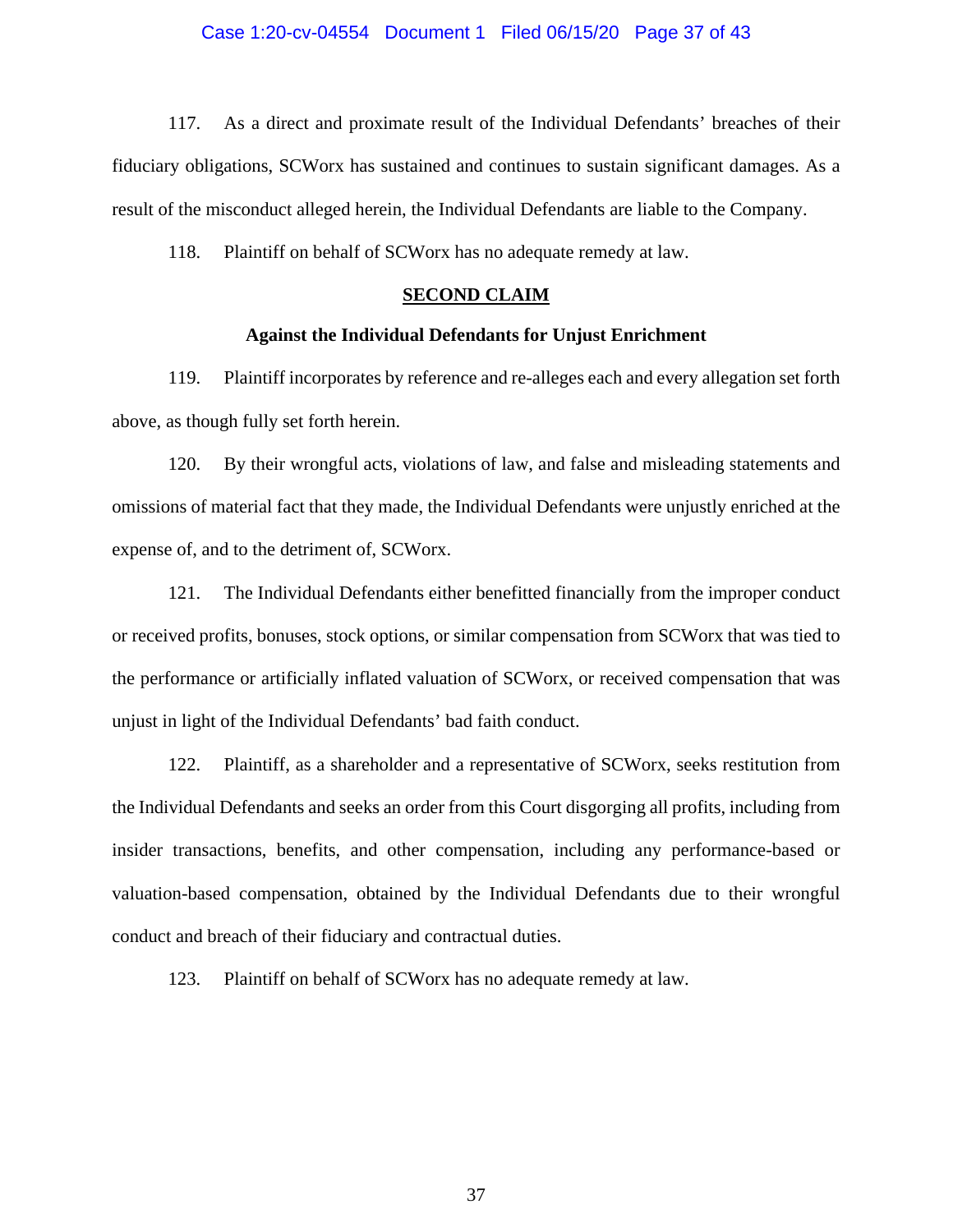### **THIRD CLAIM**

#### **Against Individual Defendants for Abuse of Control**

124. Plaintiff incorporates by reference and re-alleges each and every allegation set forth above, as though fully set forth herein.

125. The Individual Defendants' misconduct alleged herein constituted an abuse of their ability to control and influence SCWorx, for which they are legally responsible.

126. As a direct and proximate result of the Individual Defendants' abuse of control, SCWorx has sustained significant damages. As a direct and proximate result of the Individual Defendants' breaches of their fiduciary obligations of candor, good faith, and loyalty, SCWorx has sustained and continues to sustain significant damages. As a result of the misconduct alleged herein, the Individual Defendants are liable to the Company.

127. Plaintiff on behalf of SCWorx has no adequate remedy at law.

### **FOURTH CLAIM**

## **Against Individual Defendants for Gross Mismanagement**

128. Plaintiff incorporates by reference and re-alleges each and every allegation set forth above, as though fully set forth herein.

129. By their actions alleged herein, the Individual Defendants, either directly or through aiding and abetting, abandoned and abdicated their responsibilities and fiduciary duties with regard to prudently managing the assets and business of SCWorx in a manner consistent with the operations of a publicly-held corporation.

130. As a direct and proximate result of the Individual Defendants' gross mismanagement and breaches of duty alleged herein, SCWorx has sustained and will continue to sustain significant damages.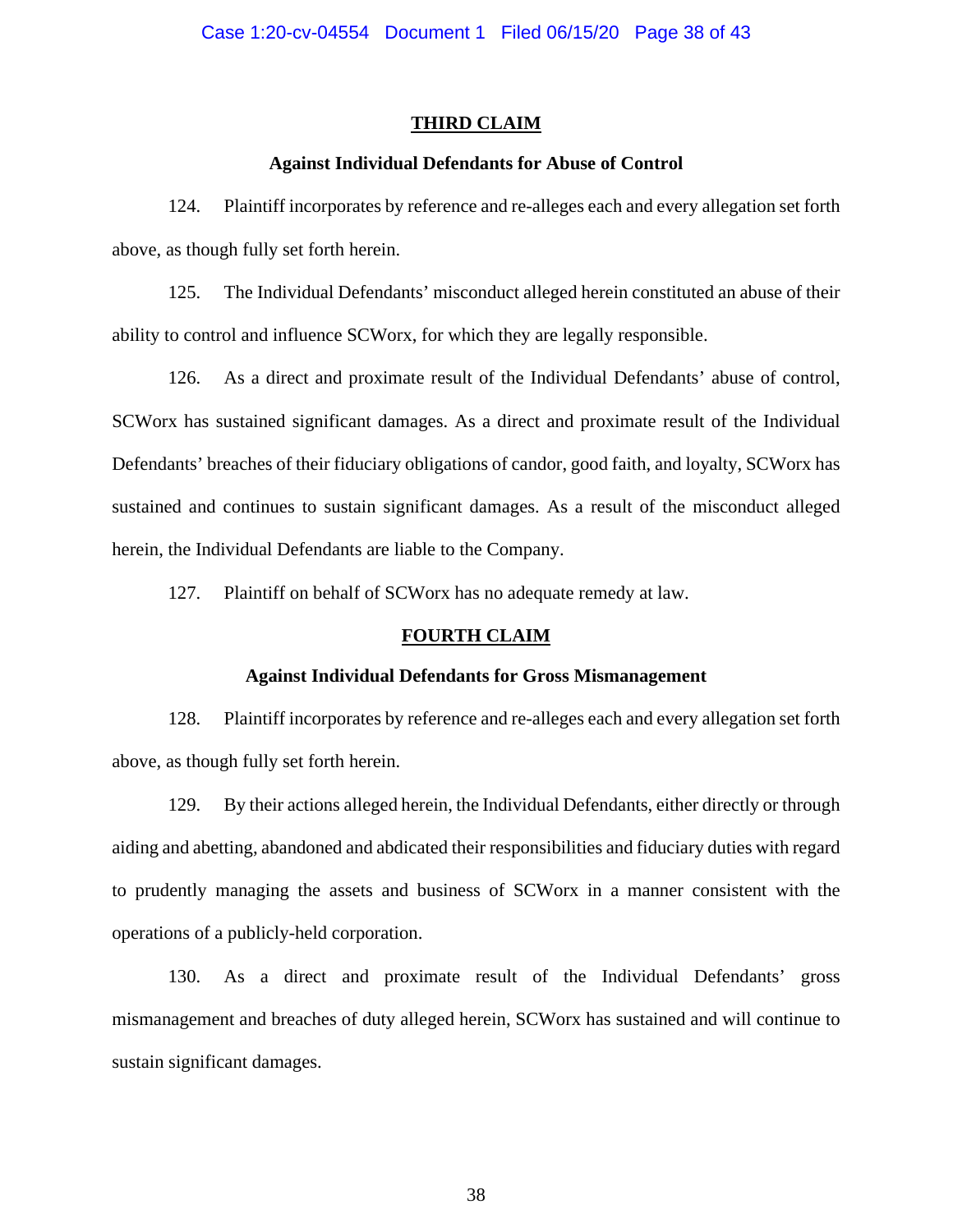### Case 1:20-cv-04554 Document 1 Filed 06/15/20 Page 39 of 43

131. As a result of the misconduct and breaches of duty alleged herein, the Individual Defendants are liable to the Company.

132. Plaintiff on behalf of SCWorx has no adequate remedy at law.

#### **FIFTH CLAIM**

## **Against Individual Defendants for Waste of Corporate Assets**

133. Plaintiff incorporates by reference and re-alleges each and every allegation set forth above, as though fully set forth herein.

134. As a further result of the foregoing, the Company will incur many millions of dollars of legal liability and/or costs to defend unlawful actions, to engage in internal investigations, and to lose financing from investors and business from future customers who no longer trust the Company and its products.

135. Furthermore, the Individual Defendants caused themselves to receive excessive compensation from the Company given their misconduct, thereby wasting the Company's assets.

136. As a result of the waste of corporate assets, the Individual Defendants are each liable to the Company.

137. Plaintiff on behalf of SCWorx has no adequate remedy at law.

#### **SIXTH CLAIM**

### **Against Defendant Schessel for Contribution Under Sections 10(b) and 21D of the Exchange Act**

138. Plaintiff incorporates by reference and re-alleges each and every allegation set forth above, as though fully set forth herein.

139. SCWorx and Defendant Schessel are named as defendants in the Securities Class Action, which asserts claims under the federal securities laws for violations of Sections 10(b) and 20(a) of the Exchange Act, and SEC Rule 10b-5 promulgated thereunder. If and when the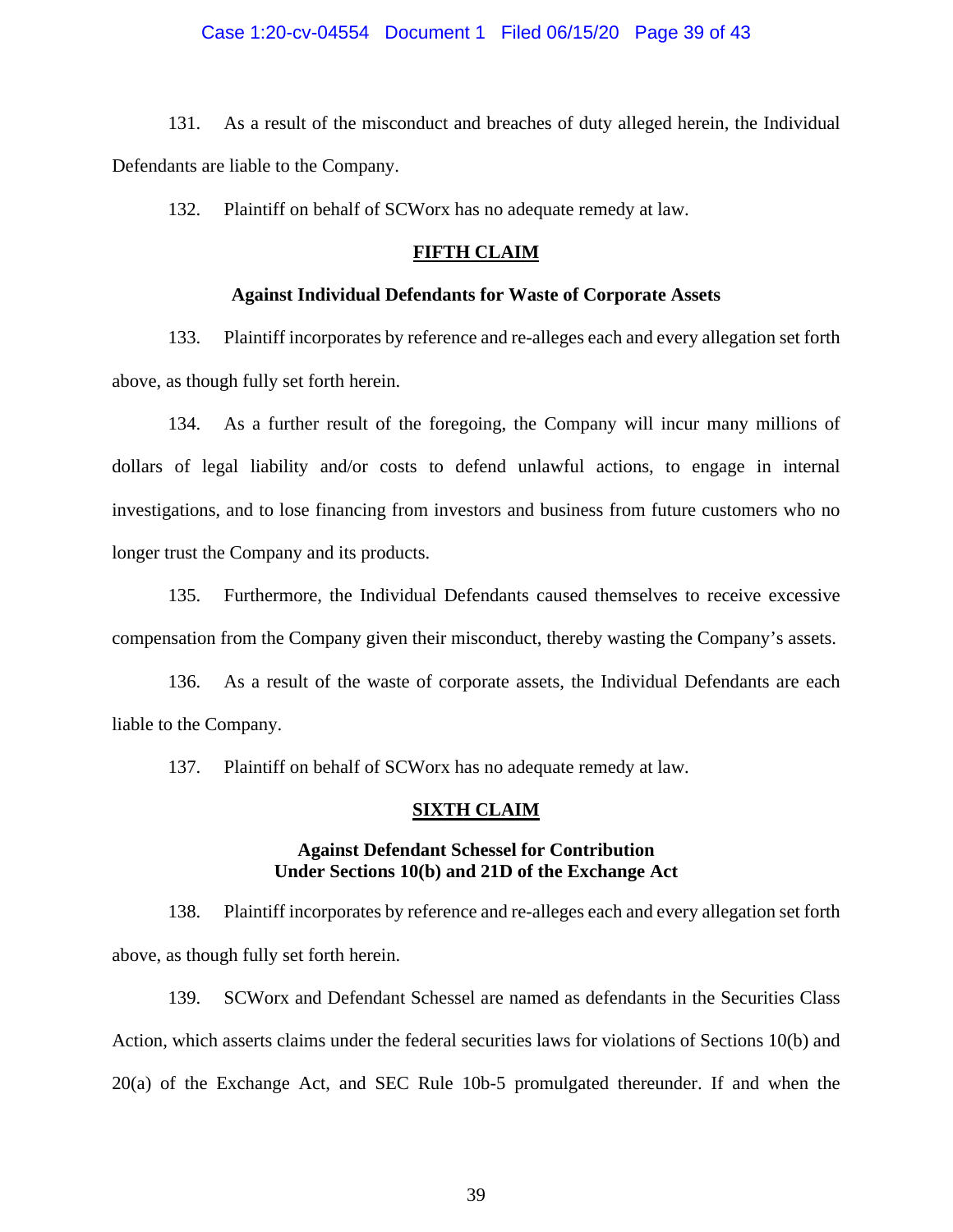#### Case 1:20-cv-04554 Document 1 Filed 06/15/20 Page 40 of 43

Company is found liable in the Securities Class Action for these violations of the federal securities laws, the Company's liability will be in whole or in part due to Defendant Schessel's willful and/or reckless violations of his obligations as CEO of SCWorx.

140. Defendant Schessel, because of his position of control and authority as CEO and Chairman of SCWorx, was able to and did, directly and/or indirectly, exercise control over the business and corporate affairs of SCWorx, including the wrongful acts complained of herein and in the Securities Class Action.

141. Accordingly, Defendant Schessel is liable under 15 U.S.C. § 78j(b), which creates a private right of action for contribution, and Section 21D of the Exchange Act, 15 U.S.C. § 78u-4(f), which governs the application of a private right of action for contribution arising out of violations of the Exchange Act.

142. As such, SCWorx is entitled to receive all appropriate contribution or indemnification from Defendant Schessel.

#### **PRAYER FOR RELIEF**

FOR THESE REASONS, Plaintiff demands judgment in the Company's favor against all Individual Defendants as follows:

(a) Declaring that Plaintiff may maintain this action on behalf of SCWorx, and that Plaintiff is an adequate representative of the Company;

(b) Declaring that the Individual Defendants have breached or aided and abetted the breach of their fiduciary duties to SCWorx;

(c) Determining and awarding to SCWorx the damages sustained by it as a result of the violations set forth above from each of the Individual Defendants, jointly and severally, together with pre-judgment and post-judgment interest thereon;

(d) Directing SCWorx and the Individual Defendants to take all necessary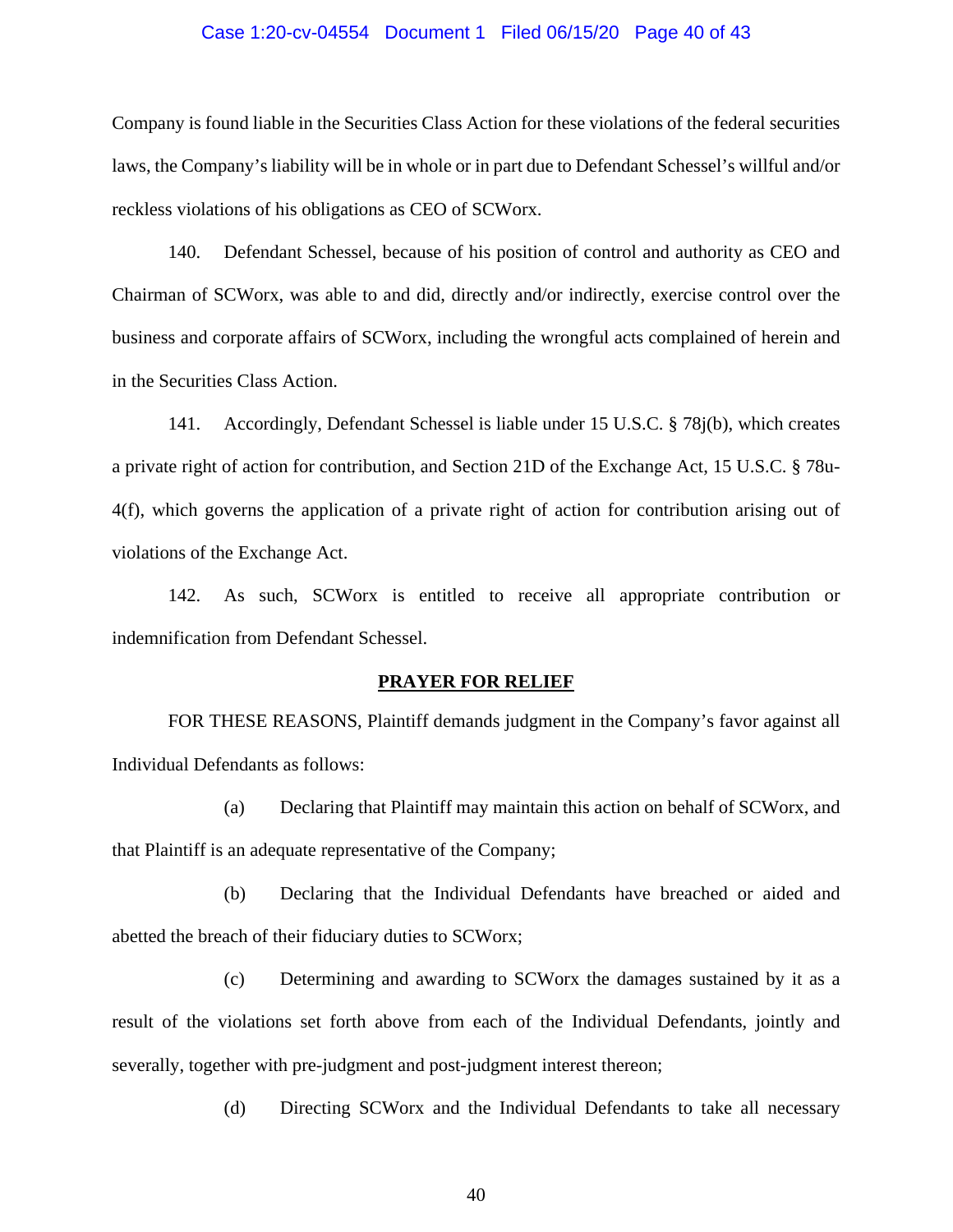### Case 1:20-cv-04554 Document 1 Filed 06/15/20 Page 41 of 43

actions to reform and improve its corporate governance and internal procedures to comply with applicable laws and to protect SCWorx and its shareholders from a repeat of the damaging events described herein, including, but not limited to, putting forward for shareholder vote the following resolutions for amendments to the Company's Bylaws or Certificate of Incorporation and the following actions as may be necessary to ensure proper corporate governance policies:

> 1. a proposal to strengthen the Board's supervision of operations and develop and implement procedures for greater shareholder input into the policies and guidelines of the board;

> 2. a provision to permit the shareholders of SCWorx to nominate at least two candidates for election to the Board; and

> 3. a proposal to ensure the establishment of effective oversight of compliance with applicable laws, rules, and regulations.

(e) Awarding SCWorx restitution from Individual Defendants, and each of them;

(f) Awarding Plaintiff the costs and disbursements of this action, including reasonable attorneys' and experts' fees, costs, and expenses; and

(g) Granting such other and further relief as the Court may deem just and

proper.

#### **JURY DEMAND**

Plaintiff hereby demands a trial by jury.

Dated: June 15, 2020 Respectfully submitted,

### **THE BROWN LAW FIRM, P.C.**

*/s/ Timothy Brown*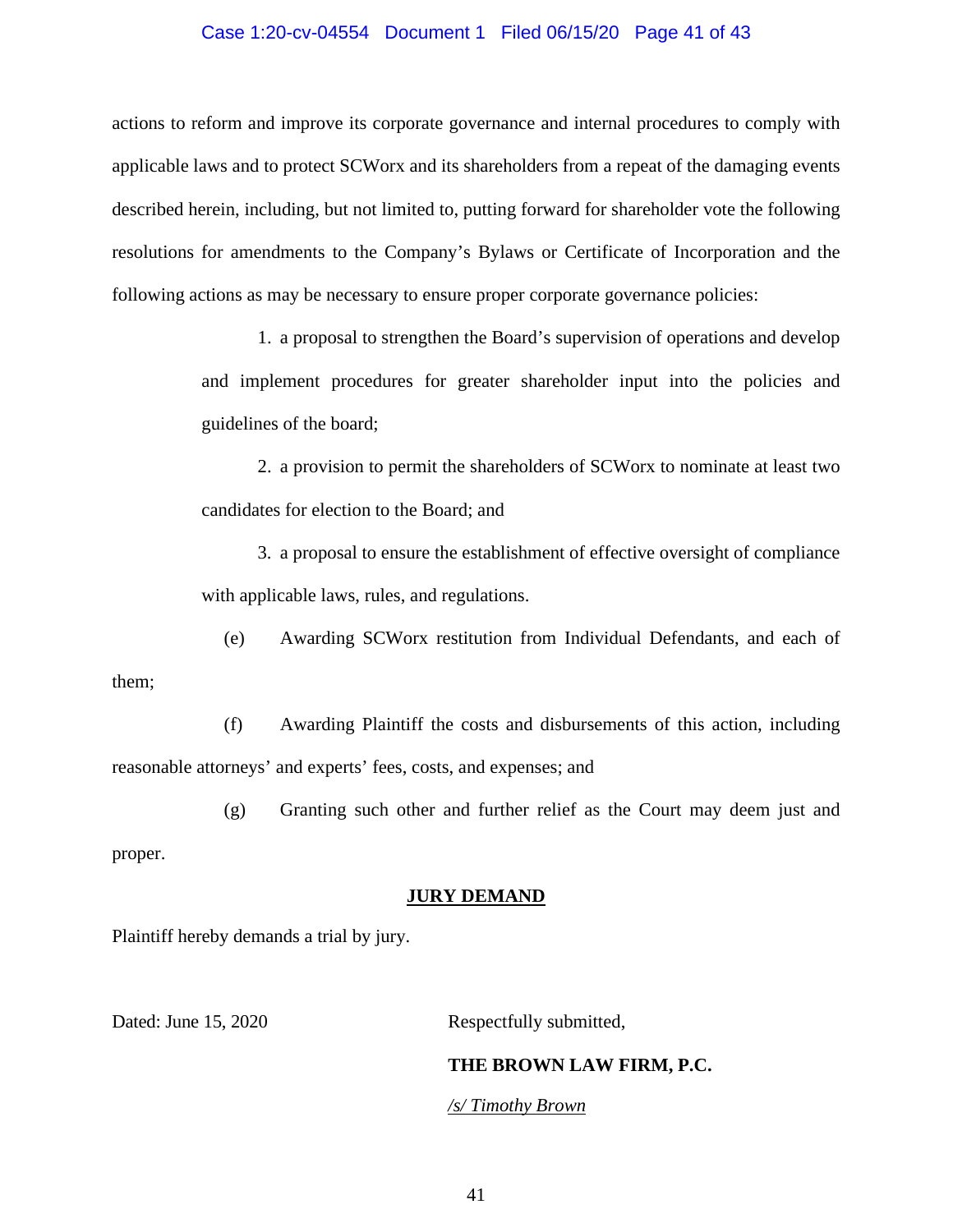Timothy Brown 240 Townsend Square Oyster Bay, New York 11771 Telephone: (516) 922-5427 Facsimile: (516) 344-6204 Email: tbrown@thebrownlawfirm.net

*Counsel for Plaintiff*